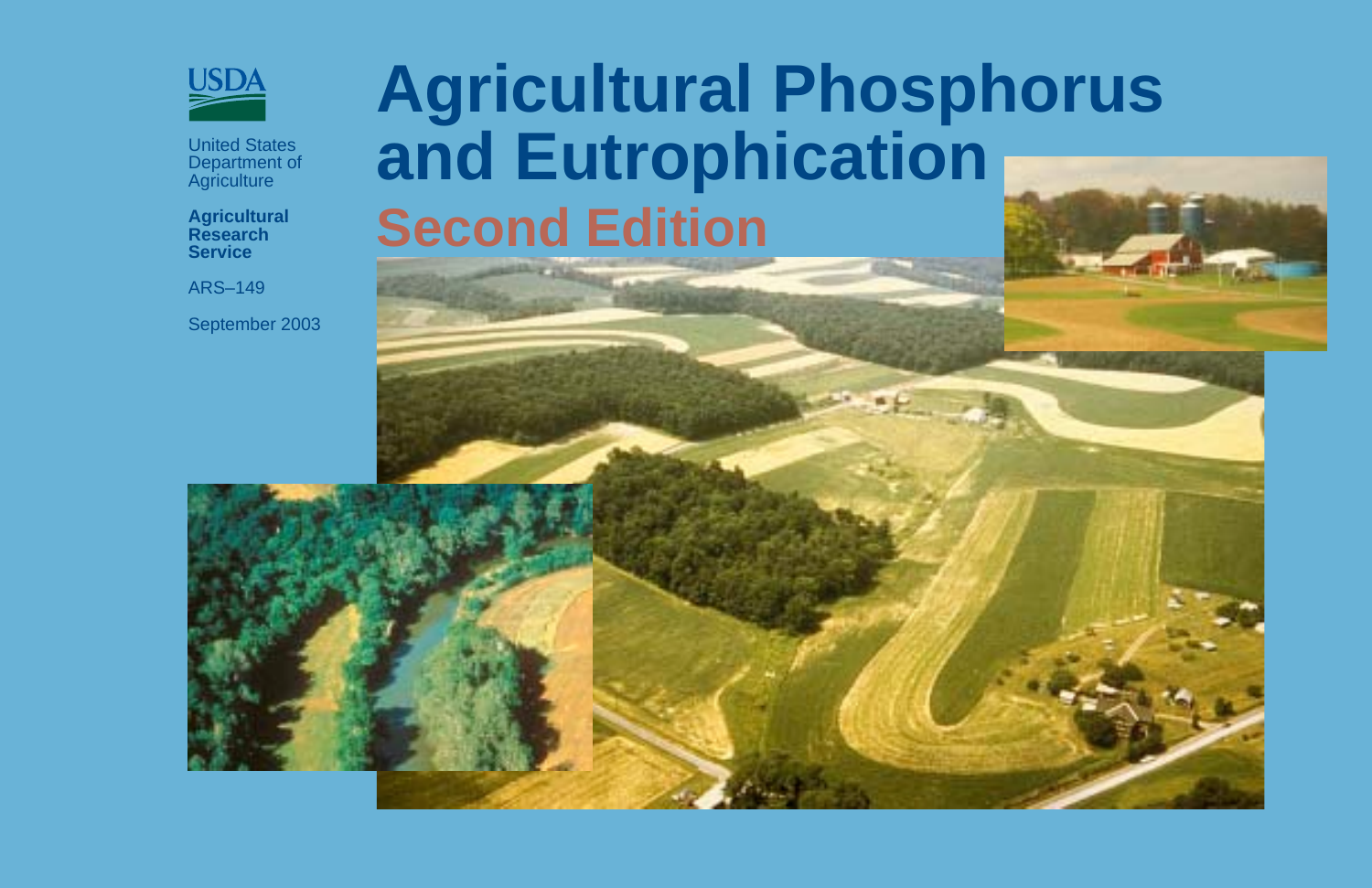United States Department of **Agriculture** 

**Agricultural Research Service**

ARS–149

September 2003

# **Agricultural Phosphorus and Eutrophication Second Edition**

A.N. Sharpley, T. Daniel, T. Sims, J. Lemunyon, R. Stevens, and R. Parry

Sharpley is a soil scientist with the USDA–ARS, Pasture Systems and Watershed Management Research Unit, University Park, PA; Daniel is a professor with the Department of Agronomy, University of Arkansas, Fayetteville, AR; Sims is a professor with the Department of Plant Science, University of Delaware, Newark, DE; Lemunyon is an agronomist with the USDA–NRCS, Resource Assessment Division, Fort Worth, TX; Stevens is an extension soil scientist with Research and Extension, Washington State University, Prosser, WA; and Parry is a national program manager with the U.S. Environmental Protection Agency, Washington, DC.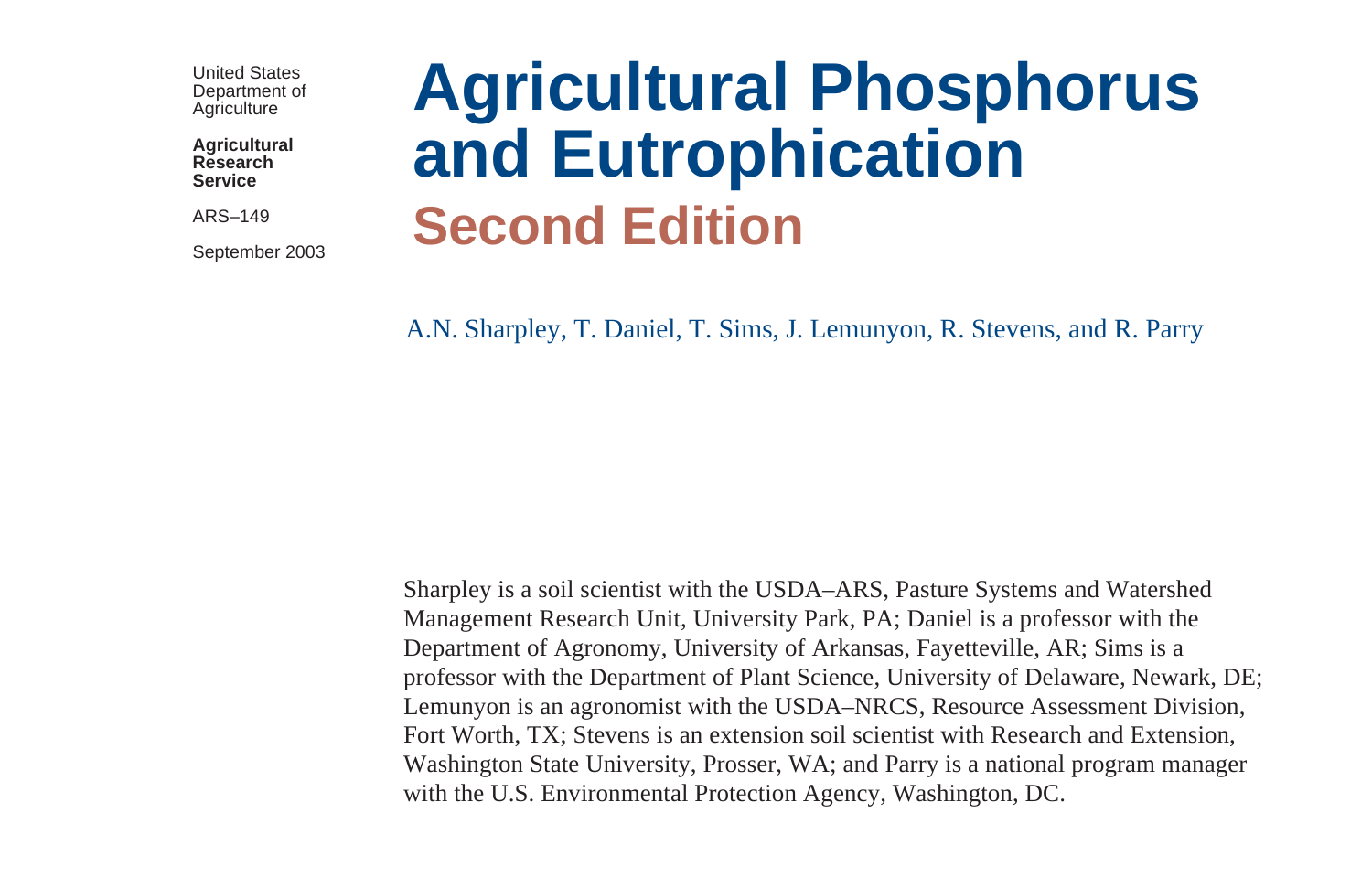## **Abstract**

Sharpley, A.N., T. Daniel, T. Sims, J. Lemunyon, R. Stevens, and R. Parry. 2003. Agricultural Phosphorus and Eutrophication, 2nd ed. U.S. Department of Agriculture, Agricultural Research Service, ARS–149, 44 pp.

Inputs of phosphorus (P) are essential for profitable crop and livestock agriculture. However, P export in watershed runoff can accelerate the eutrophication of receiving fresh waters. The rapid growth and intensification of crop and livestock farming in many areas has created regional imbalances in P inputs in feed and fertilizer and P output in farm produce. In many of these areas, soil P has built up to levels in excess of crop needs and now has the potential to enrich surface runoff with P.

The overall goal of our efforts to reduce P losses from agriculture to water should be to increase P use-efficiency, balance P inputs in feed and fertilizer

into a watershed with P output in crop and animal produce, and manage the level of P in the soil. Reducing P loss in agricultural runoff may be brought about by source and transport control strategies. This includes refining feed rations, using feed additives to increase P absorption by animals, moving manure from surplus to deficit areas, finding alternative uses for manure, and targeting conservation practices, such as reduced tillage, buffer strips, and cover crops, to critical areas of P export from a watershed. In these critical areas, high P soils coincide with parts of the landscape where surface runoff and erosion potential are high.

**Keywords:** eutrophication, fertilizer, phosphorus, P input, P output, runoff

While supplies last, copies of this publication may be obtained at no cost from USDA–ARS, Pasture Systems & Watershed Management Research Unit, Curtin Road, University Park, PA 16802–3702.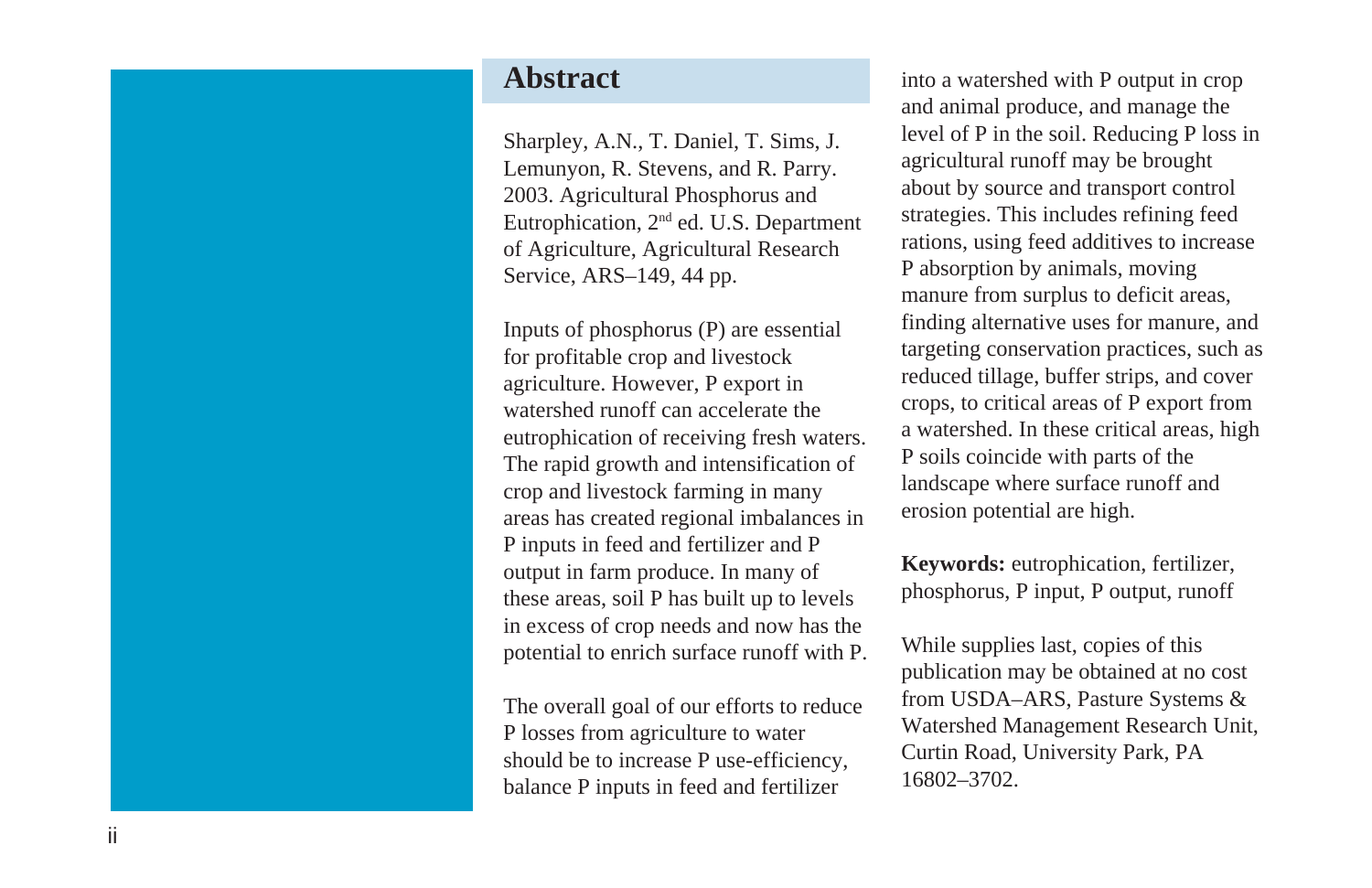An Adobe Acrobat pdf of this publication is available at www.ars.usda.gov/ np/index.html.

Photocopies or microfiche copies of this publication may also be purchased from the National Technical Information Service, 5285 Port Royal Road, Springfield, VA 22161; phone (703) 605-6000 or 1-800-533-6847 and on the Web at www.ntis.gov. NTIS is required by law to maintain archival copies of all Federal technical publications and make them available for sale on a costrecovery basis.

The U.S. Department of Agriculture (USDA) prohibits discrimination in all its programs and activities on the basis of race, color, national origin, sex, religion, age, disability, political beliefs, sexual orientation, or marital or family status. (Not all prohibited bases apply to all programs.) Persons with disabilities who require alternative means for communication of program information (Braille, large print, audiotape, etc.) should contact USDA's TARGET Center at 202–720–2600 (voice and TDD).

To file a complaint of discrimination, write USDA, Office of Civil Rights, Room 326–W, Whitten Building, 1400 Independence Avenue, SW, Washington, DC 20250–9410 or call 202–720– 5964 (voice and TDD). USDA is an equal opportunity provider and employer.

> Issued July 1999, Revised September 2003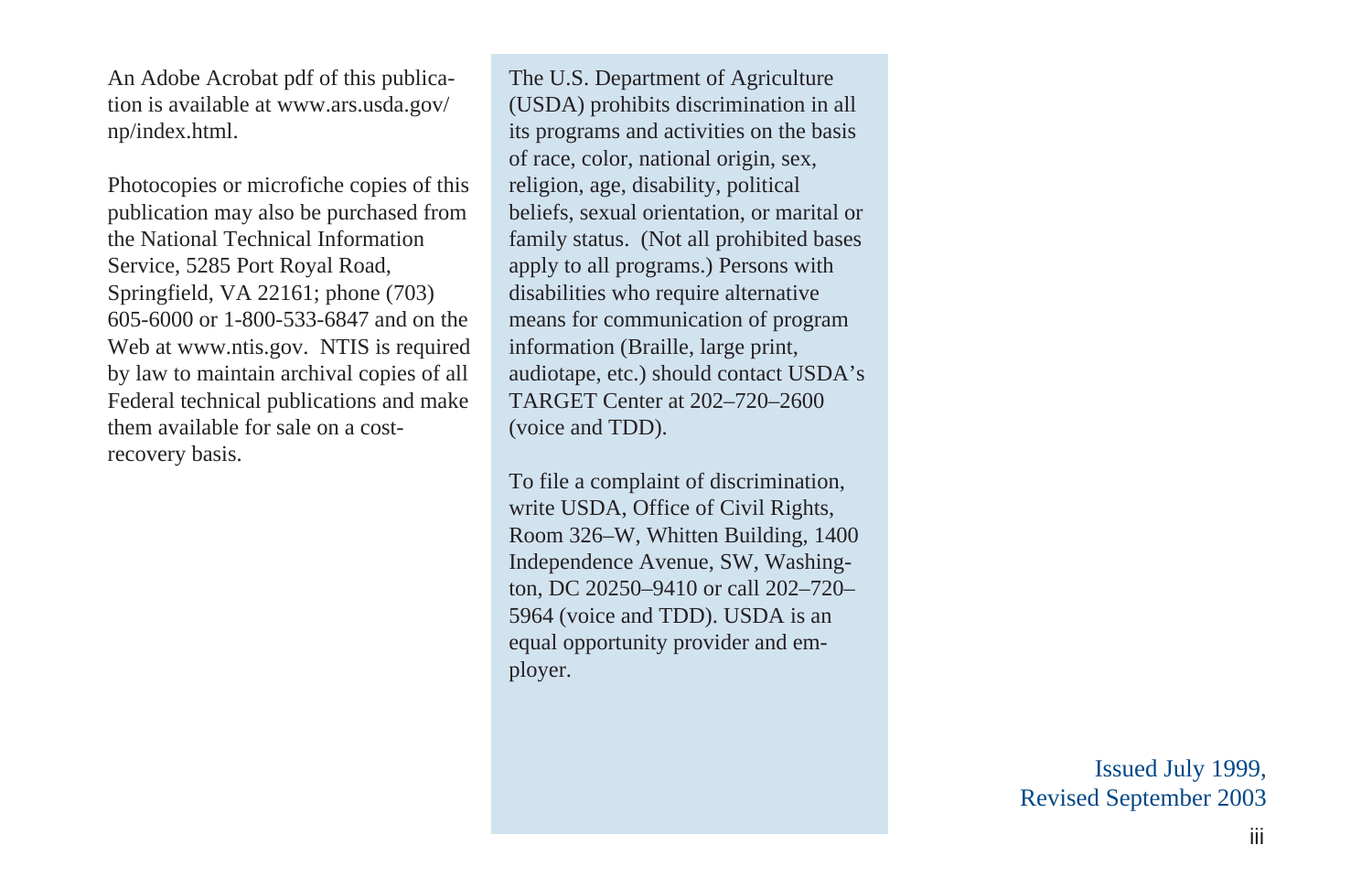# **Contents**

| The Dependence of Agricultural Runoff P on Soil P  12 |  |
|-------------------------------------------------------|--|
|                                                       |  |
|                                                       |  |
|                                                       |  |
|                                                       |  |
|                                                       |  |
|                                                       |  |
|                                                       |  |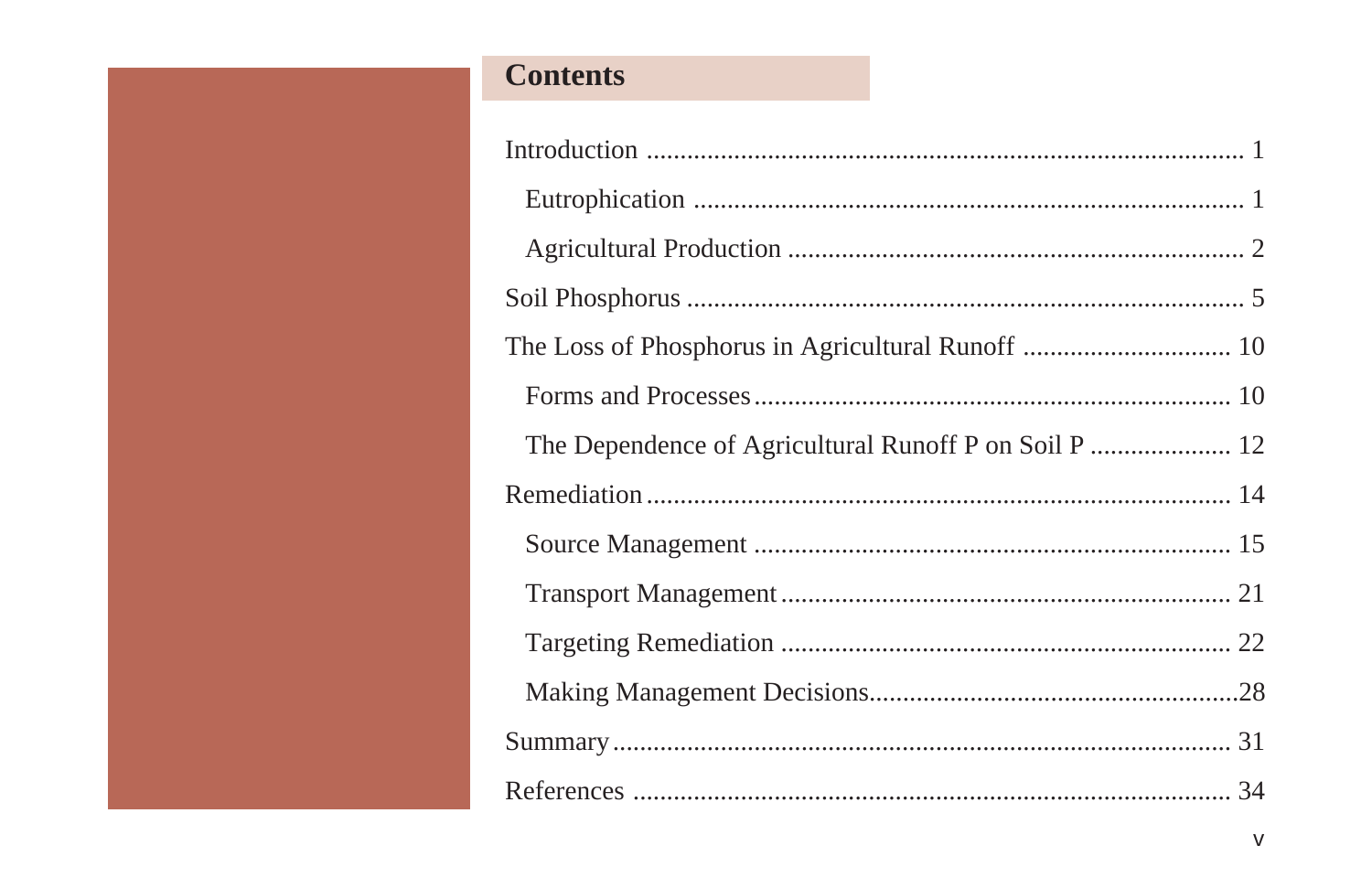# **Agricultural Phosphorus and Eutrophication**

# **Introduction**

# *Eutrophication*

Phosphorus (P) is an essential element for plant and animal growth and its input has long been recognized as necessary to maintain profitable crop and animal production. Phosphorus inputs can also increase the biological productivity of surface waters by accelerating eutrophication. Eutrophication is the natural aging of lakes or streams brought on by nutrient enrichment. This process can be greatly accelerated by human activities that increase nutrient loading rates to water.

Eutrophication has been identified as the main cause of impaired

surface water quality (U.S. Environmental Protection Agency 1996). Eutrophication restricts water use for fisheries, recreation, industry, and drinking because of increased growth of undesirable algae and aquatic weeds and the oxygen shortages caused by their death and decomposition. Associated periodic surface blooms of cyanobacteria (blue-green algae) occur in drinking water supplies and may pose a serious health hazard to animals and humans. Recent outbreaks of the dinoflagellate *Pfiesteria piscicida* in the eastern United States, and Chesapeake Bay tributaries in particular, have been linked to excess nutrients in affected waters. Neurological damage in people exposed to the highly toxic, volatile chemical produced by these algae has dramatically increased public awareness of eutrophication and the need for solutions (Burkholder and Glasgow 1997).

Eutrophication of most fresh water around the world is accelerated by P inputs (Schindler 1977, Sharpley et al. 1994). Although nitrogen (N) and carbon (C) are also essential to the growth of aquatic biota, most attention has focused on P inputs because of the difficulty in controlling the exchange of N and C between the atmosphere and water and the fixation of atmospheric N by some blue-green algae. Therefore, P is often the limiting element, and its control is of prime importance in reducing the accelerated eutrophication of fresh waters. When salinity increases, as in estuaries, N generally becomes the element controlling aquatic productivity. However, in Delaware's inland bays (coastal estuaries), nitrate-N leaching has elevated N concentrations to the point where P is now the limiting factor in eutrophication.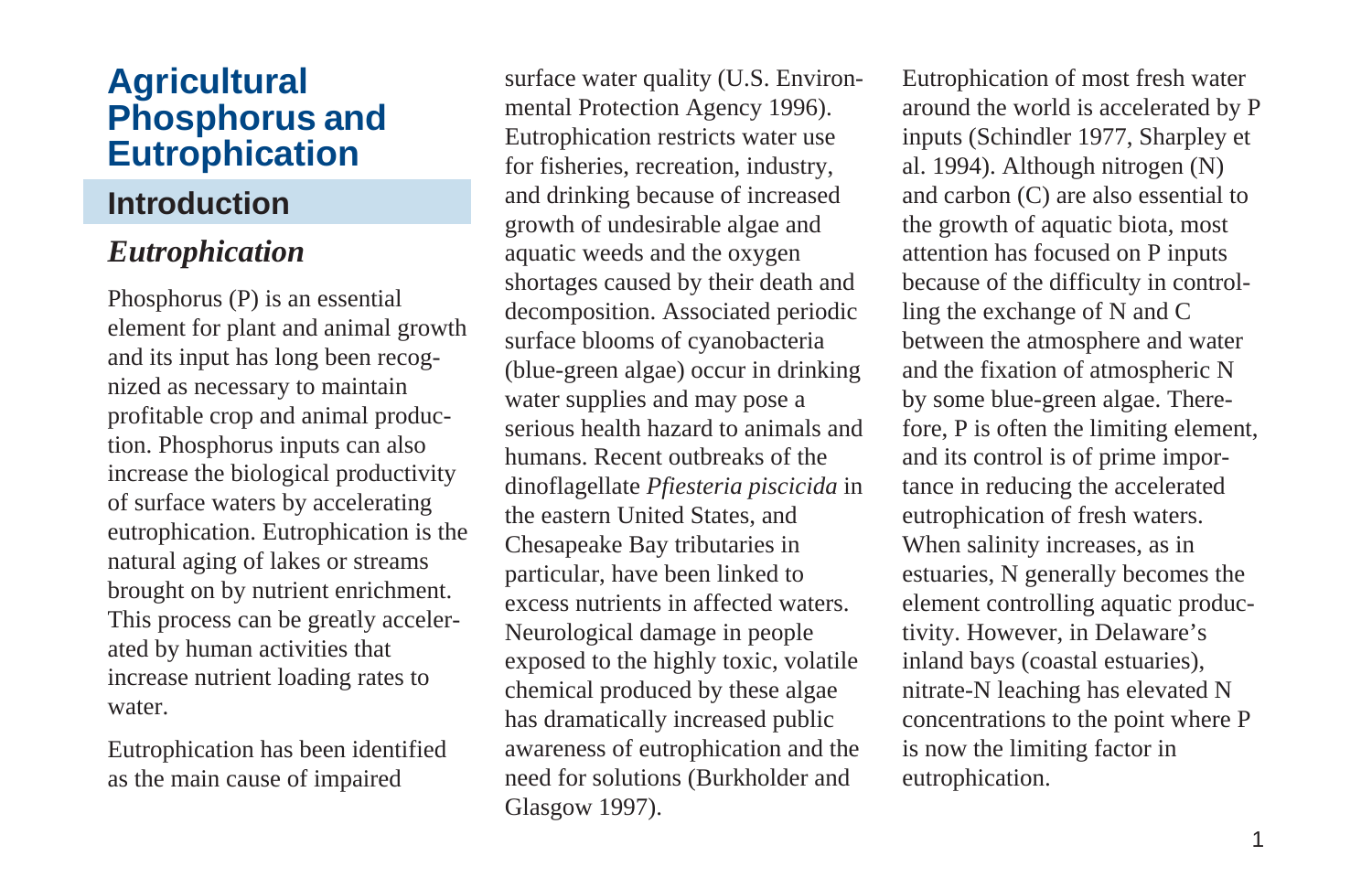

Figure 1. Watersheds with a high potential for soil and water degradation from manure P (Adapted from Kellogg and Lander 1999).

Lake water concentrations of P above 0.02 ppm generally accelerate eutrophication. These values are an order of magnitude lower than P concentrations in soil solution critical for plant growth (0.2 to 0.3

ppm), emphasizing the disparity between critical lake and soil P concentrations and the importance of controlling P losses to limit eutrophication.

# *Agricultural Production*

Confined animal operations are now a major source of agricultural income in several states. Animal manure can be a valuable resource for improving soil structure and increasing vegetative cover, thereby reducing surface runoff and erosion potential. However, the rapid growth and intensification of crop and animal farming in many areas has created regional and local imbalances in P inputs and outputs. On average, only 30 percent of the fertilizer and feed P input to farming systems is output in crops and animal produce. Therefore, when averaged over the total usable agricultural land area in the United States, an annual P surplus of 30 lb/ acre exists (National Research Council 1993). This has led to P applications in excess of crop removal, soil P accumulations, and an increased risk of P loss in runoff (Kellogg and Lander 1999) (fig. 1).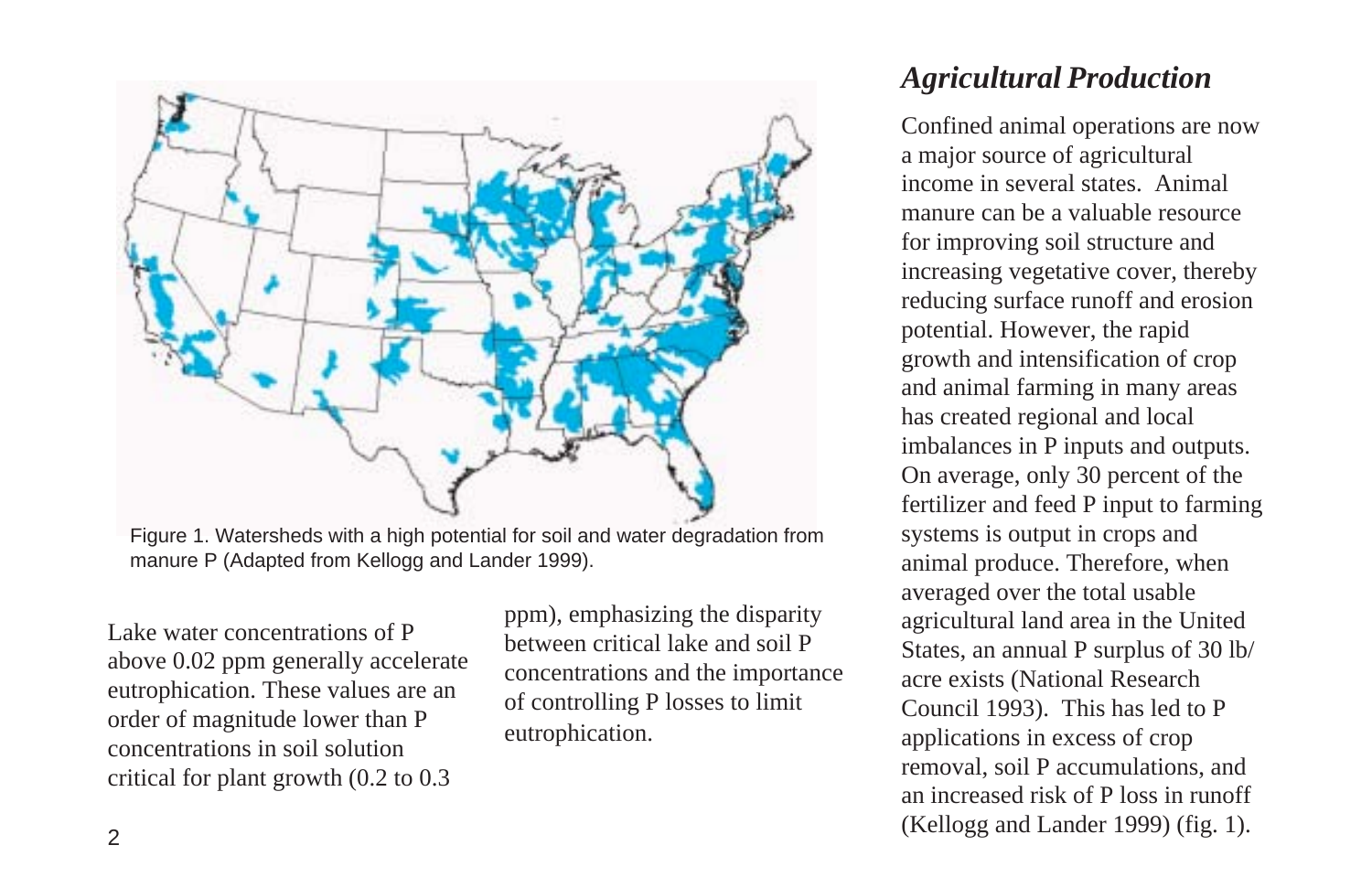Before World War II, farming communities tended to be selfsufficient in that enough feed was produced locally and recycled to meet animal requirements. After World War II, increased fertilizer use in crop production fragmented farming systems, creating specialized crop and animal operations that efficiently coexist in different regions within and among countries. Since farmers did not need to rely on manures as nutrient sources (the primary source until fertilizer production and distribution became less expensive), they could spatially separate grain and animal production. Today, less than a third of the grain produced is fed on farms where it is grown (Lanyon 2000) resulting in a major one-way transfer of P from grain-producing to animal-producing areas.

The potential for P surplus at the farm scale can increase when

## **Table 1. Farming system and P balance**

| ${\bf P}$         | Crop* | <b>Farming</b> system<br>Dairy <sup>1</sup> | Poultry $\ddagger$                | $Hogs^{\S}$ |
|-------------------|-------|---------------------------------------------|-----------------------------------|-------------|
| Input             |       |                                             | - lb $P/accre/yr - - - - - - - -$ |             |
| <b>Fertilizer</b> | 20    | 10                                          |                                   |             |
| Feed              |       | 20                                          | 1,375                             | 95          |
| Output            | $-18$ | $-13$                                       | $-365$                            | $-60$       |
| <b>Balance</b>    | $+2$  | $+17$                                       | $+1,010$                          | $+35$       |

SOURCE: Lanyon and Thompson (1996) and Bacon et al. (1990).

- \* 75-acre cash crop farm growing corn and alfalfa.
- † 100-acre dairy farm with 65 dairy holsteins averaging 14,500 lb milk/cow/yr, 5 dry cows, and 35 heifers. Crops were corn for silage and grain, alfalfa, and rye for forage.

farming systems change from cropping to intensive animal production, since P inputs become dominated by feed rather than fertilizer. With a greater reliance on imported feeds, only 27 percent of

- ‡ 30-acre poultry farm with 74,000 layers; output includes 335 lb P/ acre/yr in eggs, 20 lb P/acre/yr sold in crops (corn and alfalfa), and 10 lb P/acre/yr manure exported from the farm.
- § 75-acre farm with 1,280 hogs, output includes 40 lb P/acre/yr manure exported from the farm.

the P in purchased feed for a 74,000-layer operation on a 30-acre farm in Pennsylvania could be accounted for in farm outputs (table 1). This nutrient budget clearly shows that the largest input of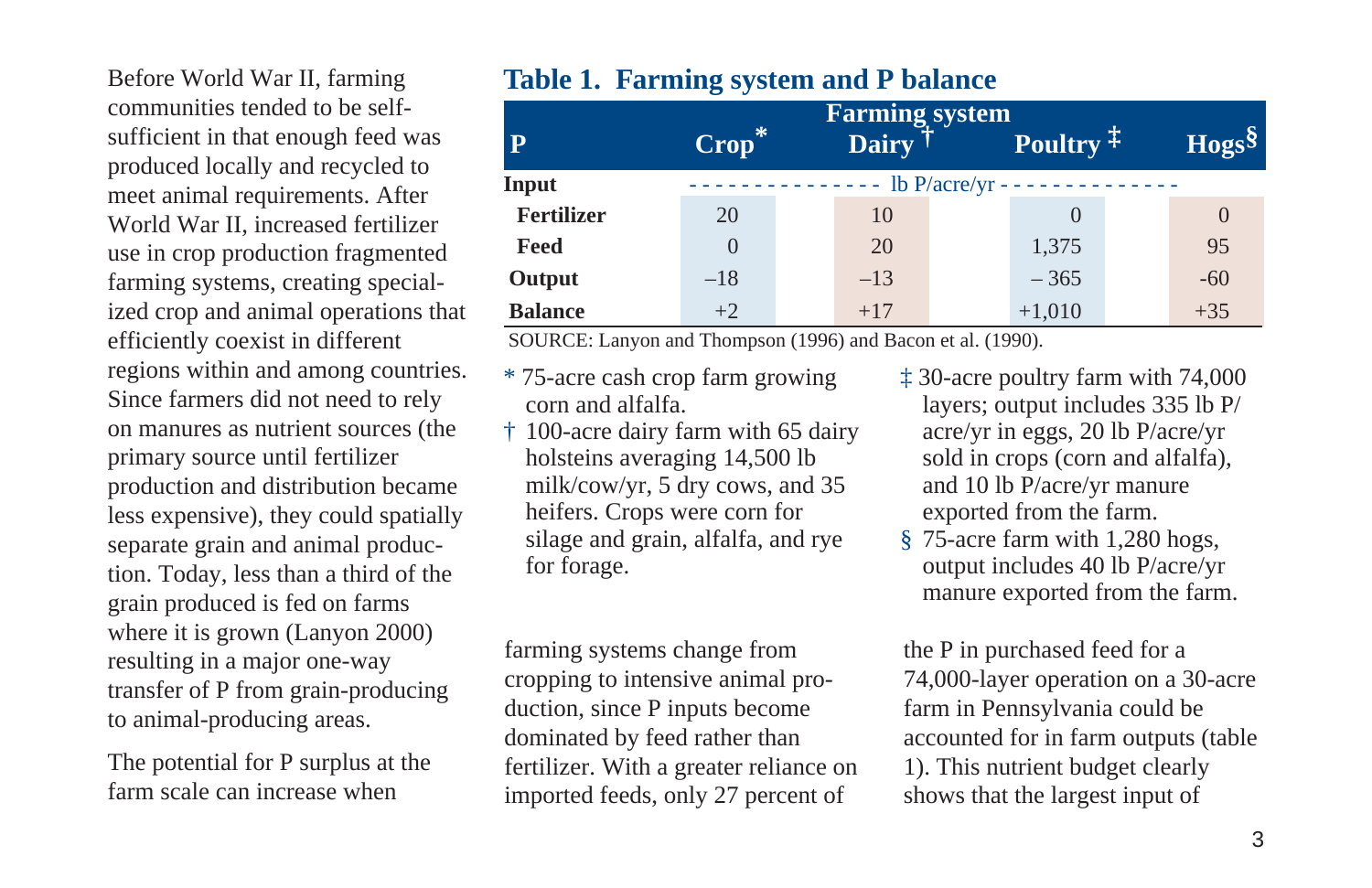nutrients to a poultry farm and, therefore, the primary source of any on-farm nutrient excess, is in animal feed. Annual P surpluses of 80 to 110 lb/acre/yr were estimated by Sims (1997) for a typical poultry grain farm in Delaware. This scenario is consistent with other concentrated animal production operations, including dairy and hogs.

Phosphorus accumulation on farms has built up soil P to levels that often exceed crop needs. Today, there are serious concerns that agricultural runoff (surface and subsurface) and erosion from high P soils may be major contributing factors to surface water eutrophication. Agricultural runoff is all water draining from an area (field or watershed) including surface runoff, subsurface flow, leaching, and tile drainage processes. Phosphorus loss

in agricultural runoff is not of economic importance to farmers because it generally amounts to only 1 or 2 percent of the P applied. However, P loss can lead to significant off-site economic impacts, which in some cases occur many miles from P sources. By the time these water-quality impacts are manifest, remedial strategies are difficult and expensive to implement; they cross political and regional boundaries; and because of P loading, improvement in water quality will take a long time.

Nitrogen-based management has been practiced and advocated by farm advisers for many years. Farmers are only now becoming aware of P issues. Many are confused and feel that science has misled them or let them down by not emphasizing the P management issues. Therefore, the research

community must do a better job of transferring and translating its findings to the agricultural community as a whole. For example, we must be able to show where P is coming from, how much P in soil and water is too much, and how and where these inputs and losses can be reduced in order to develop agricultural resource management systems that sustain production, environmental quality, and farming communities.

In this publication, P is in its elemental form, rather than as  $P_2O_5$ , which is commonly used in fertilizer analysis. The conversion factor from P to  $P_2O_5$  is 2.29. When discussing plant available forms of soil P, as determined by soil testing laboratories, we will refer to them as "soil test P" (ppm or mg/kg) and identify in each case the specific method of analysis used. Based on a 6-inch soil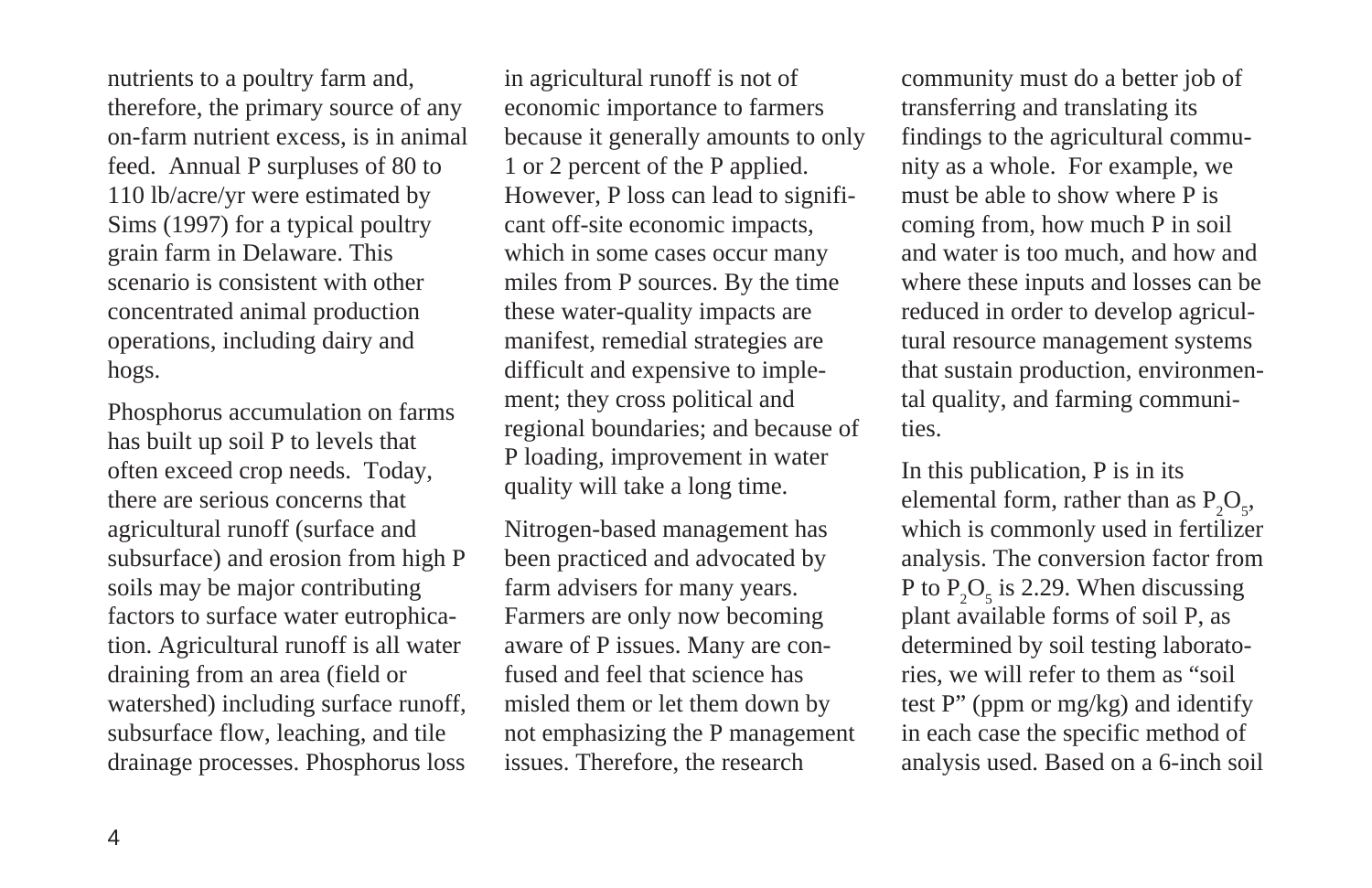depth containing 2 million pounds of soil, the conversion factor for ppm to lb P/acre is 2. For more detailed information on the methods used for soil P testing, how they were developed, and why they vary among regions see Fixen and Grove (1990), Pierzynski (2000), Sharpley et al. (1994, 1996), and Sims (1998).

# **Soil Phosphorus**

Soil P exists in organic and inorganic forms, but these are not discrete entities with indistinct forms occurring (fig. 2). Organic P consists of undecomposed residues, microbes, and organic matter in the soil. Inorganic P is usually associated with Al, Fe, and Ca (aluminum, iron, and calcium, respectively) compounds of varying solubility and availability to plants. Phosphorus has to be added to most soils so that there are adequate levels for opti-<br>Figure 2. The phosphorus cycle in soil

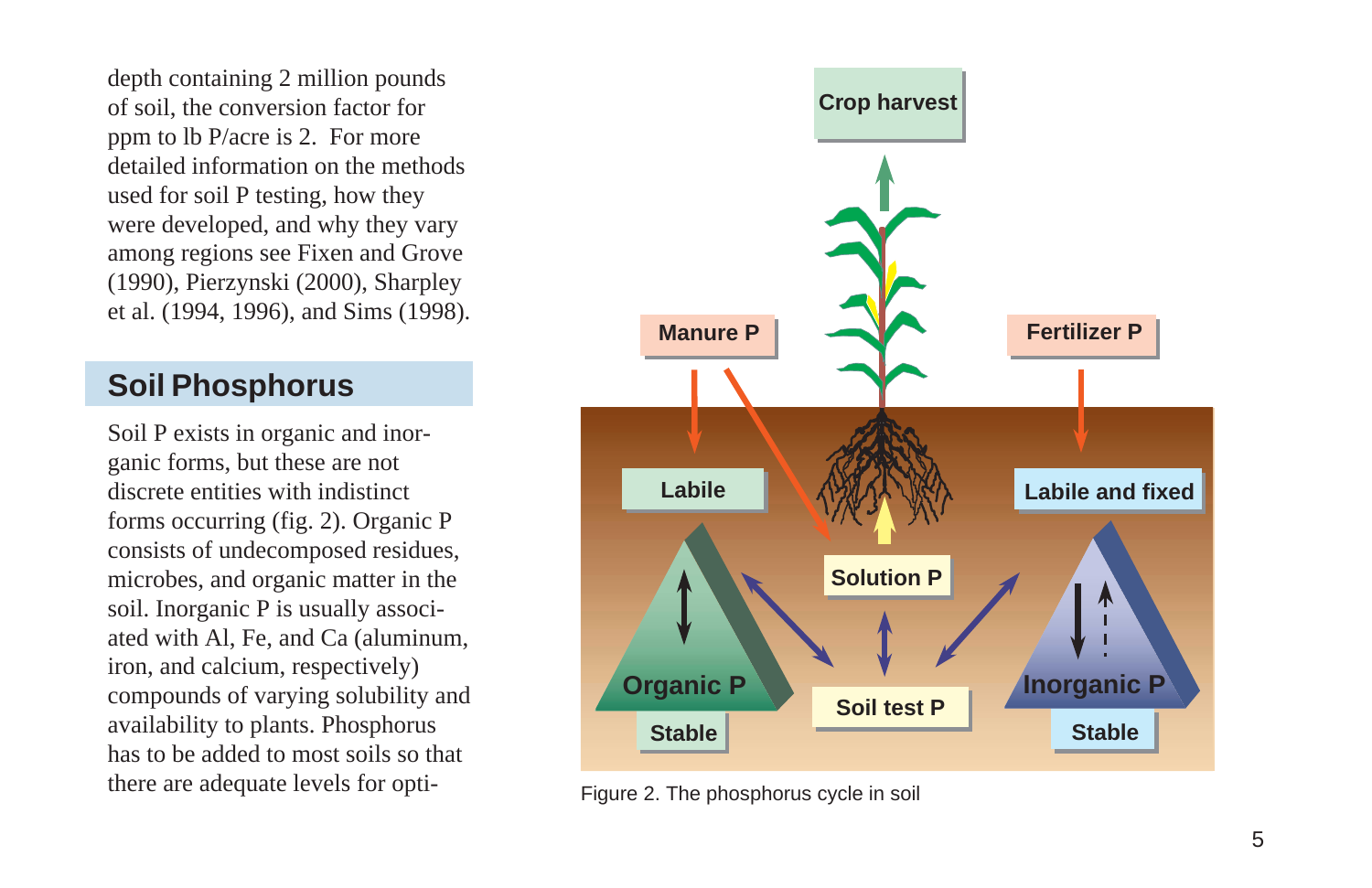mum crop growth and yield. However, P can be rapidly fixed in relatively insoluble forms and therefore be unavailable to plants, depending on soil pH and type (Al, Fe, and Ca content). Converting stable forms of soil P to labile or available forms usually occurs too slowly to meet crop P requirements (fig. 2). As a result, soil P tests were developed to determine the amount of plant-available P in soil and from this how much P as fertilizer or manure should be added to meet desired crop yield goals.

In most soils, the P content of surface horizons is greater than that of the subsoil because of sorption of added P, greater biological activity, cycling of P from roots to aboveground plant biomass, and more organic material in surface layers (fig. 3). In reduced tillage systems, fertilizers and manures are



Figure 3. Soil test P (as Mehlich–3 P) accumulates at the surface with repeated application of P for 10 years. Note that typical fertilizer P applications for a corn crop in Oklahoma with a medium soil test P (20 to 40 ppm Mehlich–3 P) is about 20 lb P/acre. (Adapted from Sharpley et al. 1984.)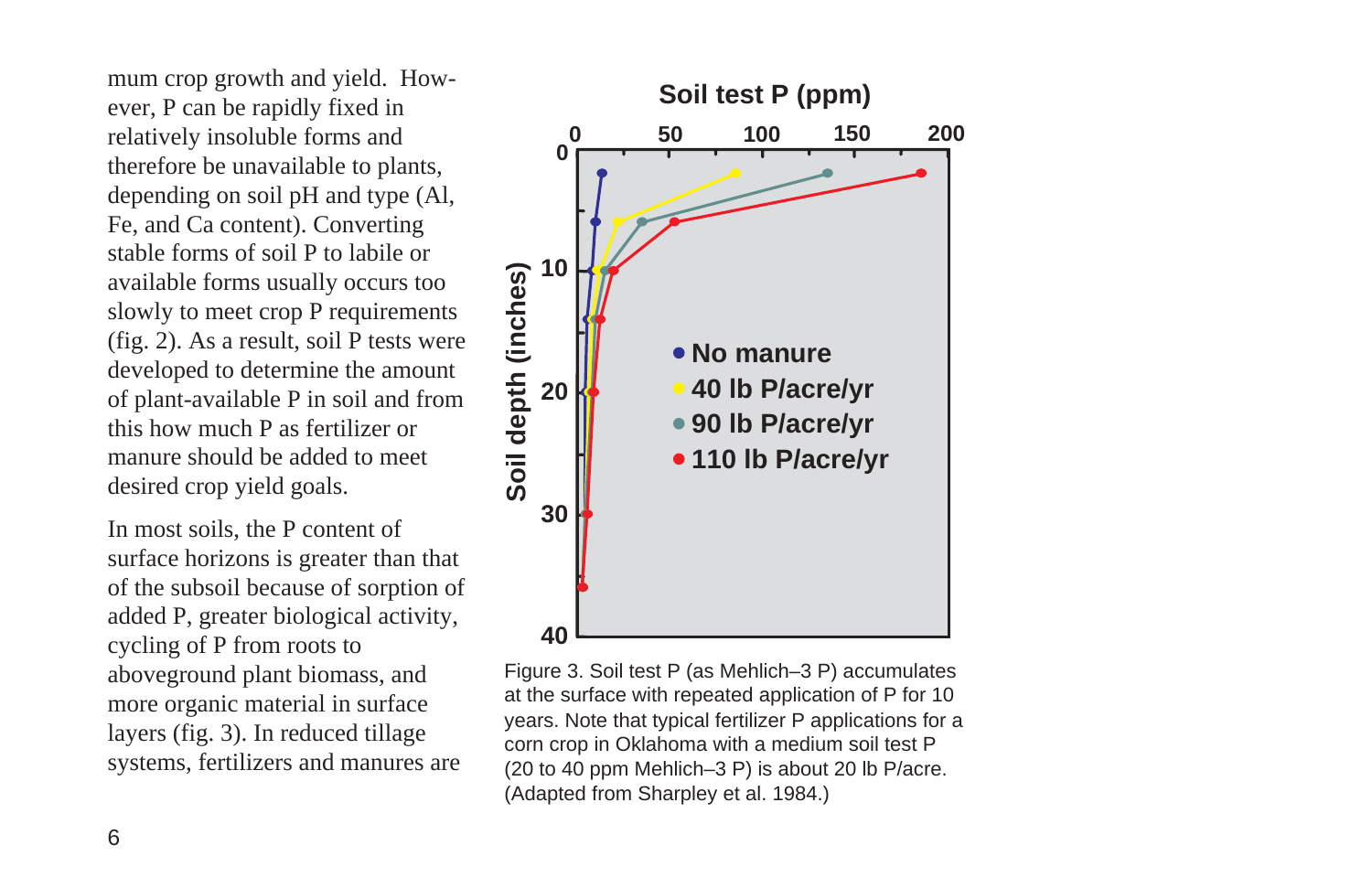

Figure 4. Increase in soil test P from applying more P than a crop needs each year (as Bray–I P). A negative surplus indicates crop and soil removal. (Adapted from a 25-year study by Barber 1979.)

not incorporated or they are incorporated only to shallow depths, thereby exacerbating P buildup in the top 2 to 5 inches of soil. In some situations, P can easily move through the soil, as we will discuss later.

Continual long-term application of fertilizer or manure at levels exceeding crop needs will increase soil P levels (fig. 4). In many areas of intensive, confined animal production, manures are normally applied at rates designed to meet crop N



## **P added in manure or removed by crop**

Figure 5. Applying manure to meet crop N needs (about 200 lb available N/acre) adds much more P than corn crop needs.

> requirements but to avoid groundwater quality problems created by leaching of excess N. This often results in a buildup of soil test P above amounts sufficient for optimal crop yields. As illustrated in figure 5, the amount of P added in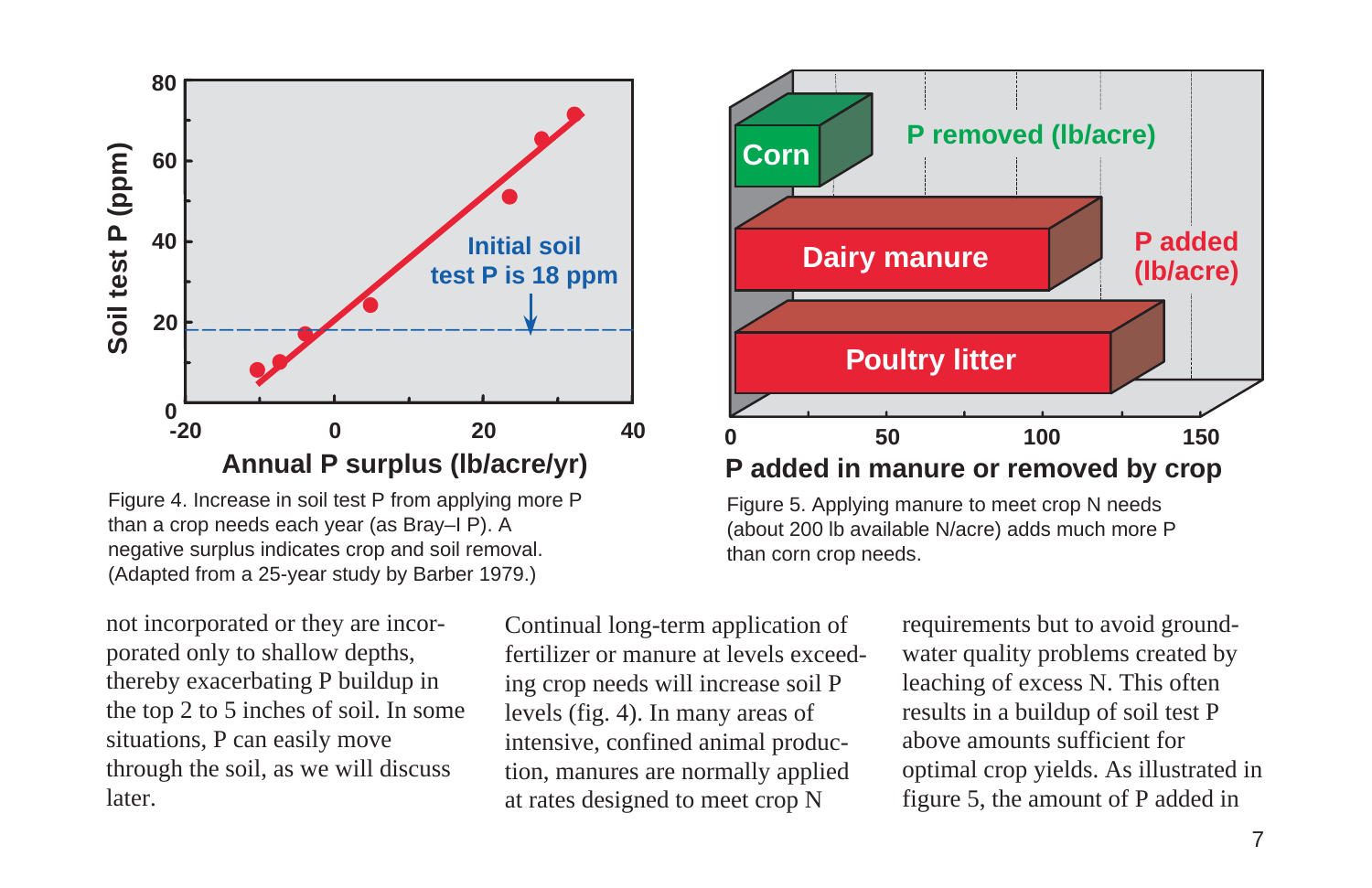

**North American average of 47% soils testing medium or below for P**

Figure 6. A survey of agricultural soils analyzed by state soil test laboratories in 1997 and 2000 shows a regional buildup of soil test P near P-sensitive waters (Fixen 1998, Fixen and Roberts 2000).

average applications of dairy manure (8 to 10 tons/acre and 0.5 percent P) and poultry litter (4 tons/ acre and 1.5 percent P) are considerably greater than what is removed in harvested crops; the result is an accumulation of soil P.

In 2000, several state soil test laboratories reported that the majority of agricultural soils analyzed had soil test P levels in the high or above categories, which require little or no P fertilization. It is clear from figure 6 that high soil P levels are a regional problem,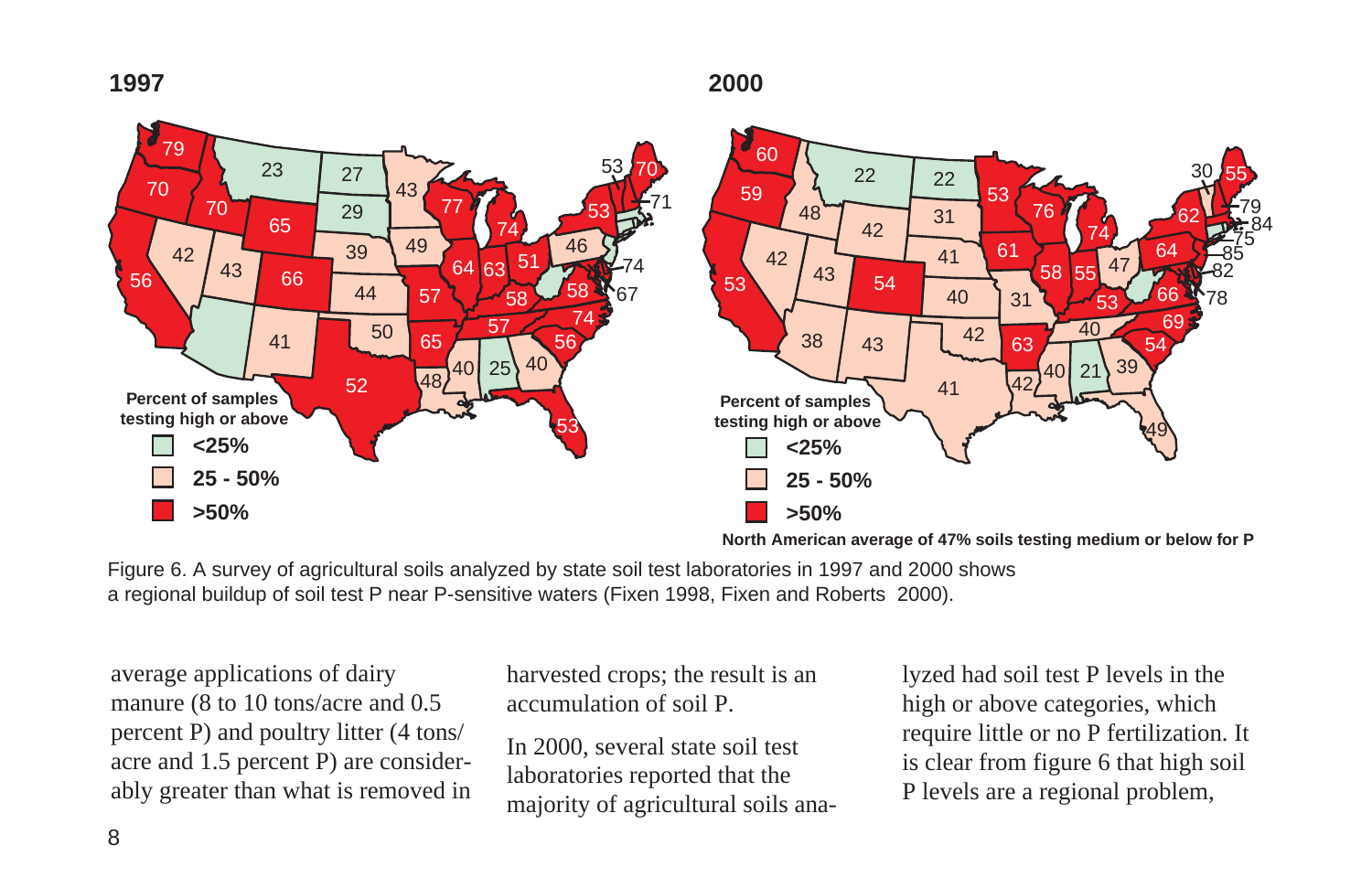because the majority of agricultural soils in several states still test medium or low. For example, most Great Plains soils still require P for optimum crop yields. Unfortunately, problems associated with high soil P are aggravated by the fact that many of these agricultural soils are located in states with sensitive water bodies, such as the Great Lakes, Lake Champlain, the Chesapeake and Delaware Bays, Lake Okeechobee, the Everglades, and other fresh water bodies (fig. 6).

Distinct areas of general P deficit and surplus exist within states and regions. For example, soil test summaries for Delaware reveal the magnitude and localization of high soil test P levels that can occur in areas dominated by intensive animal production (fig. 7). From 1992 to 1996 in Sussex County, Delaware, with its high concentration of poultry operations, 87 percent of

## **Percent in each soil test P category**



Figure 7. Elevated soil test P levels (as Mehlich–1 P) are usually localized in areas of confined animal operations.

fields tested had optimum (25 to 50 ppm) or excessive soil test  $P$  ( $>50$ ppm), as determined by Mehlich–1; whereas, in New Castle County, with only limited animal production, 72 percent of fields tested were rated as low (<13 ppm) or medium (13 to 25 ppm).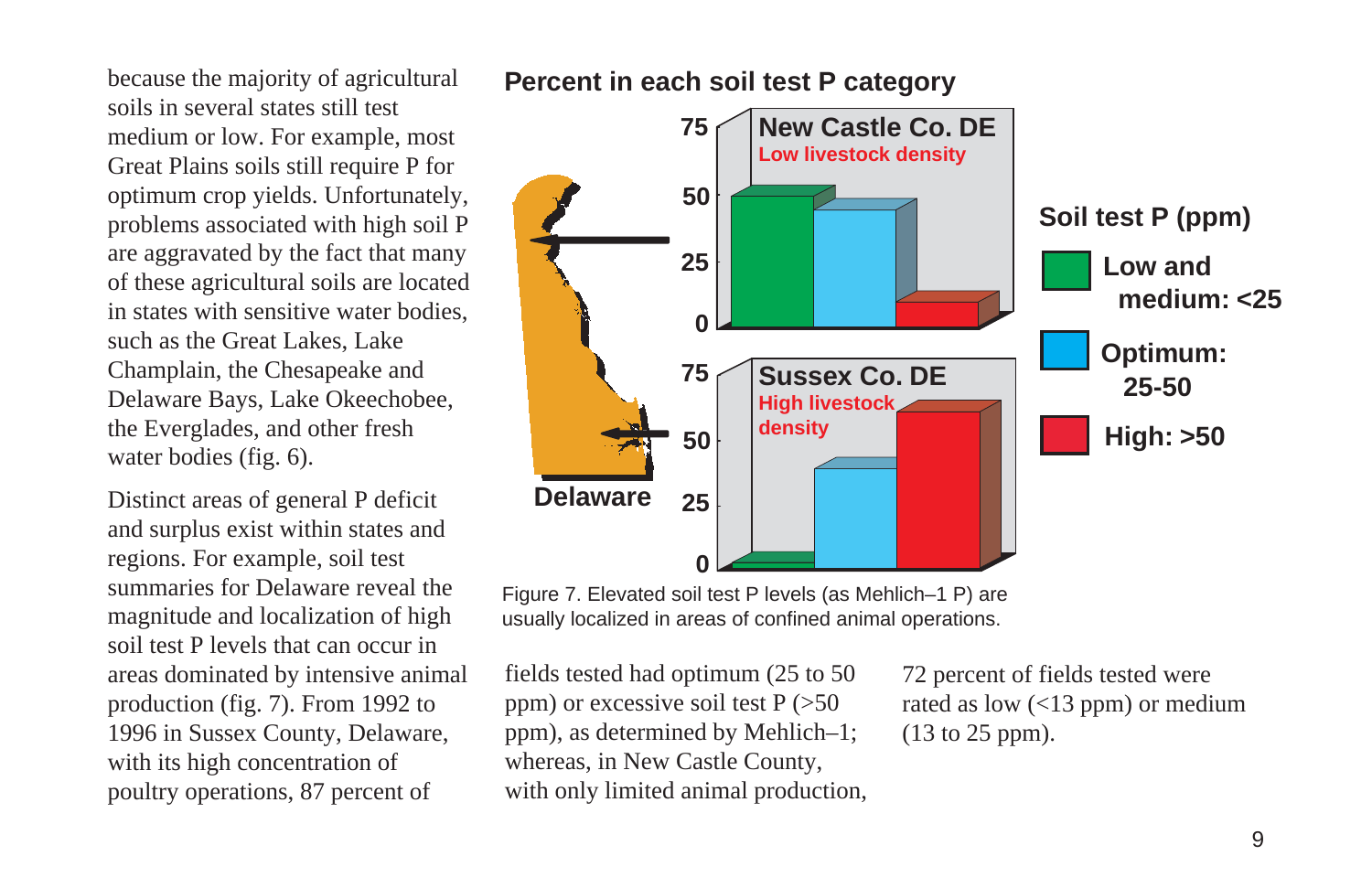Though rapidly built up by applications of P, available soil P decreases slowly once further applications are stopped. Therefore, the determination of how long soil test P will remain above crop sufficiency levels is of economic and environmental importance to farmers who must integrate manure P into sustainable nutrient management systems. For example, if a field has a high potential to enrich agricultural runoff with P because of excessive soil P, how long will it be before crop uptake will lower soil P levels so that manure can be applied again without increasing the potential for P loss? McCollum (1991) estimated that without further P additions, 16 to 18 years of corn (*Zea mays* L.) and soybean [*Glycine max* (L.) Merr.] production would be needed to deplete soil test P (Mehlich–3 P) (Mehlich 1984) in a

Portsmouth fine sandy loam from 100 ppm to the agronomic threshold level of 20 ppm.

# **The Loss of Phosphorus in Agricultural Runoff**

The term "agricultural runoff" encompasses two processes that occur in the field—surface runoff and subsurface flow. In reality these can be vague terms for describing very dynamic processes. For example, surface or overland flow can infiltrate into a soil during movement down a slope, move laterally as interflow, and reappear as surface flow. In this publication, agricultural runoff refers to the total loss of water from a watershed by all surface and subsurface pathways.

# *Forms and Processes*

The loss of P in agricultural runoff occurs in sediment-bound and dissolved forms (fig. 8). Sediment P includes P associated with soil particles and organic material eroded during flow events and constitutes about 80 percent of P transported in surface runoff from most cultivated land (Sharpley et al. 1992). Surface runoff from grass, forest, or noncultivated soils carries little sediment and is, therefore, generally dominated by dissolved P (about 80 percent of P loss). This dissolved form comes from the release of P from soil and plant material (fig. 8). This release occurs when rainfall or irrigation water interacts with a thin layer of surface soil (1 to 2 inches) and plant material before leaving the field as surface runoff (Sharpley 1985). Most dissolved P is immediately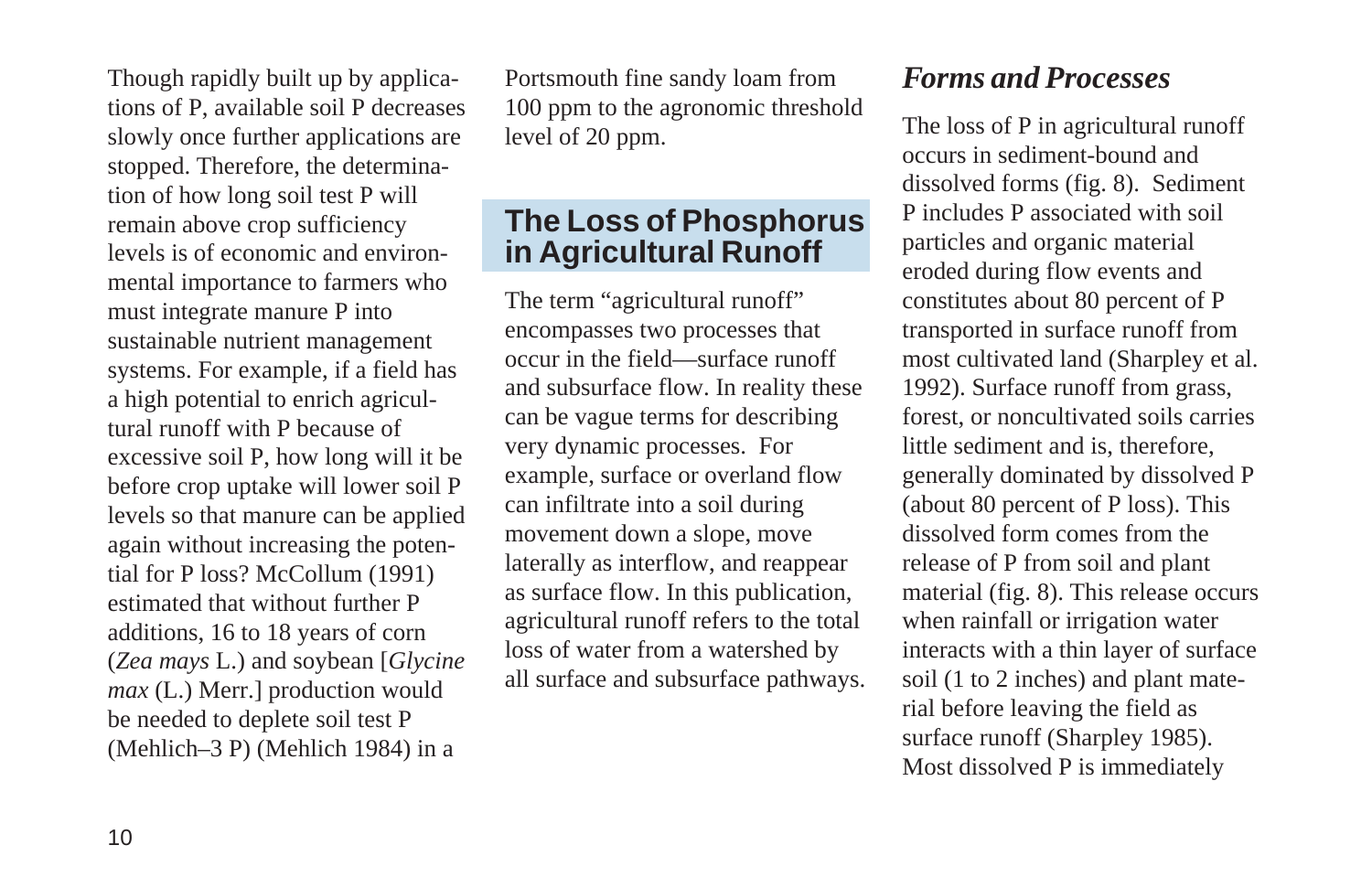

Figure 8. Phosphorus can be released from soil and plant material to surface and subsurface runoff water or lost by erosion.

available for biological uptake. Sediment P is not readily available, but it can be a long-term source of P for aquatic biota (Ekholm 1994, Sharpley 1993).

In most watersheds, P export occurs mainly in surface runoff, rather than subsurface flow. However, in some regions, notably the Coastal Plains and Florida, as well as fields with subsurface drains, P can be transported in drainage waters. Generally, the concentration of P in water percolating through the soil profile is low because of P fixation by Pdeficient subsoils. Exceptions occur in sandy, acid organic, or peaty soils with low P fixation or holding capacities and in soils where the preferential flow of water can occur rapidly through macropores and earthworm holes (Bengston et al. 1992, Sharpley and Syers 1979, Sims et al. 1998).

Irrigation, especially furrow irrigation, can significantly increase the potential for soil and water contact and therefore can increase P loss by both surface runoff and erosion in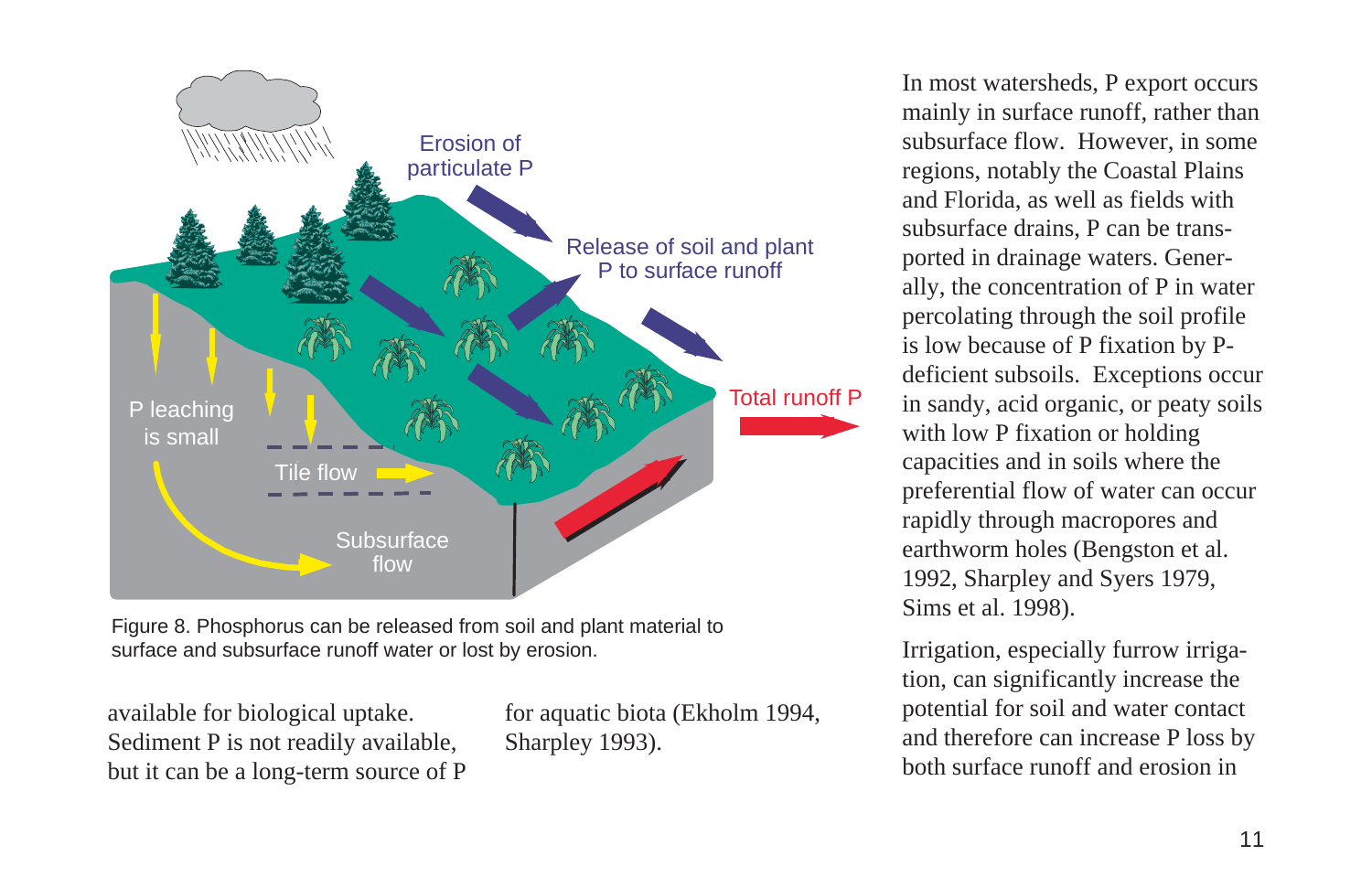return flows. Furrow irrigation exposes unprotected surface soil to the erosive effect of water movement. The process of irrigation also has the potential to greatly increase the land area that can serve as a potential source for P movement, a fact that is especially important in the western United States.

## *The Dependence of Agricultural Runoff P on Soil P*

Many studies report that the loss of dissolved P in surface runoff depends on the P content of surface soil (fig. 9). In a review of several studies, Sharpley et al. (1996) found that the relationship between surface runoff P and soil P varies with management. Relationship slopes were flatter for grass (4.1 to 7.0, mean 6.0) than for cultivated land (8.3 to 12.5, mean 10.5), but the slopes were too variable to allow



Figure 9. Effect of soil P on the dissolved P concentration of surface runoff from several pasture watersheds (adapted from Sharpley et al. 2001) and subsurface tile drainage from Broadbalk fields. (Adapted from Heckrath et al. 1995.)

use of a single or average relationship to recommend P amendments based on water-quality criteria. Clearly, several soil and land management factors influence the relationship between dissolved P in surface runoff and soil P.

All in all, the loss of P in subsurface flow, as well as surface runoff, is

linked to soil P concentration. Heckrath et al. (1995) found that soil test P (Olsen P) greater than 60 ppm in the plow layer of a silt loam caused the dissolved P concentration in tile drainage water to increase dramatically (0.15 to 2.75 mg/L) (fig. 9). They postulated that this level (60 ppm), which is well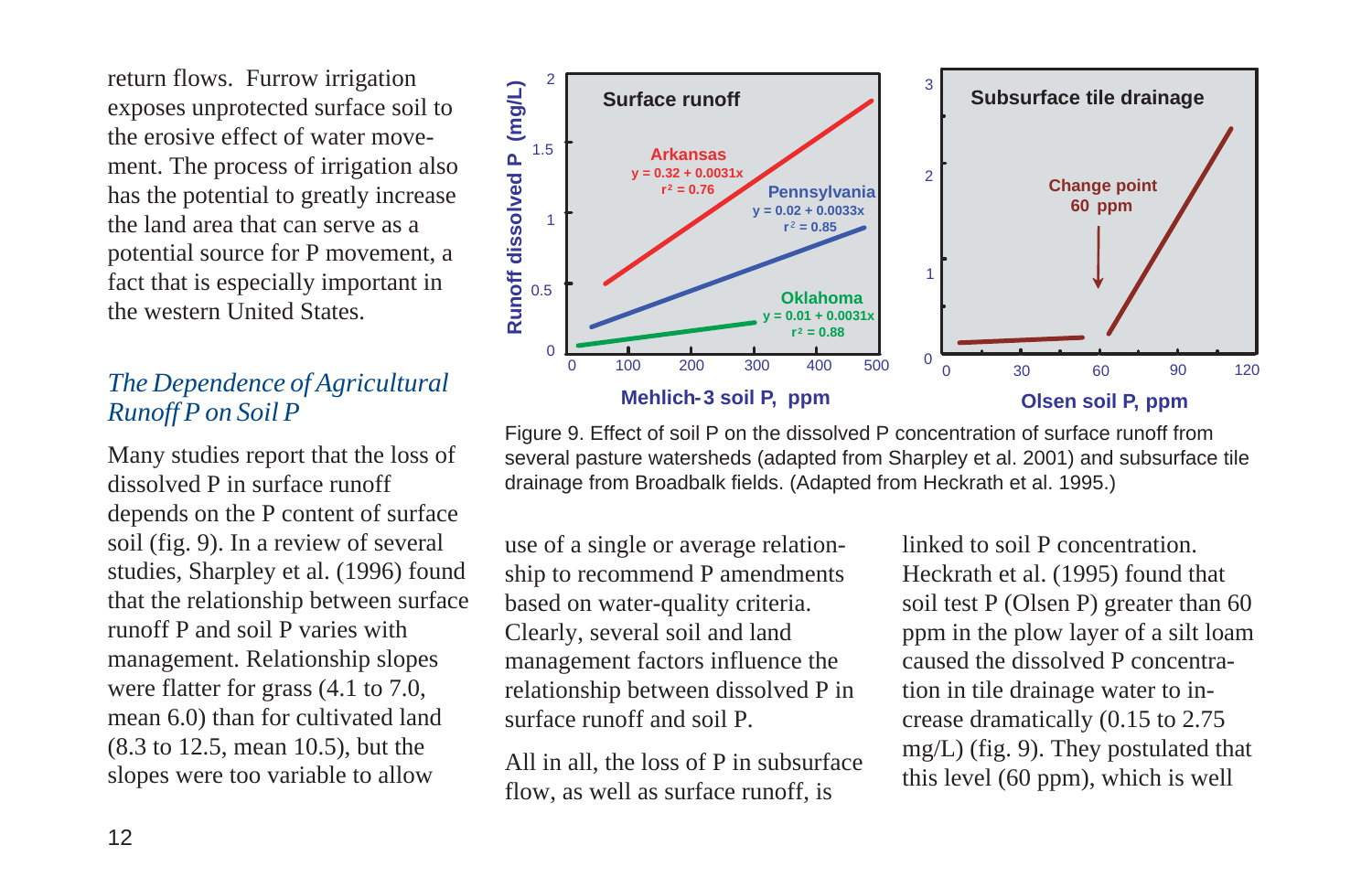above that needed by major crops for optimum yield, is a critical point above which the potential for P movement through the soil profile greatly increases (Ministry of Agriculture, Food and Fisheries 1994). Similar studies suggest that this change point can vary threefold as a function of site hydrology, relative drainage volumes, and soil P release characteristics (Sharpley and Syers 1979).

These and similar studies compared agricultural runoff P to soil P using traditional soil test methods that estimate plant availability of soil P. While these studies show promise in describing the relationship between the level of soil P and surface runoff P, they are limited for several reasons. First, soil test extraction methods were developed to estimate the plant availability of soil P and may not accurately reflect soil P release to surface or subsurface

runoff water. Second, although dissolved P is an important waterquality variable, it represents only the dissolved portion of P readily available for aquatic plant growth. It does not reflect fixed soil P that can become available with changing chemistry in anaerobic conditions.

The final concern is with sampling depth. It is generally recommended that soil samples be collected to plow depth, usually 6 to 8 inches for routine evaluation of soil fertility. However, it is the surface inch or two in direct contact with runoff that is important when using soil testing to estimate P loss. Consequently, different sampling procedures may be necessary when using a soil test to estimate the potential for P loss. To overcome these concerns, approaches are being developed that provide a more theoretically sound estimate, than traditional agronomic chemical

extractants do, of the amount of P in soil that can be released to runoff water and the amount of algalavailable P in runoff (Pierzynski 2000, Sharpley 1993).

An approach, developed in the Netherlands by Breeuwsma and Silva (1992) to assess P leaching potential, is to determine soil P saturation (percent saturation = available P/maximum P fixation). This approach is based on the fact that, as P saturation or the amount of fixed P increases, more P is released from soil to surface runoff or leaching water. This method is used to limit the loss of P in surface and ground waters. A critical P saturation of 25 percent has been established for Dutch soils as the threshold value above which the potential for P movement in surface and ground waters becomes unacceptable.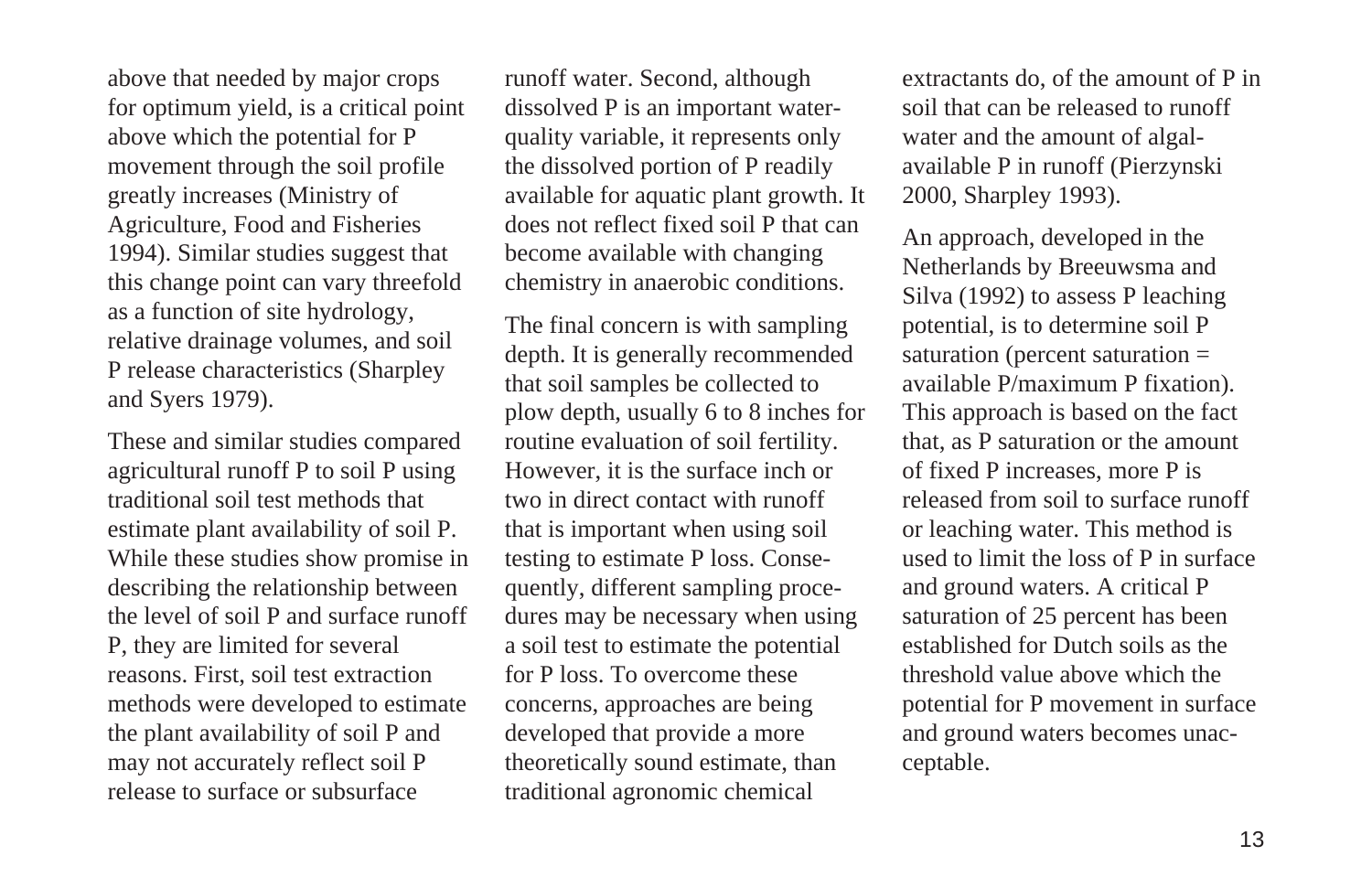# **Remediation**

The overall goal to reduce P loss from agriculture to water should increase the efficiency of P use by balancing P inputs in feed and fertilizer into a watershed with P outputs in crop and animal produce and managing the level of P in the soil. Reducing P loss in agricultural runoff may be brought about by source and transport control strategies. The transport of P from agricultural land in surface runoff and erosion has been reduced; however, much less attention has been directed toward source management.

When looking at management to minimize the environmental impact of P, there are several important factors that must be considered. To cause an environmental problem, there must be a source of P (that is,

high soil levels, manure or fertilizer applications, etc.) and it must be transported to a sensitive location (that is, for leaching, runoff, erosion, etc.). Problems occur where these two come together. A high P source with little opportunity for transport may not constitute an

environmental threat. Likewise, a situation where there is a high potential for transport but no source of P to move is also of little threat. Management should focus on the areas where these two conditions intersect. These areas are called "critical source areas" (fig. 10).



Figure 10. Critical source areas for P loss from a watershed occur where areas of high soil P and transport potential coincide.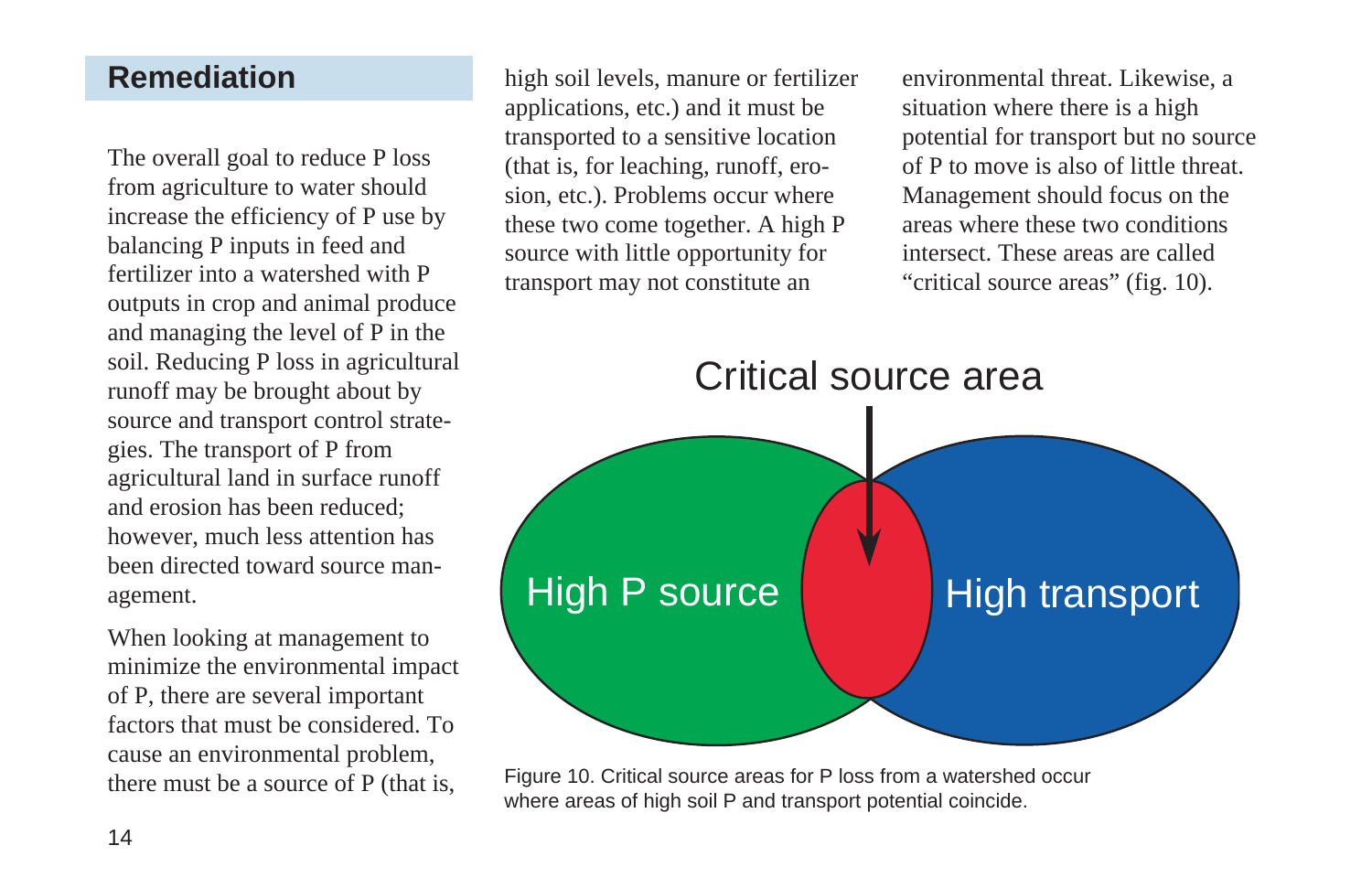# *Source Management*

## *Reducing off-farm inputs of P in feed*

Manipulation of dietary P intake by animals may help balance farm P input and output in animal operations because feed inputs are often the major cause of P surplus (table 1). Morse et al. (1992) recorded a 17-percent reduction in P excretion when the daily P intake of dairy cows was reduced from 82 to 60 g/ day. The U.S. National Research Council (2001) recommends dietary P levels for animal production and dairy cows that range between 0.32 and 0.38 percent P, depending on milk yields (table 2). Dietary P in excess of these recommendations can be decreased without harming production or animal health. In fact, Wu et al. (2001) found essentially all P fed in excess of 0.32 percent was excreted by high-producing dairy cows (table 2).

#### **Table 2. Dairy cattle feed recommendations, milk production, fecal P excretion, and losses of P in surface runoff after land application of manure**

| Dietary P<br><b>level</b> | <b>Milk</b><br>production <sup>1</sup> | P excreted <sup>1</sup> |                   | <b>Runoff dissolved <math>P^2</math></b> |  |
|---------------------------|----------------------------------------|-------------------------|-------------------|------------------------------------------|--|
| $\%$                      | kg/day                                 | g P/day                 | ppm               | g/ha                                     |  |
| 0.31                      | 42.4                                   | 43                      | 0.30              |                                          |  |
| 0.39                      | 38.7                                   | 66                      | N.D. <sup>3</sup> | N.D.                                     |  |
| 0.47                      | 39.4                                   | 88                      | 2.84              | 79                                       |  |
|                           |                                        |                         |                   |                                          |  |

SOURCE: Adapted from Wu et al. (2001).

SOURCE: Adapted from Ebeling et al. (2002). The high P diet in this study was 0.49% P. N.D. No data available from this study.

The potential effect of overfeeding P to dairy cows and land when applying manure on runoff P was demonstrated by Ebeling et al. (2002). When cows had 0.31 and 0.47 percent P in their diets and the manure (0.48 and 1.28 percent P, respectively) was applied to silt loams covered with corn residues in Wisconsin, runoff P increased dramatically from 7 to 79 g/ha (table 2).

Clearly, amounts of excreted P can be reduced by carefully matching dietary P inputs to animal requirements. As P requirements can change during an animal's life cycle, including lactation in dairy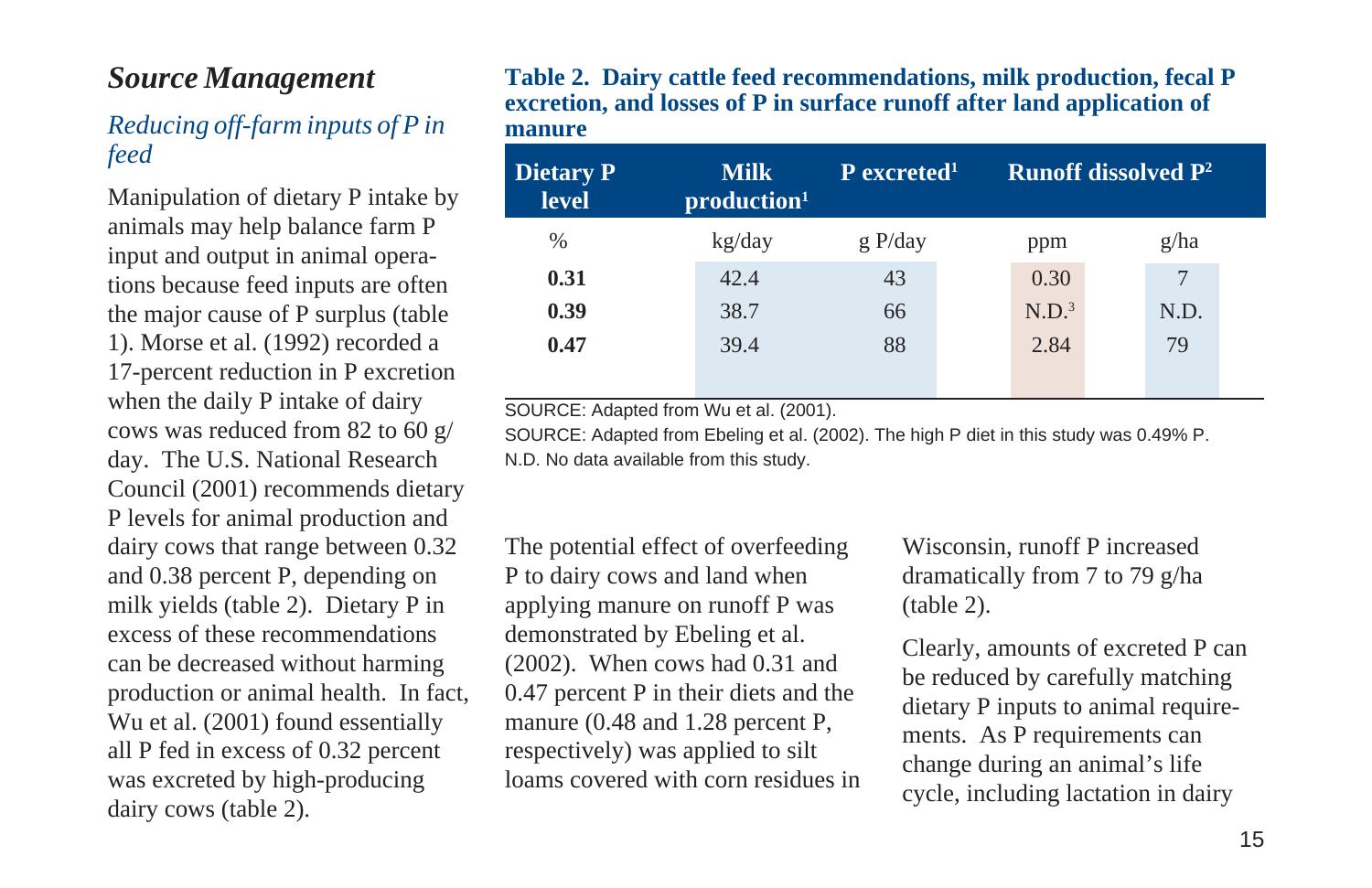cows for example, further gains in decreasing P excretion may be made by periodically changing dietary P levels.

It is common to supplement poultry and hog feed with mineral forms of P because of the low digestibility of phytin, the major P compound in grain. This supplementation contributes to P enrichment of manures and litters. Enzyme additives for animal feed are being tested to increase the efficiency of P uptake from grain during digestion. Development of such enzymes that would be costeffective in terms of animal weight gain may reduce the P content of manure. One method is to use phytase, an enzyme that enhances the efficiency of P recovery from phytin in grains fed to poultry and hogs. Another promising method is to develop grain varieties that are lower in phytin.

A third method is to increase the quantity of P in corn that is available to animals by reducing the amount of phytate produced by corn. This would decrease phytate-P, which contributes as much as 85 percent of P in corn grain, and increase inorganic P concentrations in grain. Ertl et al. (1998) manipulated the genes controlling phytate formation in corn and showed that the use of low-phytate corn in poultry feed can increase the availability of P and other phytatebound minerals and proteins and reduce P excretion.

## *Soil P management and estimating threshold levels for environmental risk assessment*

The long-term use of commercial fertilizers has increased the P status of many agricultural soils to optimum or excessive levels. The goal of P fertilization was to remove soil P supply as a limitation to agricultural productivity; however, for many years actions taken to achieve this goal did not consider the environmental consequences of P loss from soil to water. The constraint on P buildup in soils from commercial fertilizer use was usually economic, with most farmers recognizing that soil tests for P accurately indicated when to stop applying fertilizer P. Some "insurance" fertilization has always occurred, particularly in high-value crops, such as vegetables, tobacco, and sugarcane. However, the use of commercial fertilizers alone would not be expected to grossly overfertilize soils because farmers would cease applying fertilizer P when it became unprofitable. Today's dilemma is caused by the realization that soils considered optimum in soil test P (or perhaps only slightly overfertilized) from a crop produc-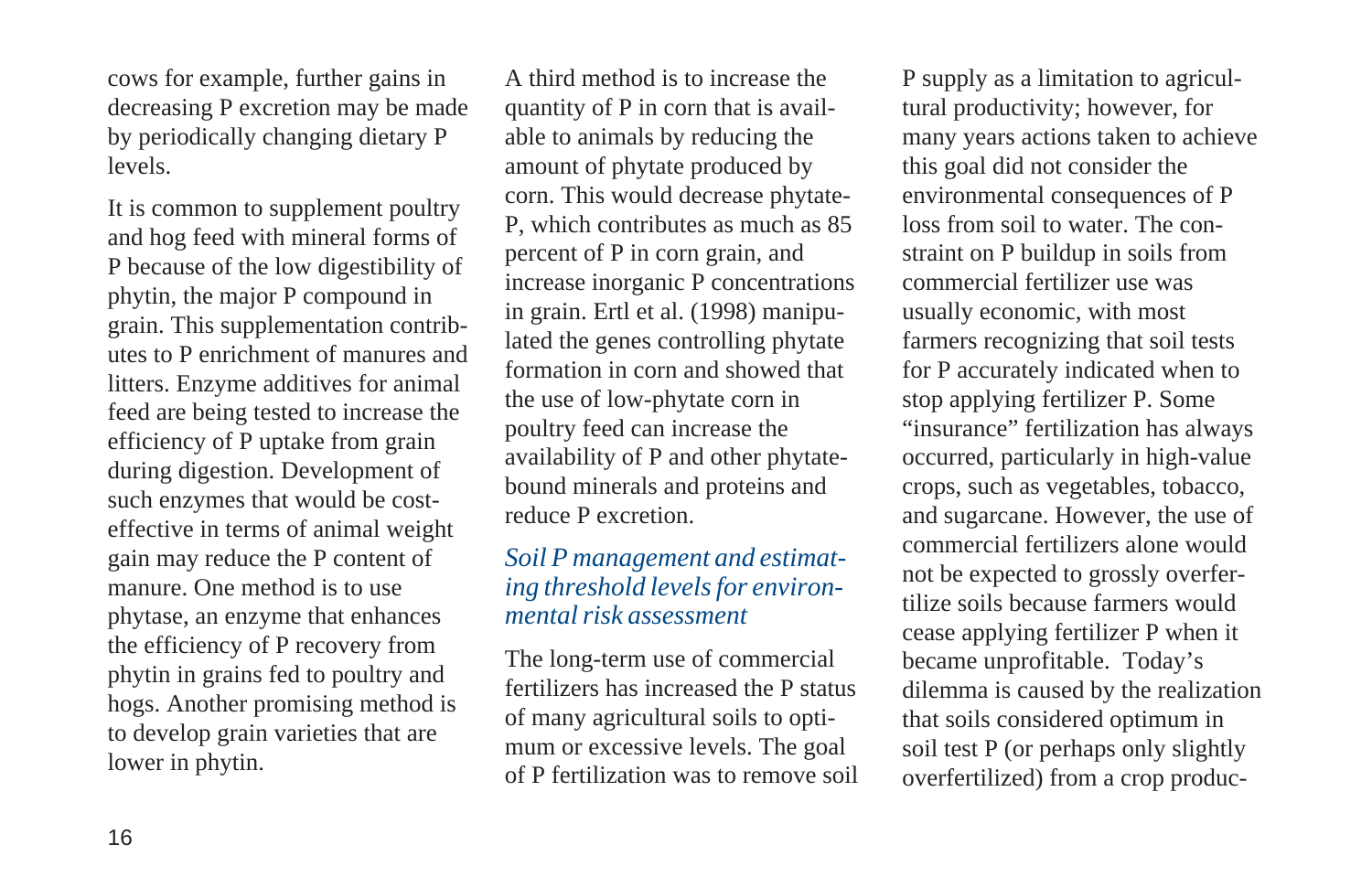

tion perspective may still provide environmentally significant quantities of soluble and sediment P in surface runoff and erosion.

Environmental concern has forced many states to consider developing recommendations for P applications and watershed management based on the potential for P loss in agricultural runoff. A major difficulty is

the identification of a threshold soil test P level to estimate when soil P becomes high enough to result in unacceptable P enrichment of agricultural runoff. Table 3 gives examples from several states, along with agronomic threshold concentrations for comparison.

Environmental threshold levels range from less than 2 times (Maine and Michigan) to 4 times (Pennsylvania and Texas) the agronomic thresholds.

Soil test results for environmental purposes must be interpreted carefully. The comments given on soil test reports—low, medium, optimum, high, and so forth—were established based on the expected response of a crop to P. However, one cannot assume a direct relationship between the soil test calibration for crop response to P and runoff enrichment potential. In other words, one cannot accurately project that a soil test level above an expected crop response level exceeds crop needs and is therefore potentially polluting. What will be crucial in terms of managing P based in part on soil test levels will be the interval between the critical or threshold soil P value for crop yield and runoff P (fig. 11).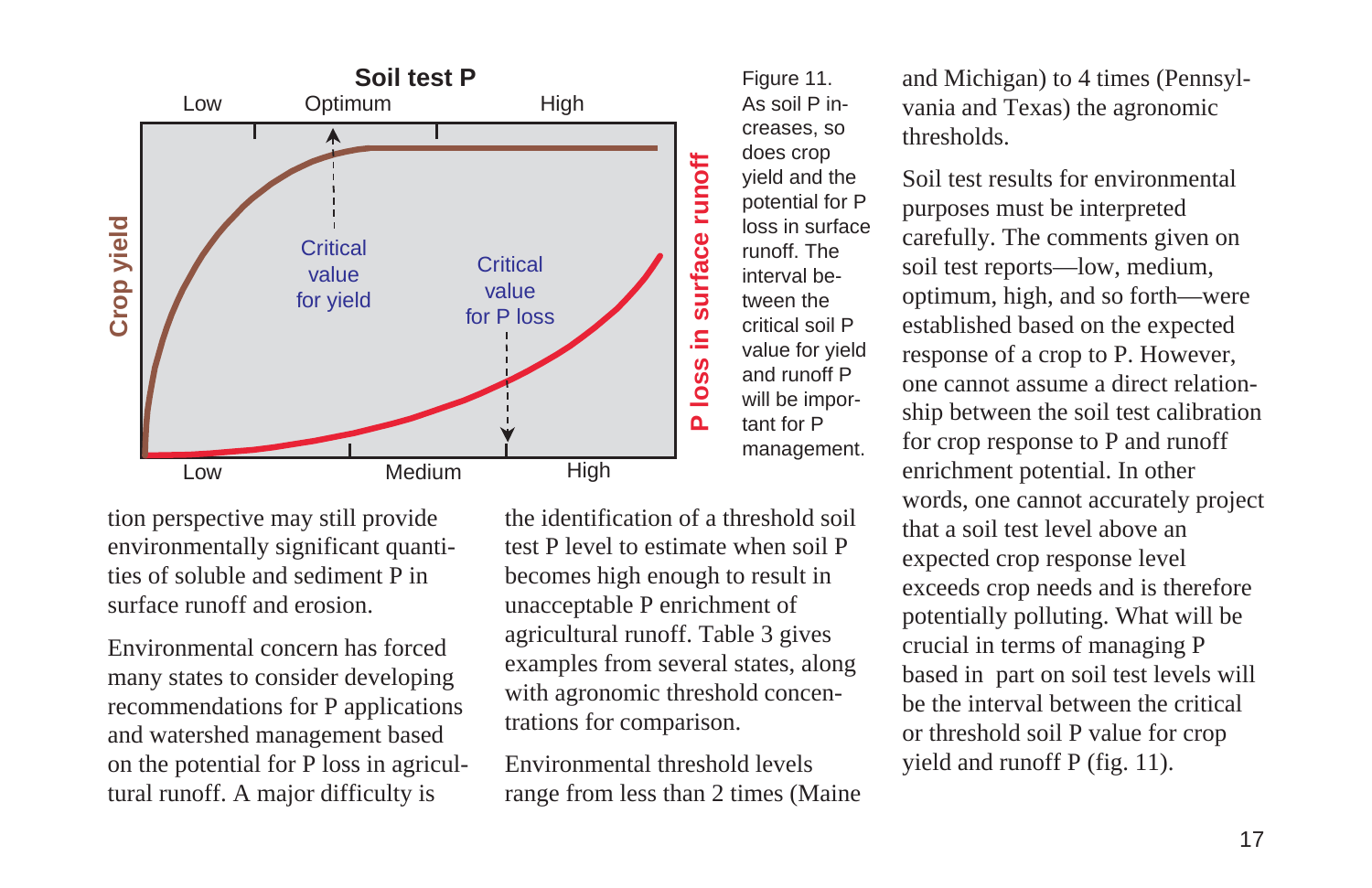|              | <b>Threshold values, ppm</b> |                      | Soil test P | <b>Management recommendations</b>                                                                                                                                                                                                                     |
|--------------|------------------------------|----------------------|-------------|-------------------------------------------------------------------------------------------------------------------------------------------------------------------------------------------------------------------------------------------------------|
| <b>State</b> | <b>Agronomic</b>             | <b>Environmental</b> | method      | to protect water quality                                                                                                                                                                                                                              |
| Arkansas     | 50                           | 150                  | Mehlich-3   | Above 150 ppm P: add no P, provide buffers next to streams,<br>overseed pastures with legumes to aid P removal, and provide<br>constant soil cover to minimize erosion.                                                                               |
| Colorado     | $15*$                        | 20                   | Olsen       | Above 20 ppm P: use P index.                                                                                                                                                                                                                          |
| Delaware     | 50                           | 150                  | Mehlich-3   | Above 150 ppm P: develop P-based nutrient management<br>plan (for example, P addition not to exceed crop removal) or<br>use P index.                                                                                                                  |
| Idaho        | 40                           | 40                   | Olsen       | Above 40 ppm P: addition not to exceed crop removal and<br>plan required to decrease soil test $P$ to $<$ 40 ppm and<br>minimize transport potential.                                                                                                 |
| Kansas       | 50                           | 200                  | Mehlich-3   | Above 200 ppm P: no P addition regardless of P index<br>rating.                                                                                                                                                                                       |
| Maine        | 20                           | 20                   | Morgan      | <i>Row crops</i> $>$ 20 <i>ppm soil P</i> : addition not to exceed crop<br>removal for highly erodible soils or soil in P sensitive<br>watershed.<br>Sod crop: P addition not to exceed crop removal if soil test<br>$P$ is $>$ 5 times crop removal. |
| Maryland     | 25                           | 75                   | Mehlich-1   | Use P index > 75 ppm P: soils with high index must reduce<br>or eliminate P additions.                                                                                                                                                                |

# **Table 3. Threshold soil test P values and P management recommendations**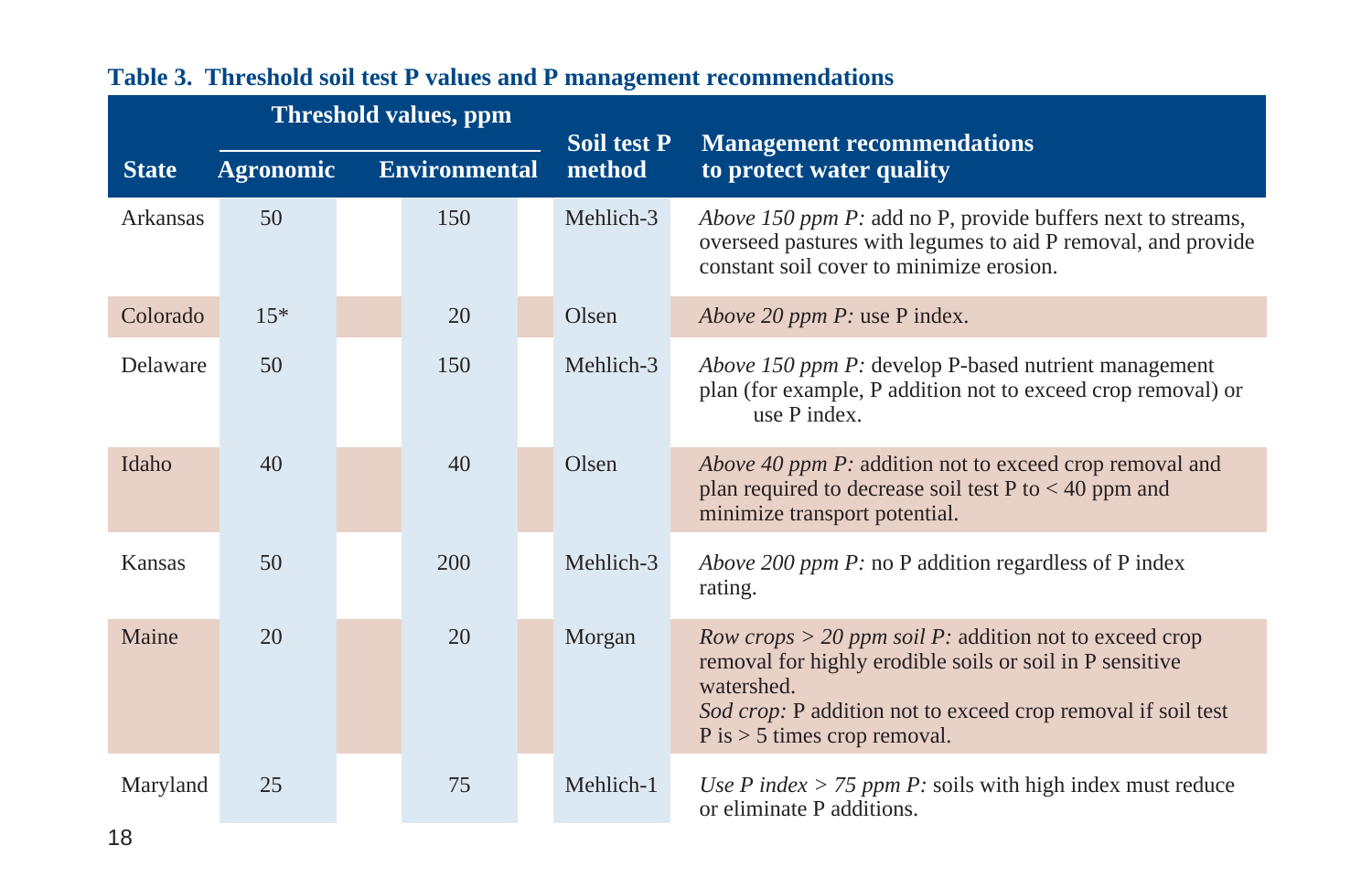|              | <b>Threshold values, ppm</b> |  |                      |  |                              |                                                                                                                                                                                                                                                                                                                           |
|--------------|------------------------------|--|----------------------|--|------------------------------|---------------------------------------------------------------------------------------------------------------------------------------------------------------------------------------------------------------------------------------------------------------------------------------------------------------------------|
| <b>State</b> | <b>Agronomic</b>             |  | <b>Environmental</b> |  | <b>Soil test P</b><br>method | <b>Management recommendations</b><br>to protect water quality                                                                                                                                                                                                                                                             |
| Michigan     | 40                           |  | 75 and 150           |  | $Bray-1$                     | 75 to 150 ppm P: P addition not to exceed crop removal.<br><i>Above 150 ppm P:</i> apply no P until soil text P is $<$ 150 ppm P.                                                                                                                                                                                         |
| Ohio         | 40                           |  | 150                  |  | $Bray-1$                     | <i>Above 40 ppm P:</i> no fertilizer P addition.<br><i>Above 150 ppm P:</i> apply no P until soil test P is $<$ 150 ppm P.                                                                                                                                                                                                |
| Oklahoma     | 30                           |  | 130 and 200          |  | Mehlich-3                    | Non-nutrient limited watershed 130 to 200 ppm P - half P rate<br>and adopt measures to decrease runoff and erosion;<br>$>$ 200 ppm P - P addition not to exceed crop removal.<br>Nutrient limited watershed 60 to 130 ppm P - half P rate;<br>$> 130$ ppm P - add no P.<br>Slope – 8 to 15% halve P rate: > 15% add no P. |
| Pennsylvania | 50                           |  | 200                  |  | Mehlich-3                    | Above 200 ppm P and < 150 ft from stream: use P index.                                                                                                                                                                                                                                                                    |
| <b>Texas</b> | 44                           |  | 200                  |  |                              | Texas A&M Above 200 ppm P: addition not to exceed crop removal.                                                                                                                                                                                                                                                           |
| Wisconsin    | 30                           |  | 100                  |  | Bray-1                       | 50 to 100 ppm P: P addition not to exceed crop removal.<br><i>Above 100 ppm P</i> : P additions must be $\lt$ crop removal or use<br>P index to determine if P additions are restricted.                                                                                                                                  |
| In Your Area |                              |  |                      |  |                              |                                                                                                                                                                                                                                                                                                                           |

#### **Table 3. Threshold soil test P values and P management recommendations (continued)**

SOURCE: Adapted from Lory and Scharf 2000, Sharpley et al. 1996.

\*AB-DTPA is ammonium bicarbonate – diethylelenetriaminepentaacetic acid (Pierzynski 2000).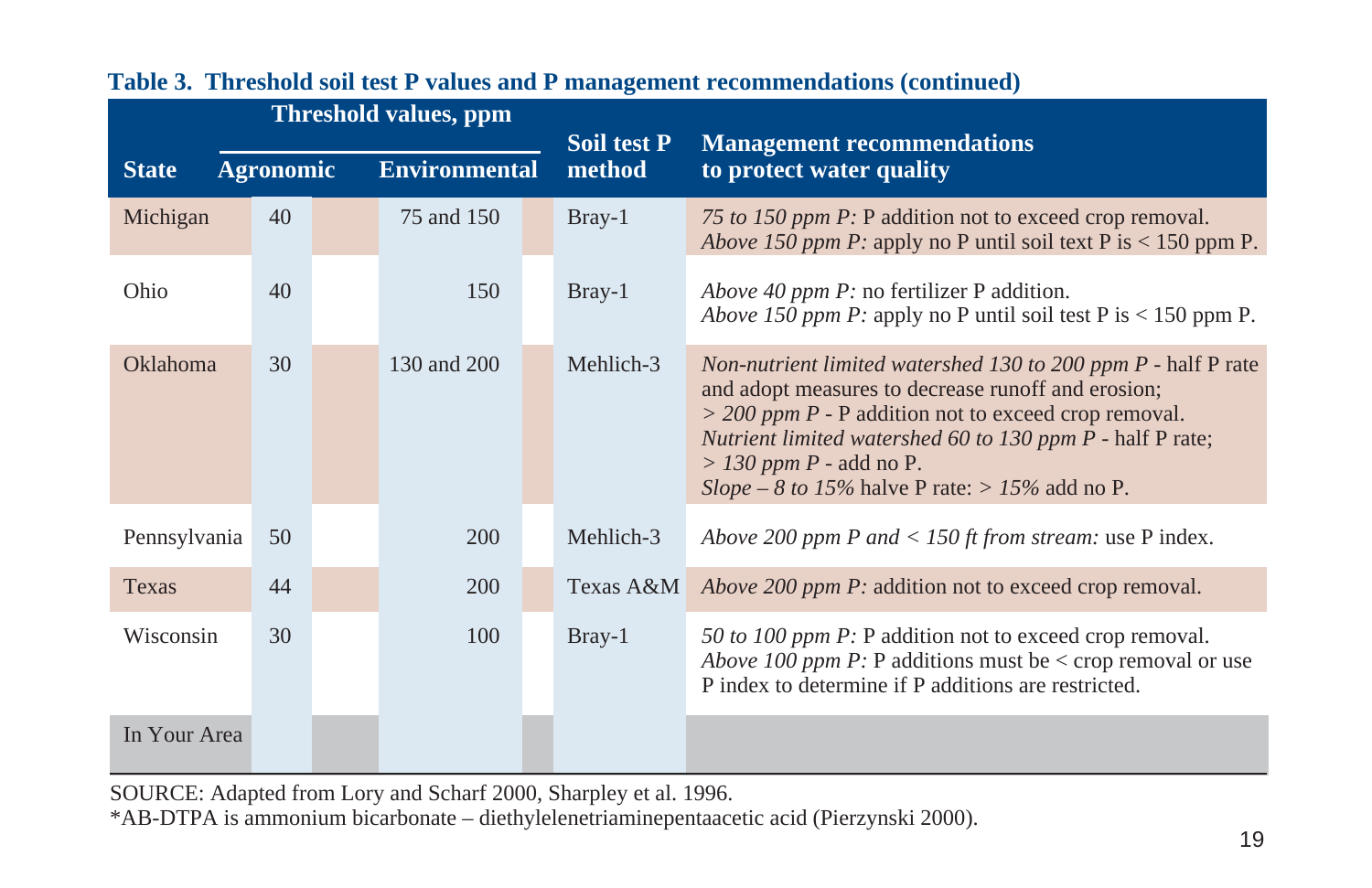There is reluctance on the part of most soil testing programs to establish upper threshold limits for soil test P. Reasons range from the fact that soil tests were not originally designed or calibrated for environmental purposes to an unjustified reliance upon soil test P alone by environmental regulatory agencies. Refusing to participate in the debate on the appropriateness of critical limits for soil test P is extremely shortsighted and may force others with less expertise to set the limits that are so important to the soil testing and agricultural community. A foresighted stance acknowledges that agronomically based soil tests can play a role in environmental management of soil P but are only a first step in a more comprehensive approach. This awareness will enhance the credibility of soil testing programs and improve the contribution they make to the agricultural community.

#### *Manure management*

Farm advisers and resource planners are recommending that P content of manure and soil be determined by soil test laboratories before land application of manure. This is important because without such determinations, farmers and their advisers tend to underestimate the nutritive value of manure. Soil test results can also demonstrate the positive and negative long-term effects of manure use and the time required to build up or deplete soil nutrients. For instance, soil tests can help a farmer identify the soils in need of P fertilization, those where moderate manure applications may be made, and fields where no manure applications need to be made for crop yield response.

Commercially available manure amendments, such as slaked lime or alum, can reduce ammonia  $(NH_3)$ volatilization, leading to improved

animal health and weight gains; reduce the solubility of P in poultry litter by several orders of magnitude; and decrease dissolved P, metal, and hormone concentrations in surface runoff (Moore and Miller 1994, Moore et al. 1995, Nichols et al. 1997). Also, the dissolved P concentration (11 mg/L) of surface runoff from fescue treated with alum-amended litter was much lower than that from fescue treated with unamended litter (83 mg/L) (Shreve et al. 1995). Perhaps the most important benefit of manure amendments for air and water quality would be an increase in the N:P ratio of manure via reduced N loss because of  $NH<sub>3</sub>$  volatilization. An increased N:P ratio of manure would more closely match crop N and P requirements.

A mechanism should be established to facilitate movement of manures from surplus to deficit areas. At the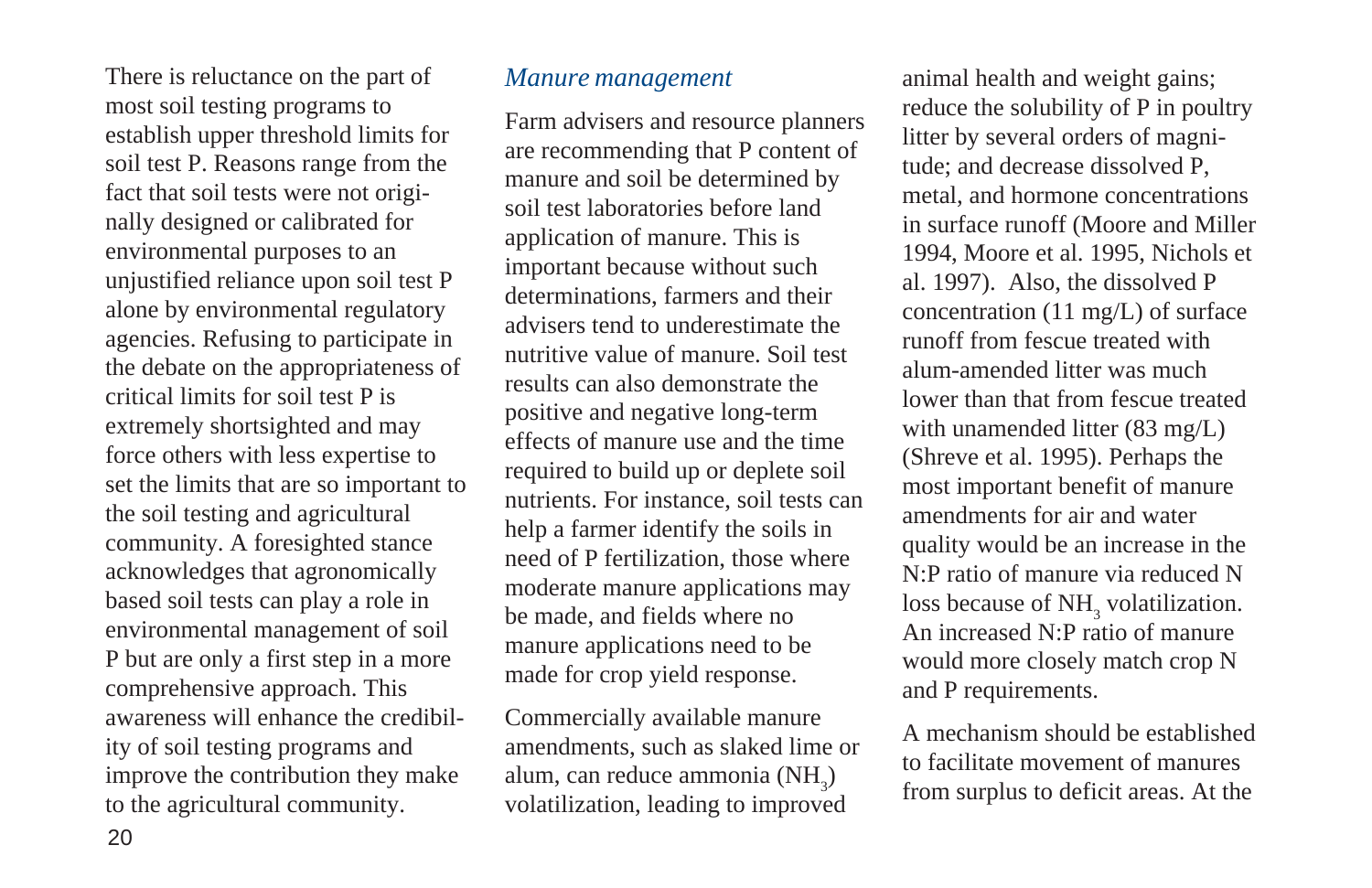moment, manures are rarely transported more than 10 miles from where they are produced. However, mandatory transport of manure from farms with surplus nutrients to neighboring farms where nutrients are needed faces several significant obstacles. First, it must be shown that manure-rich farms are unsuitable for manure application based on soil properties, crop nutrient requirements, hydrology, actual P movement, and sensitive water bodies. Then, it must be shown that the recipient farms are more suitable for manure application. The greatest success with redistribution of manure nutrients is likely to occur when the general goals of nutrient management set by a national (or state) government are supported by consumers, local governments, the farm community, and the animal industry. This may initially require incentives to facilitate subsequent

transport of manures from one area to another. Again, this may be a short-term alternative if N-based management is used to apply the transported manures. If this happens, soil P in areas receiving manures may become excessive in 3 to 5 years.

Innovative methods are being used by some farmers to transport manure. For example, grain or feed trucks and railcars are transporting dry manure back to the grain source area instead of returning empty (Collins et al. 1988). In Delaware, a local poultry trade organization has established a manure bank network that puts manure-needy farmers in contact with manure-rich poultry growers. Even so, large-scale transportation of manure from producing to non-manure-producing areas is not occurring.

Composting, another potential tool, may also be considered a management tool to improve manure distribution. Although it tends to increase the P concentration of manures, composting reduces the volume of manures and therefore transportation costs. Additional markets are also available for composted materials. As the value of clean water and the cost of sustainable manure management is realized, it is expected that alternative entrepreneurial uses for manure will be developed, become more cost-effective, and create expanding markets.

## *Transport Management*

Phosphorus loss via surface runoff and erosion may be reduced by conservation tillage and crop residue management, buffer strips, riparian zones, terracing, contour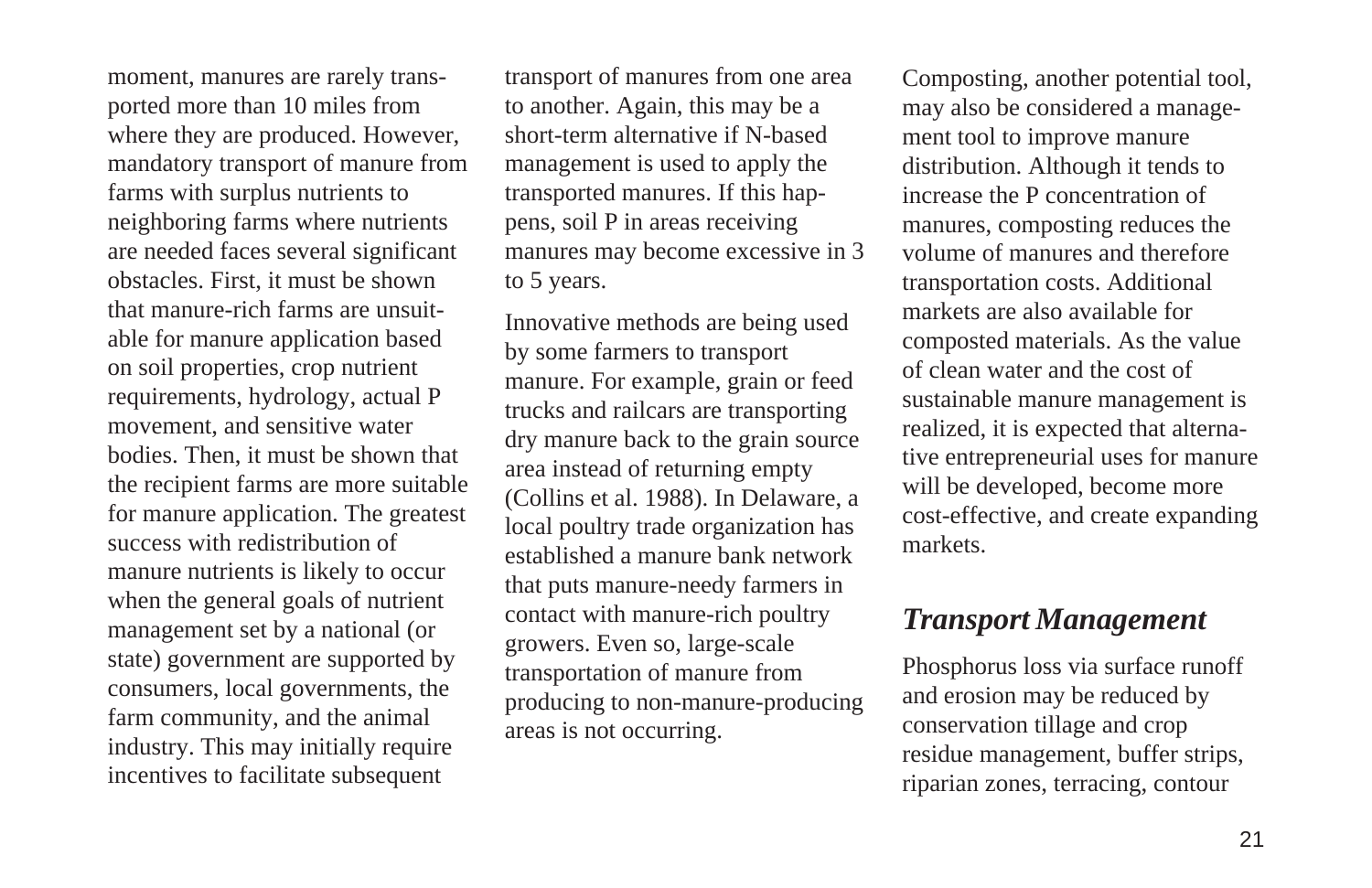farming tillage, cover crops, and impoundments (settling basins). Basically, these practices reduce the impact of rainfall on the soil surface, reduce runoff volume and velocity, reduce sediment transport, and increase soil resistance to erosion. None of these measures, however, should be relied on as the sole or primary practice to reduce P losses in agricultural runoff.

Most of these practices are generally more efficient at reducing sediment P than dissolved P. Several researchers report little decrease in lake productivity with reduced P inputs following implementation of conservation measures (Gray and Kirkland 1986, Knuuttila et al. 1994, McDowell et al. 2002). Many times, the impact of remedial measures used to help improve poor water quality will be slow because lake and stream sediments can be a long-term source of P in waters

even after inputs from agriculture are reduced. Therefore, immediate action may be needed to reduce future problems.

# *Targeting Remediation*

Threshold soil P levels are being proposed to guide P management recommendations. In most cases, agencies that seek these levels hope to uniformly apply a threshold value to areas and states under their domain. However, it is too simplistic to use threshold soil P levels as the sole criterion to guide P management and P applications. For example, adjacent fields having similar soil test P levels but differing susceptibilities to surface runoff and erosion, due to contrasting topography and management, should not have similar P management recommendations. Also, it has been shown that in some agricultural watersheds, 90 percent of annual algal-available P export from watersheds comes from only 10 percent of the land area during a few relatively large storms (Pionke et al. 1997). For example, more than 75 percent of annual water discharge from watersheds in Ohio (Edwards and Owens 1991) and Oklahoma (Smith et al. 1991) occurred during one or two severe storms. These events contributed over 90 percent of annual total P export (0.2 and 5.6 lb/acre/yr in Ohio and Oklahoma, respectively). Therefore, threshold soil P values will have little meaning unless they are used in conjunction with an estimate of a site's potential for surface runoff and erosion.

A sounder approach advocated by researchers and an increasing number of advisers is to link areas of surface runoff and high soil P content in a watershed (fig. 12).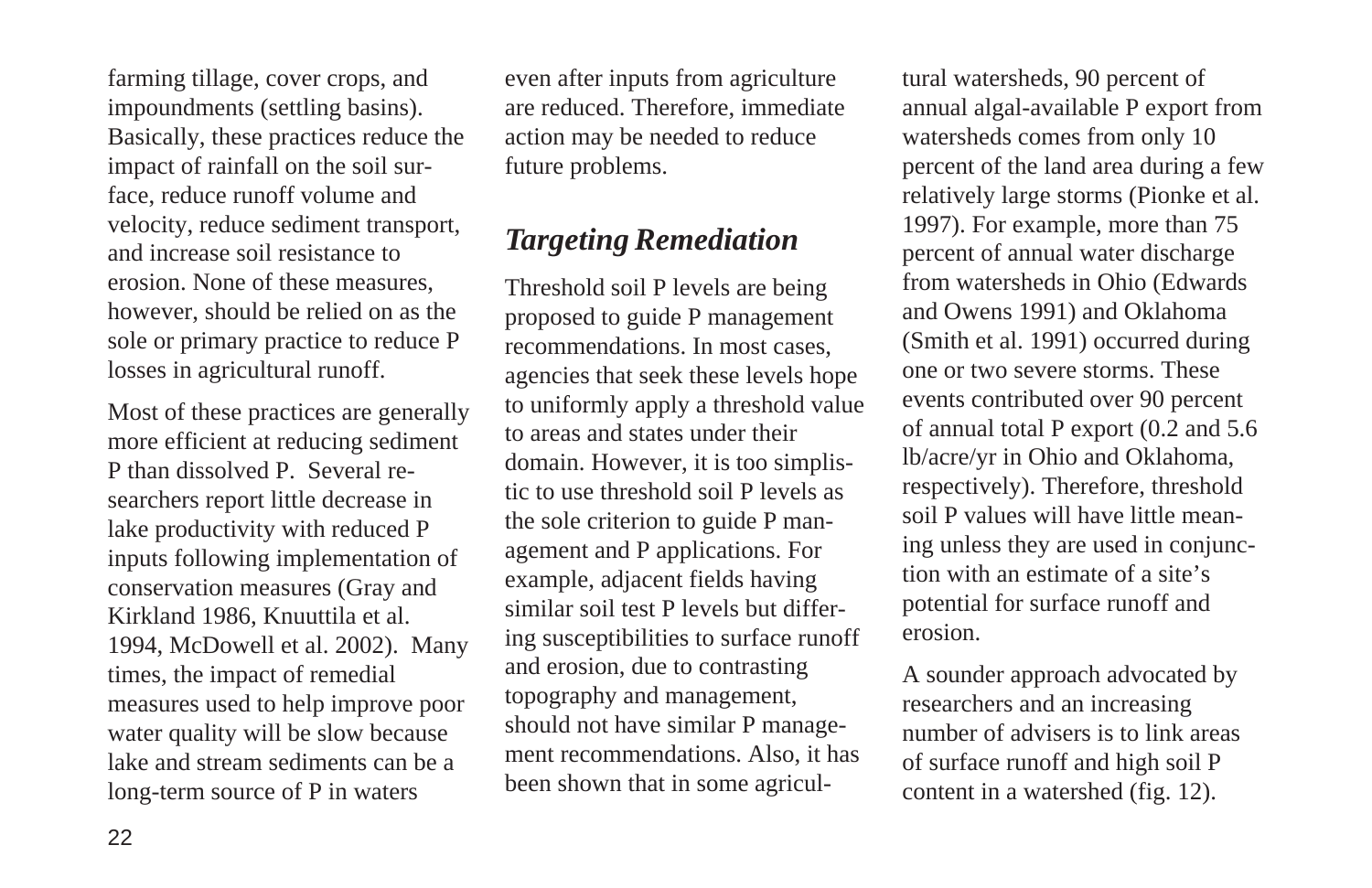#### Soil test P >100 ppm



Area of high transport potential



Figure 12. Identifying P loss vulnerability (high soil test P and transport potential) to more effectively target measures to reduce P export in surface runoff from watersheds.

#### Areas most vulnerable to P loss



Integrated P and N management

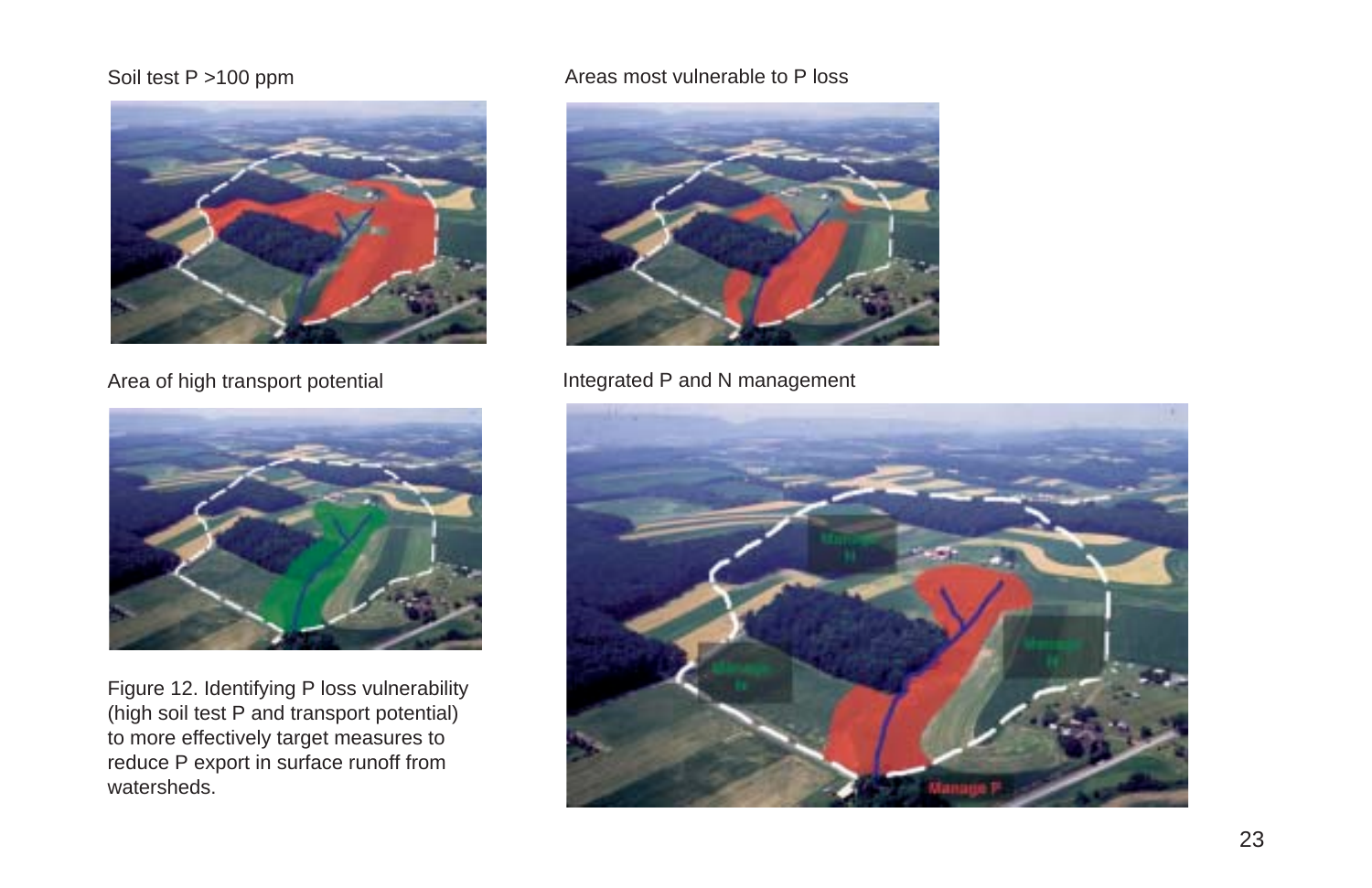Preventing P loss is now taking on the added dimension of defining, targeting, and remediating source areas of P where high soil P levels coincide with high surface runoff and erosion potentials. This approach addresses P management at multifield or watershed scales. Furthermore, a comprehensive P management strategy must address down-gradient water-quality impacts, such as the proximity of Psensitive waters. Conventionally applied remediations may not produce the desired results and may prove to be an inefficient and costly approach to the problem if this source-area perspective to target application of P fertility, surface runoff, and erosion control technology is not used.

The concept of a simple P index has been developed by a group of research scientists with diverse expertise as a screening tool for use

by field staffs, watershed planners, and farmers to rank the vulnerability of fields as sources of P loss in surface runoff (Lemunyon and Gilbert 1993). The index accounts for and ranks transport and source factors controlling P loss in surface and subsurface runoff, delineating sites where the risk of P movement is expected to be higher than that of others (table 4).

Site vulnerability to P loss in surface runoff is assessed by selecting rating values for a variety of source and transport factors. Source factors of the P index are based on soil test P and fertilizer and manure rate, method, and timing of application. The correction factor of 0.2 for soil test P is based on field data that showed a five-fold greater concentration of dissolved P in surface runoff with an increase in mineral fertilizer or

manure, compared to an equivalent increase in Mehlich-3 P (Sharpley and Tunney 2000).

To calculate transport potential for each site, erosion, surface runoff, leaching potential, and connectivity values were first summed. A relative transport potential was determined by dividing this summed value by 22, which is the value corresponding to *high* transport potential (erosion is 7, surface runoff is 8, leaching potential is 0, and connectivity is 8). This normalization process assumes that when a site's full transport potential is realized, the transport factor is 1 or greater. Transport factors less than 1 represent a fraction of the maximum potential.

A P index value, representing cumulative site vulnerability to P loss, is obtained by multiplying the summed transport and source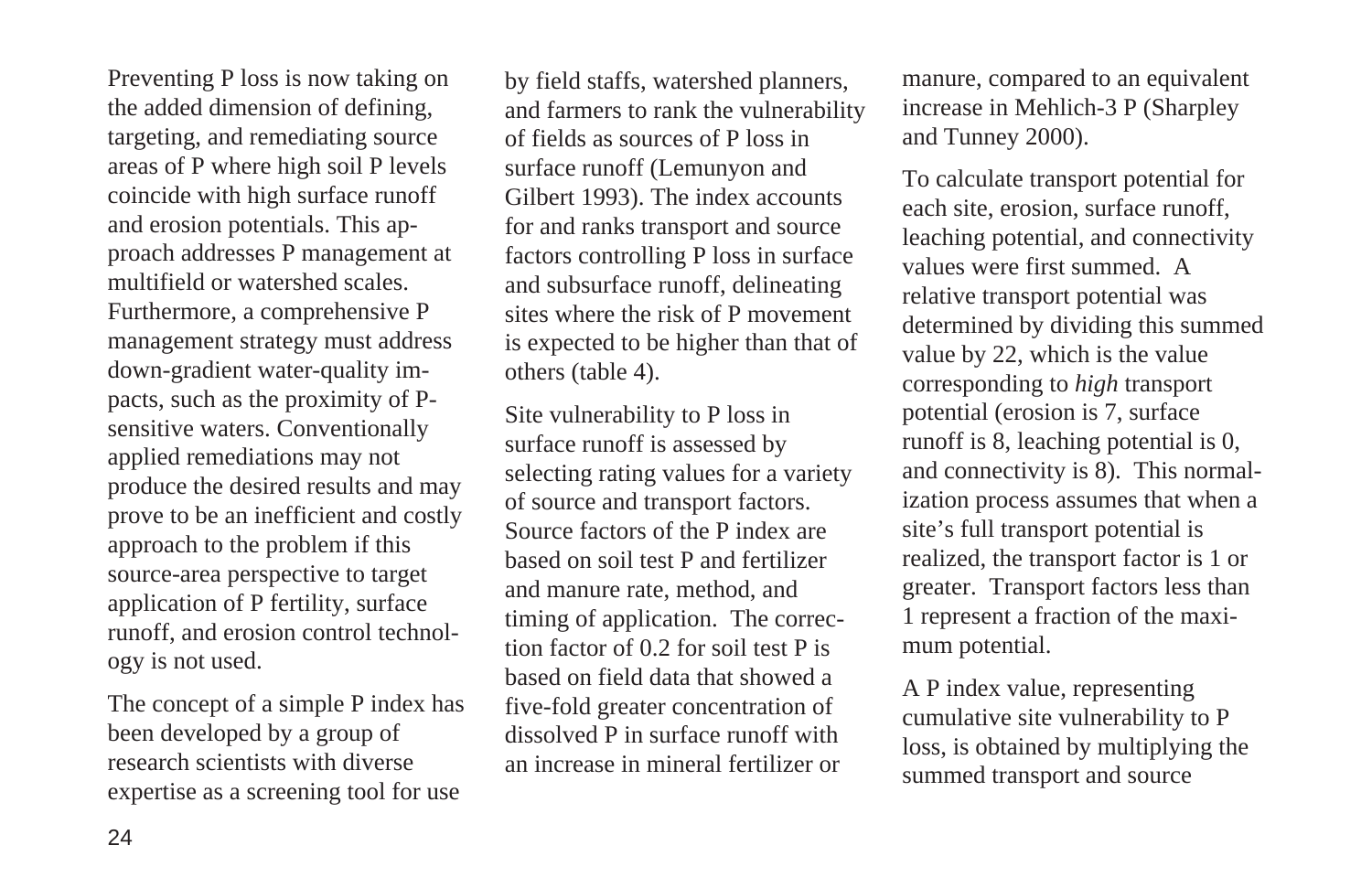| <b>Transport Factors</b>                                                                                                                                                                       |                                                                 |  |                                                               |                    |  |                                                                                           | <b>Your field</b> |
|------------------------------------------------------------------------------------------------------------------------------------------------------------------------------------------------|-----------------------------------------------------------------|--|---------------------------------------------------------------|--------------------|--|-------------------------------------------------------------------------------------------|-------------------|
| Erosion                                                                                                                                                                                        |                                                                 |  | Soil loss $(ton/A/yr)$                                        |                    |  |                                                                                           |                   |
| <b>Runoff potential</b>                                                                                                                                                                        | $\overline{2}$<br>$\overline{0}$<br>Very low<br>Low             |  | 4<br>Medium                                                   | 6<br>High          |  | 8<br>Very high                                                                            |                   |
| Sub-surface drainage                                                                                                                                                                           | $\theta$<br>None                                                |  | 1<br>Some                                                     |                    |  | $2*$<br>Patterned                                                                         |                   |
| <b>Contributing distance</b>                                                                                                                                                                   | $\overline{2}$<br>$\overline{0}$<br>$>$ 500 ft<br>500 to 350 ft |  | $\overline{4}$<br>350 to 250 ft                               | 6<br>250 to 150 ft |  | 8<br>$< 150$ ft                                                                           |                   |
|                                                                                                                                                                                                |                                                                 |  |                                                               |                    |  | Transport sum = Erosion + Runoff potential + Sub-surface drainage + Contributing distance |                   |
| <b>Modified connectivity</b>                                                                                                                                                                   | 0.7<br>Riparian buffer-applies<br>to distance $<$ 150 ft.       |  | 1.0<br>Grassed waterway<br>or none                            |                    |  | 1.1<br>Direct connection-applies<br>to distance $> 150$ ft.                               |                   |
|                                                                                                                                                                                                |                                                                 |  | Transport factor = Modified connectivity x (Transport sum/22) |                    |  |                                                                                           |                   |
| Phosphorus index value $= 2 x$ Source factor x Transport factor                                                                                                                                |                                                                 |  |                                                               |                    |  |                                                                                           |                   |
| *As an example, indices for other states can be found on the National Phosphorus Research Project's<br>home page at http://pswmru.arsup.psu.edu/<br>†Or rapid permeability soil near a stream. |                                                                 |  |                                                               |                    |  |                                                                                           | $(cont.)-$        |

## **Table 4. The P indexing approach using Pennsylvania's index version from July 2001**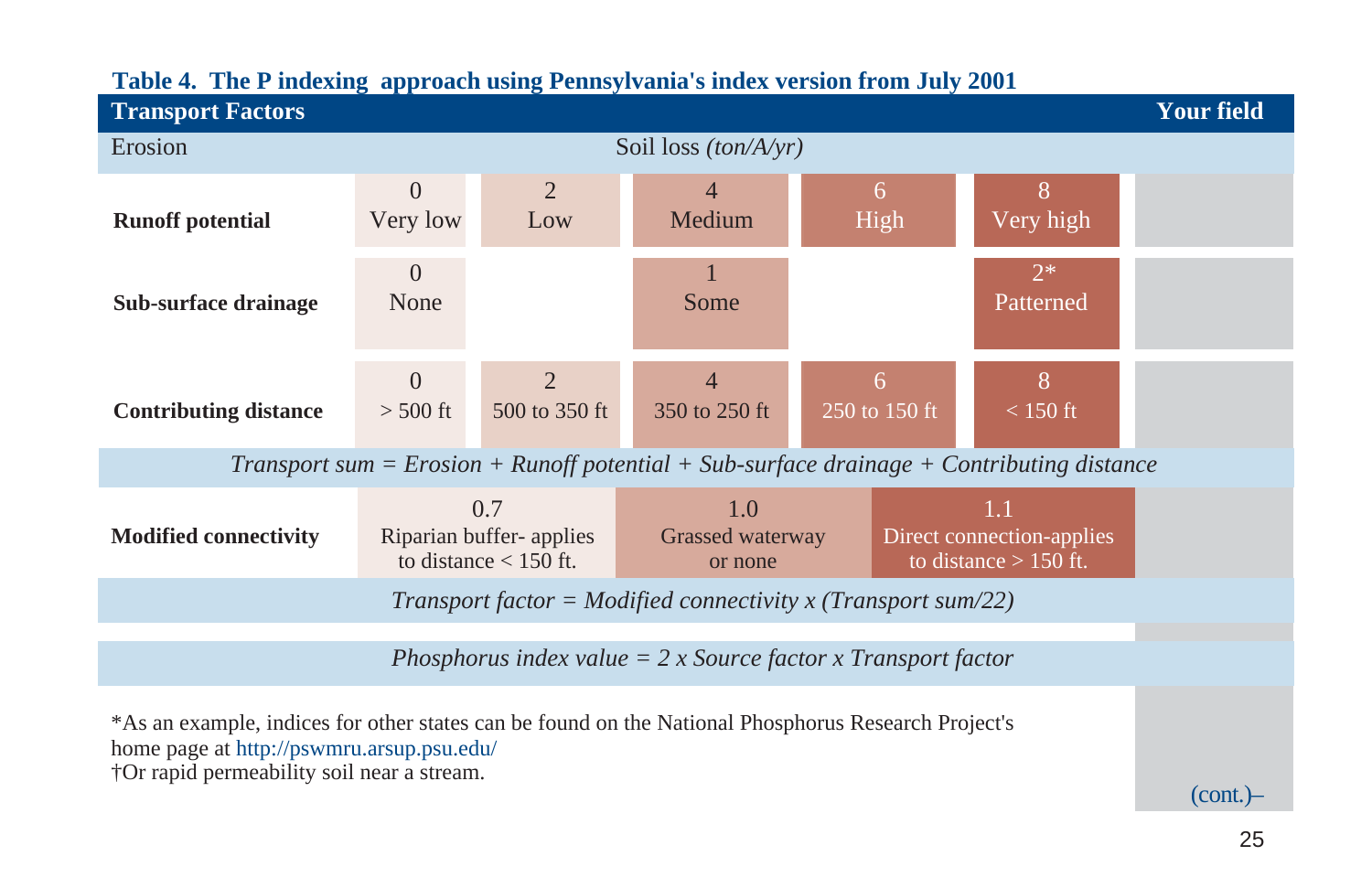| <b>Source Factors</b>                          |                                                                              |                   |                                                       |  |                                                                            |                                                                | <b>Your field</b> |  |  |  |
|------------------------------------------------|------------------------------------------------------------------------------|-------------------|-------------------------------------------------------|--|----------------------------------------------------------------------------|----------------------------------------------------------------|-------------------|--|--|--|
| Soil test                                      | Soil test P (ppm P)                                                          |                   |                                                       |  |                                                                            |                                                                |                   |  |  |  |
| Soil test rating = $0.20*$ Soil test P (ppm P) |                                                                              |                   |                                                       |  |                                                                            |                                                                |                   |  |  |  |
| Fertilizer P rate                              |                                                                              |                   | Fertilizer P (lb $P_2O_5/(\text{acre})$               |  |                                                                            |                                                                |                   |  |  |  |
| <b>Fertilizer</b><br>application<br>method     | 0.2<br>Placed or injected Incorporated Incorporated $> 1$<br>2" or more deep | 0.4<br>$< 1$ week | 0.6<br>week or not<br>incorporated<br>April – October |  | 0.8<br>Incorporated $>1$<br>week or not<br>incorporated<br>Nov. – March    | 1.0<br>Surface applied<br>to frozen or<br>snow-covered<br>soil |                   |  |  |  |
|                                                |                                                                              |                   | Fertilizer rating $=$ Rate x Method                   |  |                                                                            |                                                                |                   |  |  |  |
| Manure P rate                                  |                                                                              |                   | Manure P (lb $P_2O_5/(\text{acre})$                   |  |                                                                            |                                                                |                   |  |  |  |
| <b>Manure</b><br>application<br>method         | 0.2<br>Placed or injected Incorporated Incorporated $> 1$<br>2" or more deep | 0.4<br>$< 1$ week | 0.6<br>week or not<br>incorporated<br>April – October |  | 0.8<br>Incorporated $> 1$<br>week or not<br>incorporated<br>$Nov. - March$ | 1.0<br>Surface applied<br>to frozen or<br>snow-covered<br>soil |                   |  |  |  |
| <b>Manure</b><br>P availability                | 0.5<br>Treated manure/Biosolids                                              |                   | 0.8<br>1.0<br>Poultry/Swine<br>Dairy                  |  |                                                                            |                                                                |                   |  |  |  |
| Manure rating $=$ Rate x Method x Availability |                                                                              |                   |                                                       |  |                                                                            |                                                                |                   |  |  |  |

## **Table 4. The P indexing approach using Pennsylvania's index version from July 2001 (cont.)**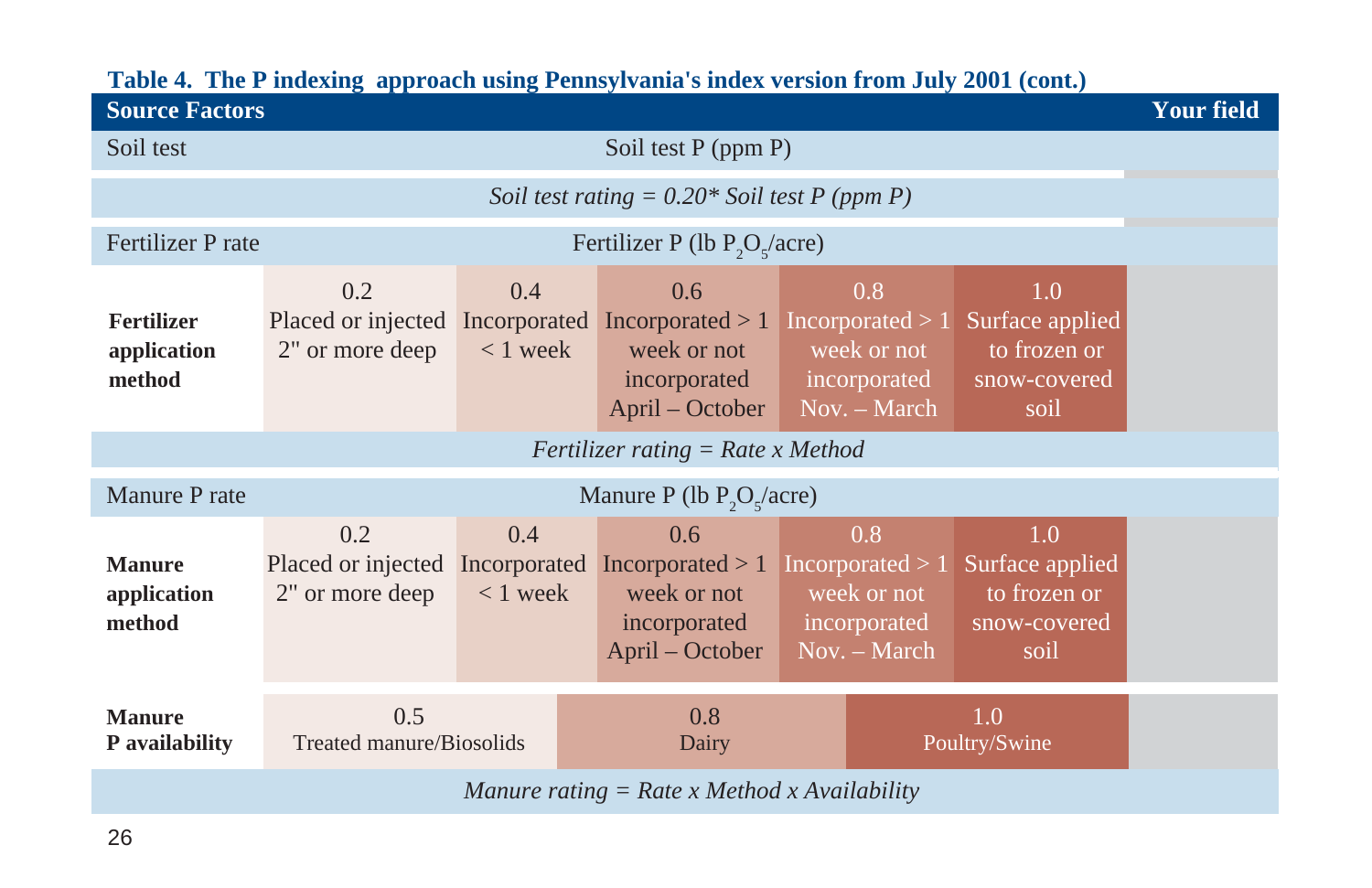factors. Index values are normalized so that the break between *high* and *very high* categories is 100. In most indices, this simply requires multiplying the index value by 2. The P index value for a site can then be used to categorize the site's vulnerability to P loss (table 5).

The index is a tool for field personnel to identify agricultural areas or management practices that have the greatest potential to accelerate eutrophication. It can be used to identify management options available to land users and will allow them flexibility in developing remedial strategies. The first step is to determine the P index for soils adjacent to sensitive waters and prioritize the efforts needed to reduce P losses. Then, management options appropriate for soils with different P index ratings can be implemented. General recommenda-

## **Table 5. General interpretation of the P index**

| P index   | <b>Rating</b>    | <b>General interpretation</b>                                                                                                                                                                         |
|-----------|------------------|-------------------------------------------------------------------------------------------------------------------------------------------------------------------------------------------------------|
| < 60      | Low              | <b>Low</b> potential for P loss. If current farming practices<br>are maintained, there is a low risk of adverse<br>impacts on surface waters.                                                         |
| 60 to 80  | <b>Medium</b>    | <b>Medium</b> potential for P loss. The chance for adverse<br>impacts on surface waters exists, and some<br>remediation should be taken to minimize the<br>risk of P loss.                            |
| 80 to 100 | <b>High</b>      | <b>High</b> potential for P loss and adverse impacts on<br>surface waters. Soil and water conservation measures<br>and P management plans are needed to minimize the<br>risk of P loss.               |
| >100      | <b>Very high</b> | Very high potential for P loss and adverse impacts<br>on surface waters. All necessary soil and water<br>conservation measures and a P management plan<br>must be implemented to minimize the P loss. |
|           |                  |                                                                                                                                                                                                       |
|           | K Your Field ×   |                                                                                                                                                                                                       |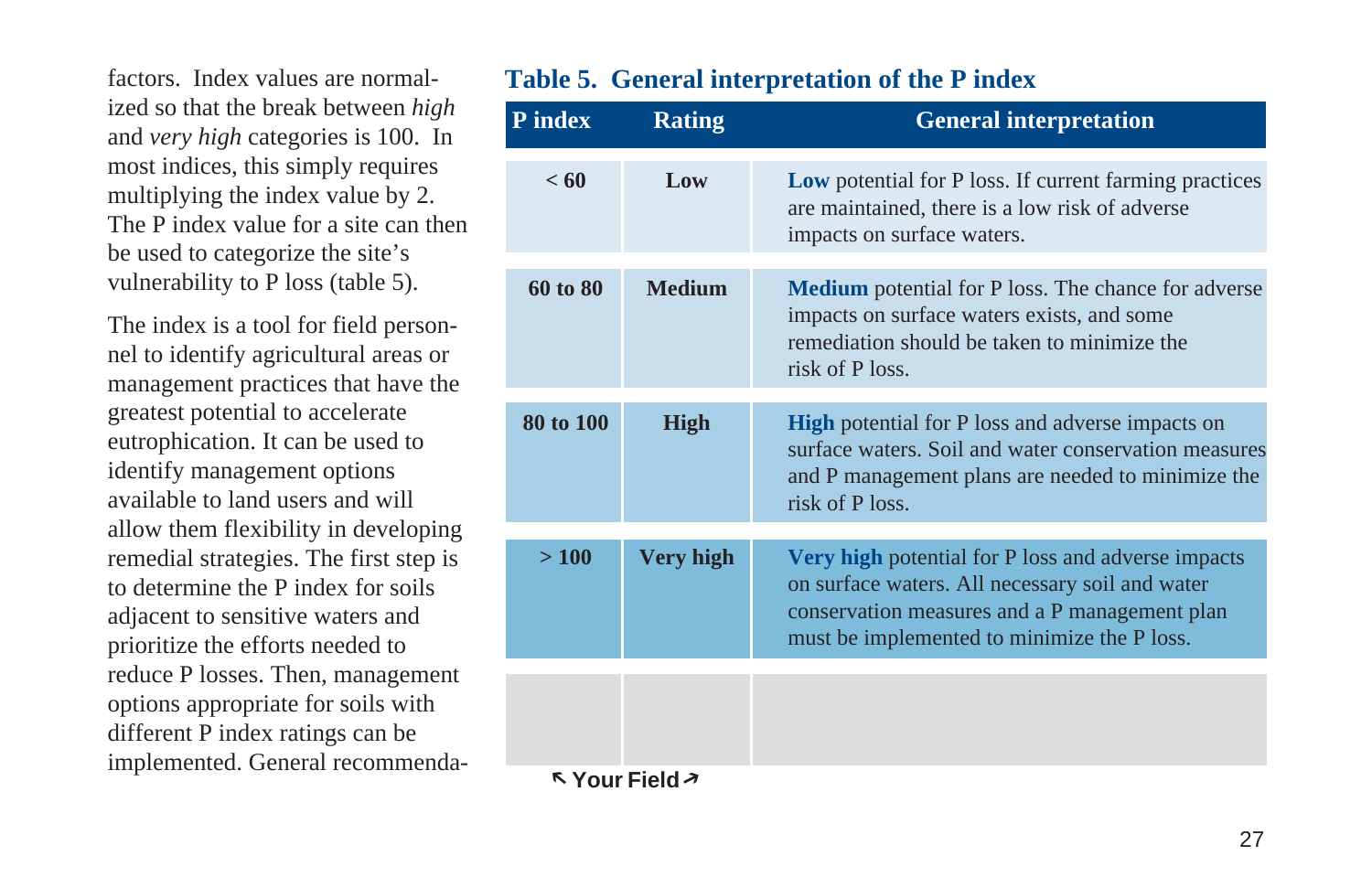tions are given in table 6; however, P management is very site specific and requires a well-planned, coordinated effort among farmers, extension agronomists, and soil conservation specialists.

## *Making Management Decisions*

Farm N inputs can usually be more easily balanced with plant uptake than P inputs can, particularly where confined animal operations exist. In the past, separate strategies for either N or P were developed and implemented at farm or watershed scales. Because N and P have different chemistry and flow pathways through soils and watersheds, these narrowly targeted strategies often conflict and lead to compromised water quality. For example, manure application based on crop N

requirements to minimize nitrate leaching to groundwater often results in excess soil P and enhances potential P losses in surface runoff. In contrast, reducing surface runoff losses of P via conservation tillage can increase water infiltration into the soil profile and enhance nitrate leaching.

For P, a primary strategy is to minimize surface runoff and particulate transport. In most cases, decreasing P loss by plant cover, crop residues, tillage and planting along contours, and buffer zones also decreases nitrate loss. Some exceptions are practices that promote water infiltration, which tend to increase leaching, and tillage practices that do not incorporate P fertilizers and manures into the soil. No-till is commonly recommended as a conservation measure for cropland that is eroding. Conversion to no-till is followed by loss of soil

and total N and P in surface runoff and increased nitrate leaching and algal-available P transport (Sharpley and Smith 1994).

Nitrogen losses can occur from any location in a watershed, so remedial strategies for N can be applied to the whole watershed. Phosphorus losses usually occur from areas prone to surface runoff; therefore, the most effective P strategy would be to (1) avoid excessive soil P buildup in the whole watershed and thereby limit losses in subsurface flow and (2) use more stringent measures for the most vulnerable sites to minimize loss of P in surface runoff.

Development of sound remedial measures should consider these conflicting impacts of conservation practices on resultant water quality. Clearly, a technically sound framework must be developed that includes critical sources of N and P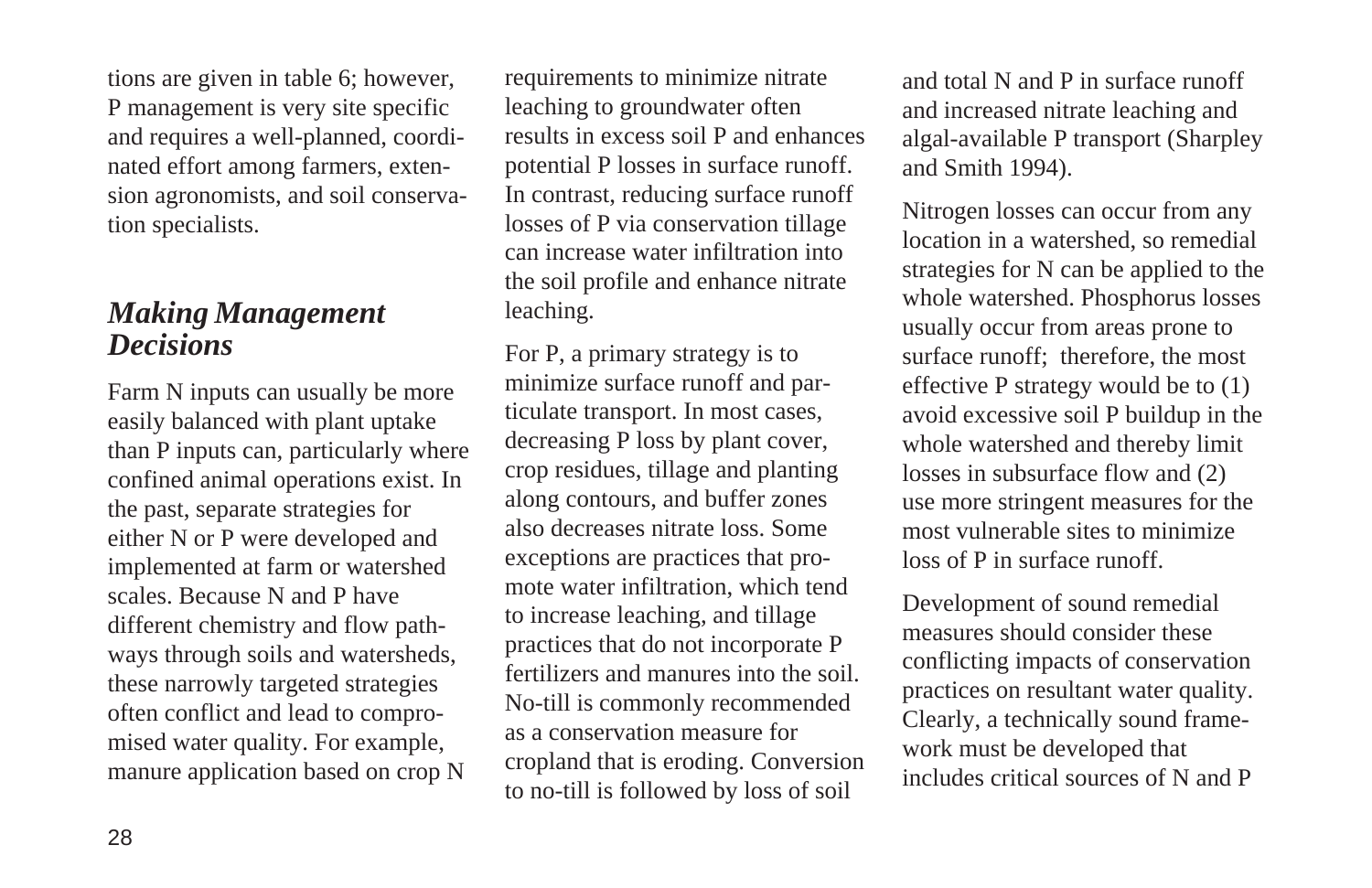|                      | Table 6. Management options to minimize nonpoint - source pollution of surface waters by soil P                                                                                                                                                                                                                                                                                      |
|----------------------|--------------------------------------------------------------------------------------------------------------------------------------------------------------------------------------------------------------------------------------------------------------------------------------------------------------------------------------------------------------------------------------|
| Phosphorus index     | Management options                                                                                                                                                                                                                                                                                                                                                                   |
| < 60<br>(Low)        | Soil testing: Test soils for P at least every 3 years to monitor buildup or decline in soil P.<br>Soil conservation: Follow good soil conservation practices. Consider effects of changes in tillage practices<br>or land use on potential for increased transport of P from site.                                                                                                   |
|                      | <b>Nutrient management:</b> Consider effects of any major changes in agricultural practices on P loss before<br>implementing them on the farm. Examples include increasing the number of animal units on a farm or<br>changing to crops with a high demand for fertilizer P.                                                                                                         |
| 60 to 80<br>(Medium) | Soil testing: Test soils for P at least every 3 years to monitor buildup or decline in soil P. Conduct a more<br>comprehensive soil testing program in areas identified by the P index as most sensitive to P loss by surface<br>runoff, subsurface flow, and erosion.<br>Soil conservation: Implement practices to reduce P loss by surface runoff, subsurface flow, and erosion in |
|                      | the most sensitive fields (that is, reduced tillage, field borders, grassed waterways, and improved irrigation<br>and drainage management).                                                                                                                                                                                                                                          |
|                      | <b>Nutrient management:</b> Any changes in agricultural practices may affect P loss; carefully consider the<br>sensitivity of fields to P loss before implementing any activity that will increase soil P. Avoid broadcast<br>applications of P fertilizers and apply manures only to fields with low P index values.                                                                |
|                      | $(cont.)-$                                                                                                                                                                                                                                                                                                                                                                           |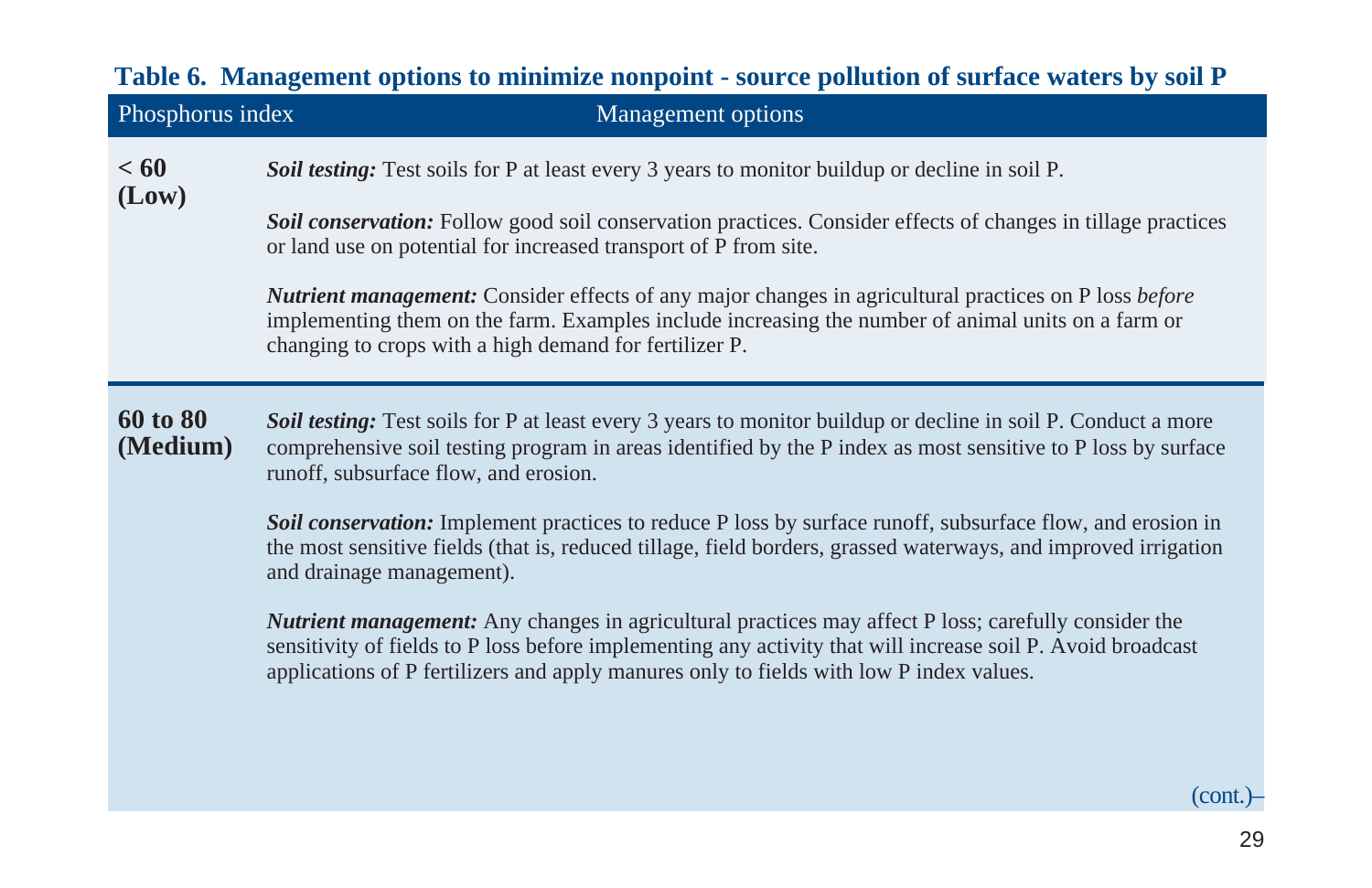|                     | Table 6. Management options to minimize nonpoint - source pollution of surface waters by soil P (cont.)                                                                                                                                                                                                                                           |
|---------------------|---------------------------------------------------------------------------------------------------------------------------------------------------------------------------------------------------------------------------------------------------------------------------------------------------------------------------------------------------|
| Phosphorus index    | <b>Management</b> options                                                                                                                                                                                                                                                                                                                         |
| 80 to 100<br>(High) | Soil testing: A comprehensive soil testing program should be conducted on the entire farm to determine fields<br>that are most suitable for further additions of P. For fields that are excessive in P, estimates of the time required<br>to deplete soil P to optimum levels should be made for use in long-range planning.                      |
|                     | Soil conservation: Implement practices to reduce P loss by surface runoff, subsurface flow, and erosion in the<br>most sensitive fields (that is, reduced tillage, field borders, grassed waterways, and improved irrigation and<br>drainage management). Consider using crops with high P removal capacities in fields with high P index values. |
|                     | <b>Nutrient management:</b> In most situations involving fertilizer P, only a small amount used in starter fertilizers<br>is needed. Manure may be in excess on the farm and should only be applied to fields with lower P index<br>values. A long-term P management plan should be considered.                                                   |
| >100<br>(Very high) | Soil testing: For fields that are excessive in P, estimate the time required to deplete soil P to optimum levels<br>for use in long-range planning. Consider using new soil testing methods that provide more information on<br>environmental impact of soil P.                                                                                   |
|                     | Soil conservation: Implement practices to reduce P loss by surface runoff, subsurface flow, and erosion in the<br>most sensitive fields (that is, reduced tillage, field borders, grassed waterways, and improved irrigation and<br>drainage management). Consider using crops with high P removal capacities in fields with high P index values. |
|                     | <b>Nutrient management:</b> Fertilizer and manure P should not be applied for 3 years or more. A comprehensive,<br>long-term P management plan must be developed and implemented for an entire crop rotation.                                                                                                                                     |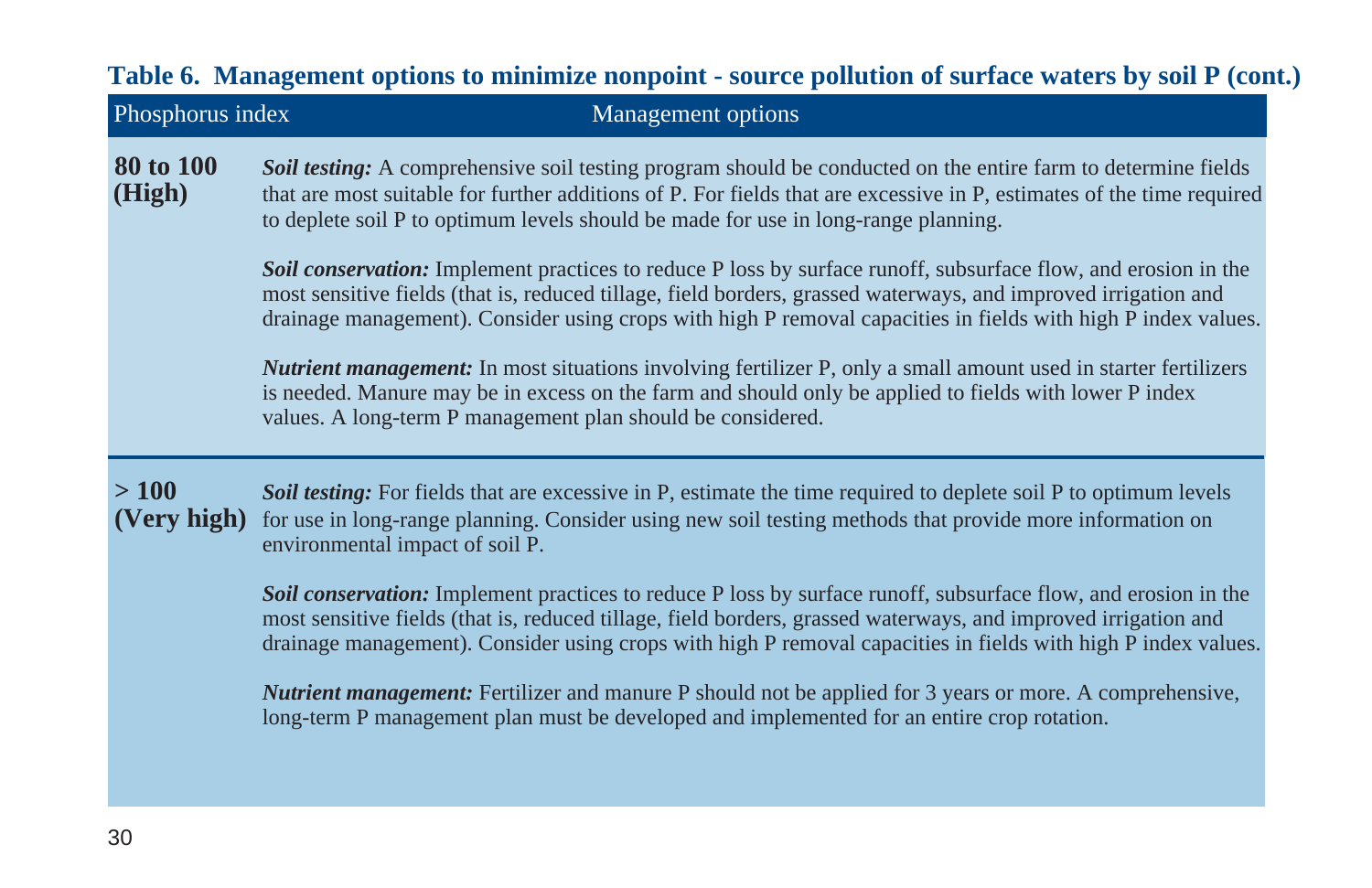export from agricultural watersheds so that optimal strategies at farm and watershed scales can be implemented to best manage N and P.

# **Summary**

The overall goal to reduce P losses from agriculture should be to balance off-farm inputs of P in feed and fertilizer with outputs in products and to manage soils in ways that retain crop nutrient resources. Source and transport control strategies can provide the basis for increasing P-use efficiency in agricultural systems.

Future advisory programs should reinforce the fact that all fields do not contribute equally to P export from watersheds. Most P export comes from only a small portion of the watershed as a result of relatively few storms. Although soil P

content is important in determining the concentration of P in agricultural runoff, surface runoff and erosion potential often override soil levels in determining P export. If water or soil do not move from a field or below the root zone, then P will not move. Clearly, management systems will be most effective if targeted to the hydrologically active source areas in a watershed that operate during a few major storms.

Manure management recommendations will have to account for site vulnerability to surface runoff and erosion, as well as soil P content, because not all soils and fields have the same potential to transfer P to surface runoff and leaching. As a result, threshold soil P levels should be indexed against P transport potential, with lower values for P source areas than for areas not contributing to water export.

Phosphorus applications at recommended rates can reduce P loss in agricultural runoff via increased crop uptake and cover. It is of vital importance that management practices be implemented to minimize soil P buildup in excess of crop requirements, reduce surface runoff and erosion, and improve capability to identify fields that are major sources of P loss to surface waters.

### Overall—

- management systems should balance P inputs and outputs at farm and watershed scales;
- source and transport controls should target and identify critical source areas of P export from watersheds; and
- farmers should link threshold soil P levels that guide manure applications with site vulnerability to P loss.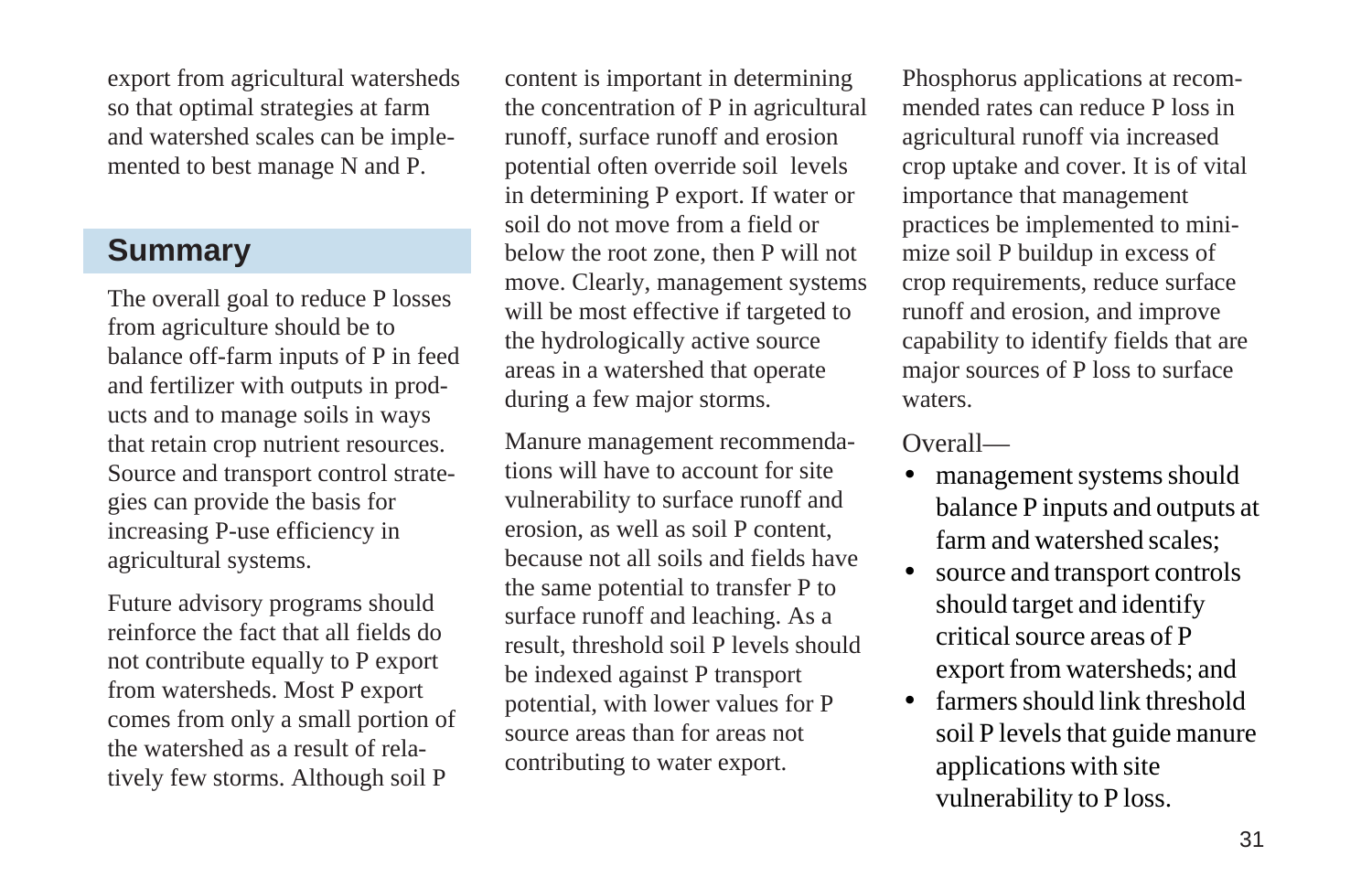Consideration of all these factors will be needed to develop extension and demonstration projects that educate farmers, the animal industry, and the general public about what is actually involved in ensuring clean water. It is hoped this will help overcome the common misconception that diffuse or nonpoint sources are too difficult, costly, or variable to control or target substantial reductions (fig. 13).

Efforts to implement defensible remedial strategies that minimize P loss from agricultural land will require interdisciplinary research involving soil scientists, hydrologists, agronomists, limnologists, and animal scientists. Development of guidelines to implement such strategies will also require consideration of the socioeconomic and political impacts of any management changes on rural and urban

communities and of the mechanisms by which change can be achieved in a diverse and dispersed community of land users.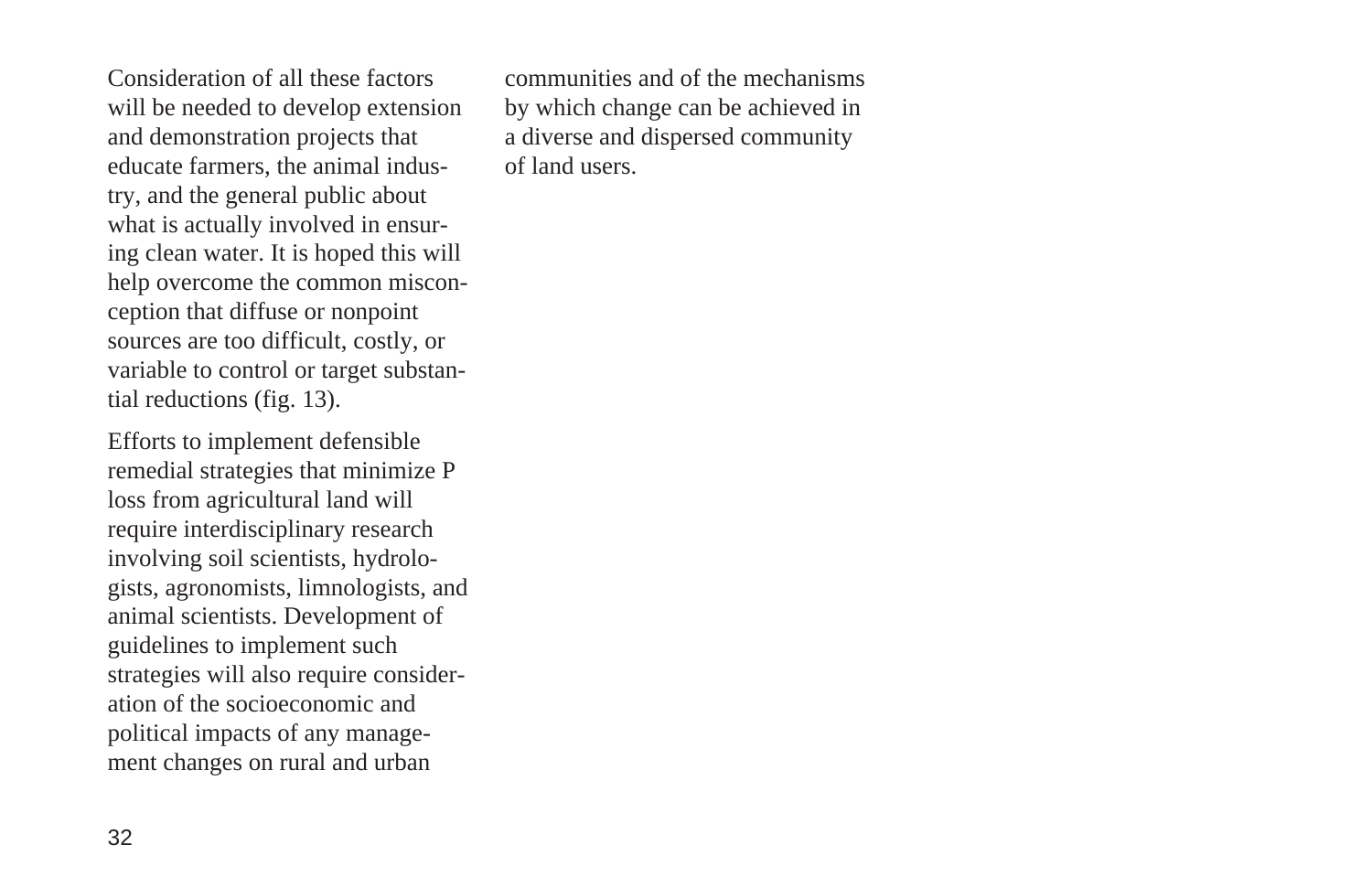Most management practices are permanent solutions. In most cases the only permanent solution to reducing P losses is balancing farm and watershed P inputs and outputs.

Soils are infinite sinks for P. Research shows that soils cannot indefinitely fix applied P. Continued applications of P beyond crop requirements, a common scenario where organic wastes have been heavily used in agriculture, are a major cause of soil P saturation.

Crop N requirements should drive manure management. Basing manure management on mature N and crop N needs can lead to undesirably high P applications due to the unfavorable N:P ratios of most manures and crop requirements.

Phosphorus does not move through the soil. While most P losses occur with surface runoff, P may move through soils with combinations of low P-fixing capacities, with preferential flow (or subsurface drains), or high soil test P contents.

Erosion control will stop P losses in runoff. Erosion control is not the sole answer; reduction of dissolved P loss in runoff can only be achieved by minimizing P loss at the source and implementing practices that reduce total P in runoff.

By controlling point sources we can solve water quality problems. Although point source inputs have been reduced in many areas, nonpoint source inputs now contribute to a greater share of water quality problems.

Phosphorus management strategies can be universally applied. All fields and water bodies are not created equal; management plans for P and best management practices must be tailored to site vulnerability to P loss and proximity of P-sensitive waters.

We don't know enough about agricultural P. We know a lot about how P reacts with soil and is transferred to runoff, but we have not adequately disseminated this information to land users and state and Federal agencies.

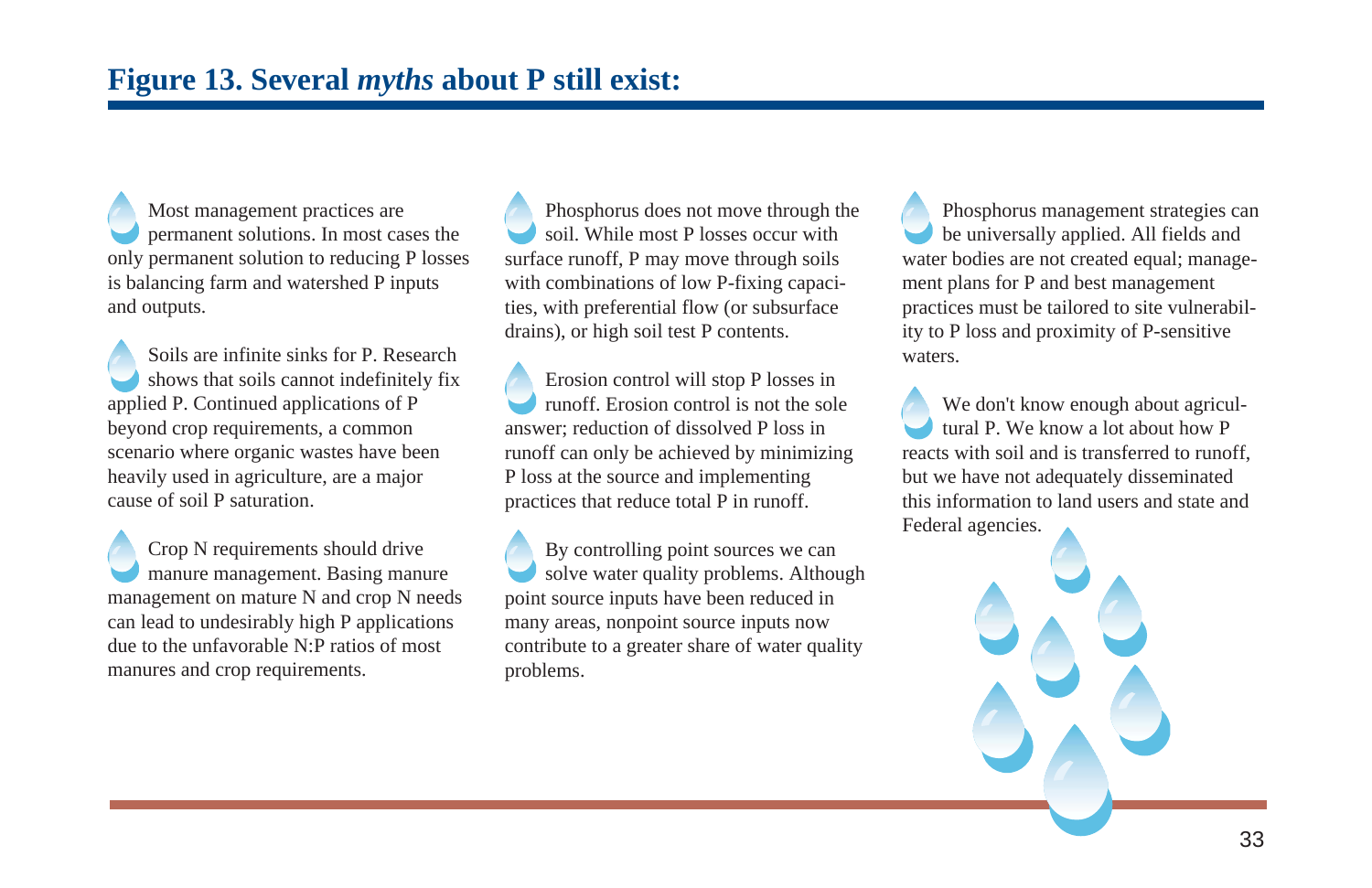## **References**

Bacon, S.C., L.E. Lanyon, and R.M. Schlauder, Jr. 1990. Plant nutrient flow in the managed pathways of an intensive dairy farm. Agronomy Journal 82:755–761.

Barber, S.A. 1979. Soil phosphorus after 25 years of cropping with five rates of phosphorus application. Communications in Soil Science and Plant Analysis 10:1459–1468.

Bengston, L., P. Seuna, A. Lepisto, and R.K. Saxena. 1992. Particle movement of meltwater in a subdrained agricultural basin. Journal of Hydrology 135:383–398.

Breeuwsma, A., and S. Silva. 1992. Phosphorus fertilization and environmental effects in The Netherlands and the Po region (Italy). Report No. 57. Agricultural Research Department, The Winand

Staring Centre for Integrated Land, Soil and Water Research, Wageningen, The Netherlands.

Burkholder, J.A., and H.B. Glasgow, Jr. 1997. *Pfiesteria piscicida* and other *Pfiesteria*–dinoflagellate behaviors, impacts and environmental controls. Limnology and Oceanography 42:1052–1075.

Collins, E.R., Jr., J.M. Halstead, H.V. Roller, et al. 1988. Application of poultry manure— logistics and economics. *In* E.C. Naber, ed., Proceedings of the National Poultry Waste Management Symposium, pp.125–132. Ohio State University Press, Columbus.

Ebeling, A.M., L.G. Bundy, J.M. Powell, and T.W. Andraski. 2002. Dairy diet phosphorus effects on phosphorus losses in runoff from land-applied manure. Soil Science Society of America Journal 66:284– 291.

Edwards, W.M., and L.B. Owens. 1991. Large storm effects on total soil erosion. Journal of Soil and Water Conservation 46:75–77.

Ekholm, P. 1994. Bioavailability of phosphorus in agriculturally loaded rivers in southern Finland. Hydrobiologia 287:179–194.

Ertl, D.S., K.A. Young, and V. Raboy. 1998. Plant genetic approaches to phosphorus management in agricultural production. Journal of Environmental Quality 27:299–304.

Fixen, P.E. 1998. Soil test levels in North America. Better Crops 82:16- 18.

Fixen, P.E., and J.N. Grove. 1990. Testing soils for phosphorus. *In* R.L. Westerman, ed., Soil Testing and Plant Analysis, 3rd ed., pp. 141–180. SSSA Book Series No. 3. Soil Science Society of America, Madison, WI.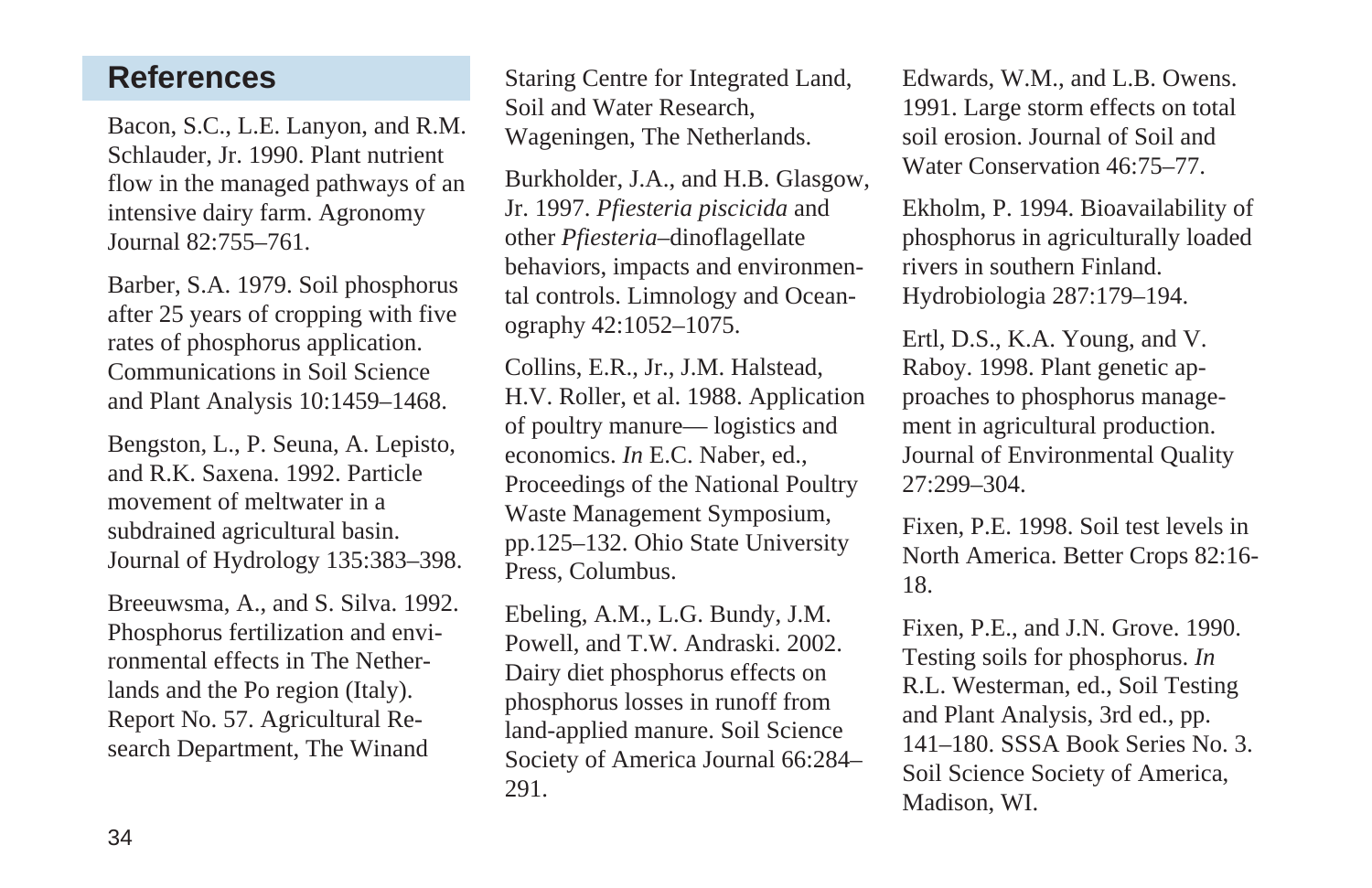Fixen, P.E., and T.L. Roberts. 2002. Status of soil nutrients in North America. *In* Plant Nutrient Use in North American Agriculture, pp. 9– 12. Potash & Phosphate Institute, Potash & Phosphate Institute of Canada, Foundation for Agronomic Research Technical Bulletin 2001–1.

Gray, C.B.J., and Kirkland, R.A. 1986. Suspended sediment phosphorus composition in tributaries of the Okanagan Lakes, BC. Water Research 20:1193–1196.

Heckrath, G., P.C. Brookes, P.R. Poulton, and K.W.T. Goulding. 1995. Phosphorus leaching from soils containing different phosphorus concentrations in the Broadbalk experiment. Journal of Environmental Quality 24:904–910.

Kellogg, R.L., and C.H. Lander. 1999. Trends in the potential of nutrient loading from confined livestock operations. In The State of

North America's Private Land, USDA-NRCS, U.S. Government Printing Office, Washington, DC. (http://www.nrcs.usda.gov/technical/land/pubs.ntrend.html).

Knuuttila, S., O.P. Pietilainen, and L. Kauppi. 1994. Nutrient balances and phytoplankton dynamics in two agriculturally loaded shallow lakes. Hydrobiologia 276:359–369.

Lanyon, L.E. 2000. Nutrient management: regional issues facing the Chesapeake Bay. *In* A.N. Sharpley, ed., Agriculture and Phosphorus Management: The Chesapeake Bay, pp. 145–158. CRC Press, Boca Raton, FL.

Lanyon, L.E., and P.B. Thompson. 1996. Changing emphasis of farm production. *In* M. Salis and J. Popow, eds., Animal Agriculture and the Environment: Nutrients, Pathogens, and Community Relations*,* pp. 15–23. Northeast Regional Agricultural Engineering Service, Ithaca, NY.

Lemunyon, J.L., and R.G. Gilbert. 1993. Concept and need for a phosphorus assessment tool. Journal of Production Agriculture 6:483–486.

Lory, J.A., and P.C. Scharf. 2000. Threshold phosphorus survey. SERA–17 Minimizing Phosphorus Losses from Agriculture. (http:// www.ces.soil.ncsu.edu/sera17/).

McCollum, R.E. 1991. Buildup and decline in soil phosphorus: 30-year trends on a Typic Umprabuult. Agronomy Journal 83:77–85.

McDowell, R.W., A.N. Sharpley, and A.T. Chalmers. 2002. Land use and flow regime effects in phosphorus chemical dynamics in the fluvial sediment of the Winooski River, Vermont. Ecological Engineering 18:477–487.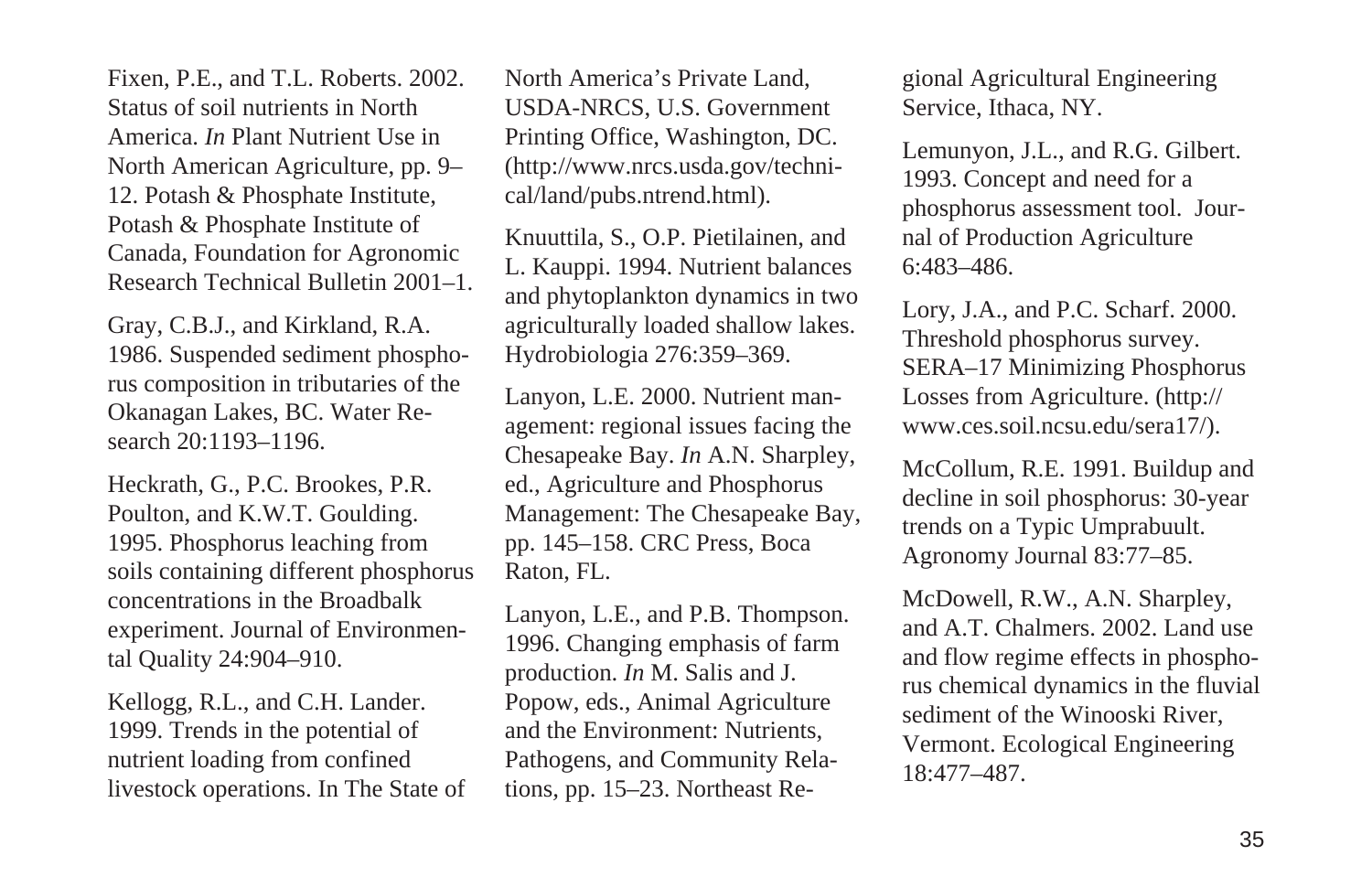Mehlich, A. 1984. Mehlich 3 soil test extractant: a modification of Mehlich 2 extractant. Communications in Soil Science and Plant Analysis 15:1409–1416.

Ministry of Agriculture, Food and Fisheries. 1994. Fertilizer recommendations for agricultural and horticultural crops. Ministry of Agriculture, Fisheries and Food Reference Book 209. Her Majesty's Stationery Office, London.

Moore, P.A., Jr., and Miller, D.M. 1994. Decreasing phosphorus solubility in poultry litter with aluminum, calcium and iron amendments. Journal of Environmental Quality 23:325–330.

Moore, P.A., Jr., T.C. Daniel, D.R. Edwards, and D.M. Miller. 1995. Effect of chemical amendments on ammonia volatilization from poultry litter. Journal of Environmental Quality 24:293–300.

Morse, D., H.H. Head, C.J. Wilcox, et al. 1992. Effects of concentration of dietary phosphorus on amount and route of excretion. Journal of Dairy Science 75:3039–3045.

National Research Council. 1993. Soil and water quality: an agenda for agriculture. National Academy Press, Washington, DC.

National Research Council. 2001. Nutrient requirements of dairy cattle, 7<sup>th</sup> rev. ed. National Academy of Sciences, Washington, DC.

Nichols, D.J., T.C. Daniel, P.A. Moore, Jr., et al. 1997. Runoff of estrogen hormone 17ß-estradiol from poultry litter applied to pasture. Journal of Environmental Quality 26:1002–1006.

Pierzynski, G.M., ed. 2000. Methods of phosphorus analysis for soils, sediments, residuals, and waters. Southern Cooperative Series

Bulletin 396 Southern Extension– Research Activity–17 (SERA 17). (http://www.soil.ncsu.edu/sera17/ publications/sera17-2/ pm\_cover.htm).

Pionke, H.B., W.J. Gburek, A.N. Sharpley, and J.A. Zollweg. 1997. Hydrologic and chemical controls on phosphorus loss from catchments. *In* H. Tunney, ed., Phosphorus Loss to Water from Agriculture, pp. 225–242. CAB International Press, Cambridge, England.

Schindler, D.W. 1977. Evolution of phosphorus limitation in lakes. Science 195:260–262.

Sharpley, A.N. 1985. Depth of surface soil-runoff interaction as affected by rainfall, soil slope and management. Soil Science Society of America Journal 49:1010–1015.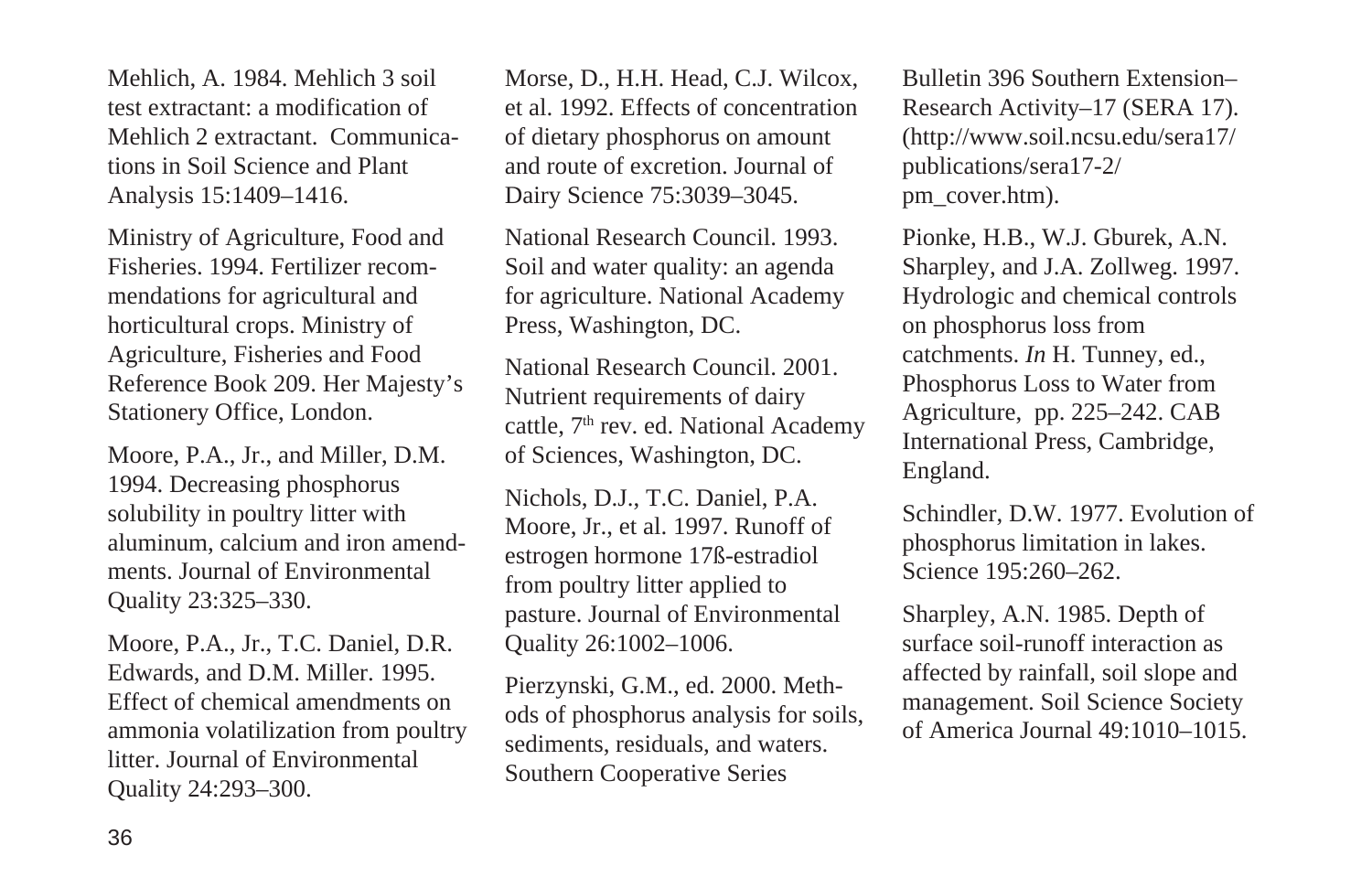Sharpley, A.N. 1993. Assessing phosphorus bioavailability in agricultural soils and runoff. Fertilizer Research 36:259–272.

Sharpley, A.N., and S.J. Smith. 1994. Wheat tillage and water quality in the Southern Plains. Soil Tillage Research 30:33–38.

Sharpley, A.N., and J.K. Syers. 1979. Loss of nitrogen and phosphorus in tile drainage as influenced by urea application and grazing animals. New Zealand Journal of Agricultural Research 22:127–131.

Sharpley, A.N., S.J. Smith, B.A. Stewart, and A.C. Mathers. 1984. Forms of phosphorus in soil receiving cattle feedlot waste. Journal of Environmental Quality 13:211–215.

Sharpley, A.N., S.J. Smith, O.R. Jones, et al. 1992. The transport of bioavailable phosphorus in agricultural runoff. Journal of Environmental Quality 21:30–35.

Sharpley, A.N., S.C. Chapra, R. Wedepohl, et al. 1994. Managing agricultural phosphorus for protection of surface waters: issues and options. Journal of Environmental Quality 23:437–451.

Sharpley, A.N., T.C. Daniel, J.T. Sims, and D.H. Pote. 1996. Determining environmentally sound soil phosphorus levels. Journal of Soil and Water Conservation 51:160– 166.

Sharpley, A.N., P.J.A. Kleinman, R.J. Wright, et al. 2001. The national phosphorus project: addressing the interface of agriculture and environmental phosphorus management in the USA. Section 2.3. Indicators for Environmental Performance. *In* J. Steenvoorden, F. Claessen, and J. Willems, eds., Agricultural Effects on Ground and Surface Waters: Research at the Edge of Science and Society,

International Association of Hydrological Sciences, Publication No. 273. IAHS Press, Wallingford, England.

Sharpley, A.N., and H. Tunney. 2000. Phosphorus research strategies to meet agricultural and environmental challenges of the 21<sup>st</sup> century. Journal of Environmental Quality 29:176–181.

Shreve, B.R., P.A. Moore, Jr., T.C. Daniel, et al. 1995. Reduction of phosphorus in runoff from fieldapplied poultry litter using chemical amendments. Journal of Environmental Quality 24:106–111.

Sims, J.T. 1997. Agricultural and environmental issues in the management of poultry wastes: recent innovations and long-term challenges. *In* J. Rechcigl and H.C. MacKinnon, eds., Agricultural Uses of By-products and Wastes, pp. 72–